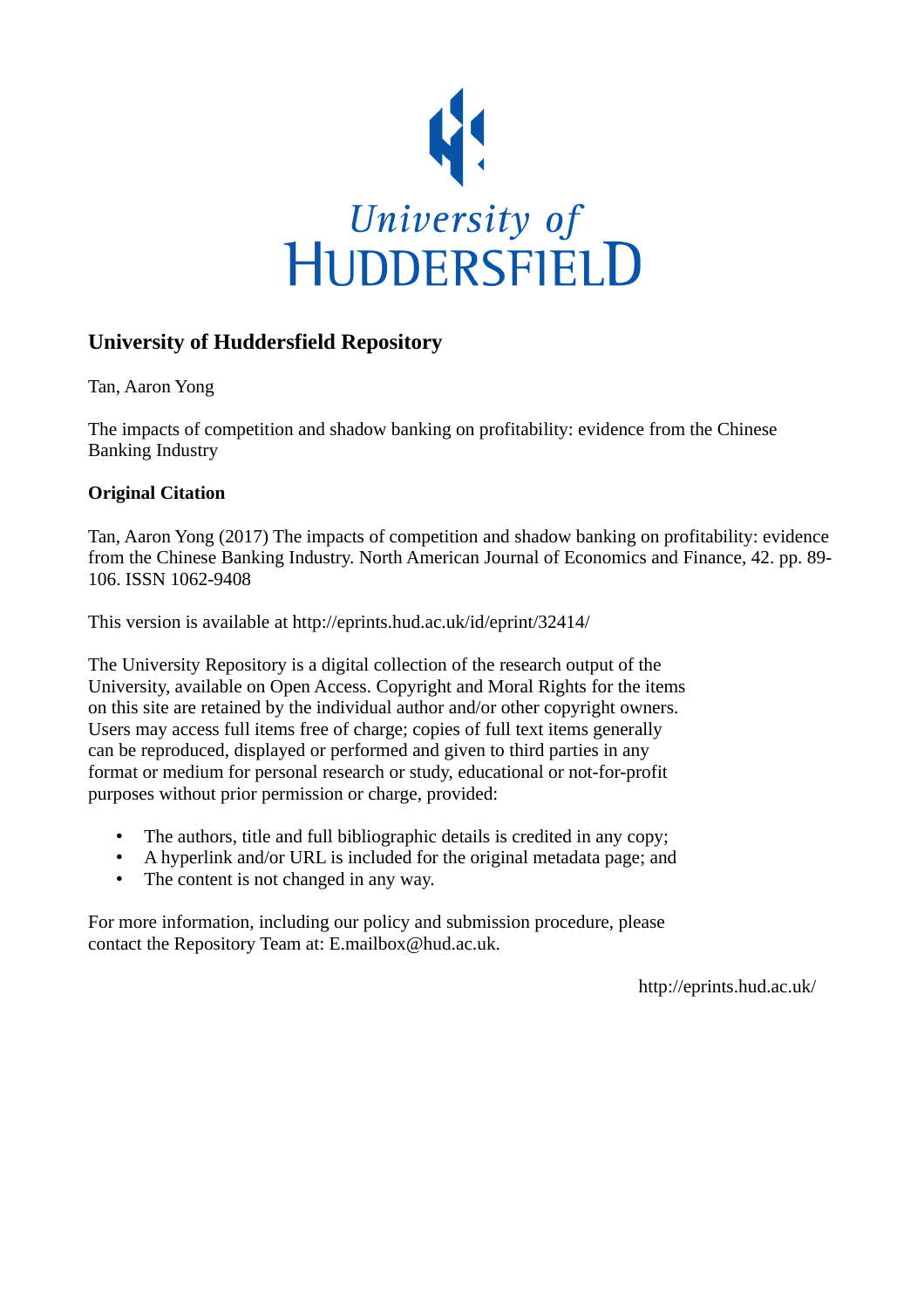# **Manuscript Details**

| <b>Manuscript number</b> | NAJEF 2016 97                                                                                                 |
|--------------------------|---------------------------------------------------------------------------------------------------------------|
| Title                    | The impacts of competition and shadow banking on profitability: evidence from<br>the Chinese Banking Industry |
| <b>Article type</b>      | Full Length Article                                                                                           |

#### **Abstract**

This paper contributes to the empirical literature on banking profitability by testing the impacts of competition and shadow banking on bank profitability using a sample of 100 Chinese commercial banks over 2003-2013 with 417 and 395 observations. The current study fills the gaps in the empirical studies by examining the competition in different banking markets (i.e. deposit market, loan market and non-interest income market) in China and further evaluating their impacts on bank profitability. The findings show that the non-interest income market has a higher level of competition compared to the deposit market and loan market. It is further reported that a lower level of competition in deposit market leads to an increase in the profitability of Chinese commercial banks. Finally, the results suggest that shadow banking improves the profitability of Chinese banks.

| <b>Keywords</b>                                     | Shadow banking, bank competition, bank profitability, China |
|-----------------------------------------------------|-------------------------------------------------------------|
| Taxonomy                                            | Quantitative Methods in Economics, Banking                  |
| <b>Corresponding Author</b>                         | Yong Tan                                                    |
| <b>Corresponding Author's</b><br><b>Institution</b> | University of Huddersfield                                  |
| <b>Order of Authors</b>                             | Yong Tan                                                    |

# **Submission Files Included in this PDF**

#### **File Name [File Type]**

response to reviewers' comments.docx [Response to Reviewers (without Author Details)]

Title with author detail\_NAJEF.docx [Title Page (with Author Details)]

NAJEF.docx [Manuscript (without Author Details)]

To view all the submission files, including those not included in the PDF, click on the manuscript title on your EVISE Homepage, then click 'Download zip file'.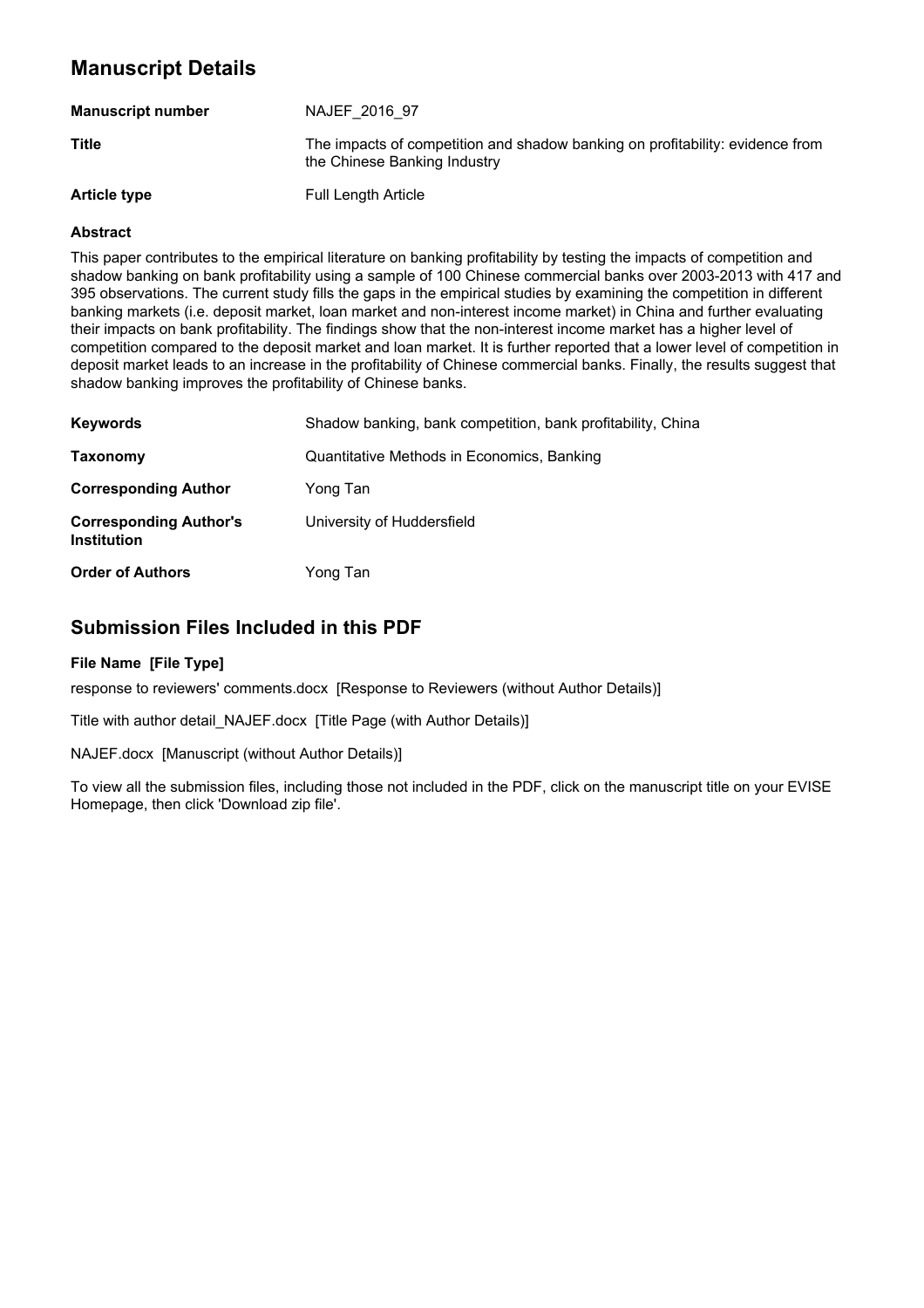# Revision on Paper in NAJEF\_2016\_97

# *Dear Editor*

*We are grateful to you and the reviewers for the thoughtful reports as well as thorough and valuable comments, and are grateful for the opportunity to respond to your comments. In the following, we outline the revisions made in response to all comments. By all means the paper benefited considerably from all comments received.*

# Reviewer 1

**I am generally positive about the paper but I think that the paper should have stronger motivation, clearer focus, and better discussion of the literature. I also think that the paper should say something about recent literature on shadow banking in China that is possible to find after a brief search on google, as, for example:**

- **1. Shadow Banking: China's Dual-Track Interest Rate Liberalization, Hao Wang, Honglin Wang, Lisheng Wang, Hao Zhou, First Draft: May 2015**
- **2. Interest Rate Liberalization in China, Prepared by Tarhan Feyzioğlu, Nathan Porter, and Előd Takáts, Authorized for distribution by Nigel Chalk August, 2009, IMF Working Paper , Asia and Pacific Department**
- **3. China: The path to interest rate liberalization, J.P. MORGAN GLOBAL LIQUIDITY, july 2015**
- **4. Financial Repression and Interest Rate Liberalization in China, Bo Hu, April 2014**
- **5. Comparison of Bank Profitability in China and the USA, Ning Ding, Hung-Gay Fung, Jingyi Jia, China & World Economy / 90–108, Vol. 25, No. 1, 2017.**

Response to this comment: Thank you very much for this helpful comment. The revised manuscript now has stronger motivation, clearer focus and better discussion of the literature. To be more specific, as reflected by the Introduction of the revised manuscript, it has been restructured and rewritten. In addition, the above mentioned literature on shadow banking in China has been discussed.

# **The title of the paper is misleading since the objective is to test the impact of interest rate liberalization and of shadow banking on profitability of Chinese banking, and that should be emphasized. On the other hand, what is the impact of interest rate liberalization? Why does section 3 is concerned with competition?**

Response to this comment: Thank you very much for this comment. The title of the manuscript has been changed to "The impacts of competition and shadow banking on profitability: evidence from the Chinese Banking Industry".

### **The abstract needs to be more precise concerning the issue studied.**

Response to this comment: Thank you very much for this comment. The abstract has been completely re-written to more precisely address the issue studied.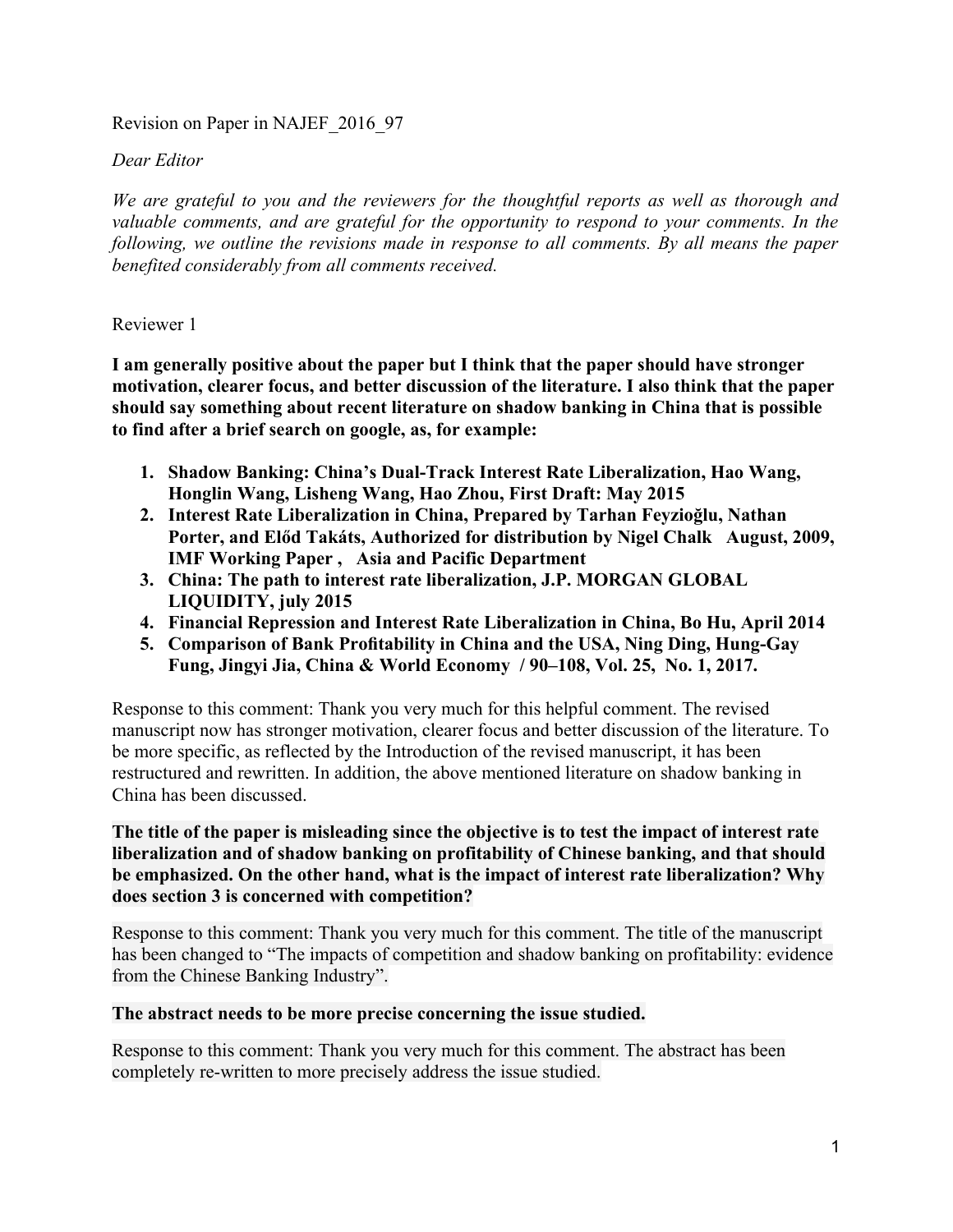# **Authors need to justify some sentences: "The Chinese banking sector has undergone sustainable and healthy development through several rounds of banking reforms initiated by the government since 1978."**

Response to this comment: Thank you very much for this comment. This sentence has been rewritten and justified to read as: "The Chinese government has initiated several rounds of banking reforms since 1978. The main purpose of these banking reforms has been to increase competitive conditions, enhance stability and improve the performance of the Chinese banking sector (Tan, 2016b)".

# **Some typos were detected: "Thus, Chinse commercial banks have taken effort to further develop the non-interest generating businesses, which not only can reduce the bank risk, but also significantly promote the bank profitability." (page 4)**

Response to this comment: Thank you very much for this comment. The sentence has been rewritten to read as: "Thus, the Chinese commercial banks have sought to further develop the noninterest generating businesses, which can not only reduce bank risk, but also significantly promote bank profitability".

# **"Although these figures kept increasing over the periods, Chinese commercial banks tend to favour providing loans to state-owned enterprises2, and the micro, small and mediumsized enterprises are very difficult to obtain loans from commercial banks." (page 4)**

Response to this comment: Thank you very much for this comment. This sentence has been removed from the revised manuscript.

# **"Rather than using the principal component analysis, few studies used the fixed or random effort estimator to evaluate the profitability of Chinese commercial banks (Sufian and Habibullah, 2009 and Sufian, 2009). (page 7)**

Response to this comment: Thank you very much for this comment. This sentence has been rewritten to read as: "Rather than using the principal component analysis, a few studies used the fixed or random effect estimator to evaluate the profitability of Chinese commercial banks".

**Please make an attempt to shorten your sentences to improve readability. Many sentences are almost the entire length of a paragraph. For example, "Due to the fact that JSCBs have more liberalized environment compared to SOCBs, which has been significantly influenced by government intervention, in order to deal with the competition and increase the income source, JSCBs are more actively engaged in lending to small and medium enterprises in the private sector." (pages 4 and 5)**

Response to this comment: Thank you very much for this comment. This sentence has been rewritten to read as "Because of the strong government intervention, the SOCBs mainly engage in providing credits to large state-owned enterprises. In comparison, JSCBs are more actively engaged in providing funds to small and medium enterprises. This is mainly attributed to the liberalised environment and less government intervention".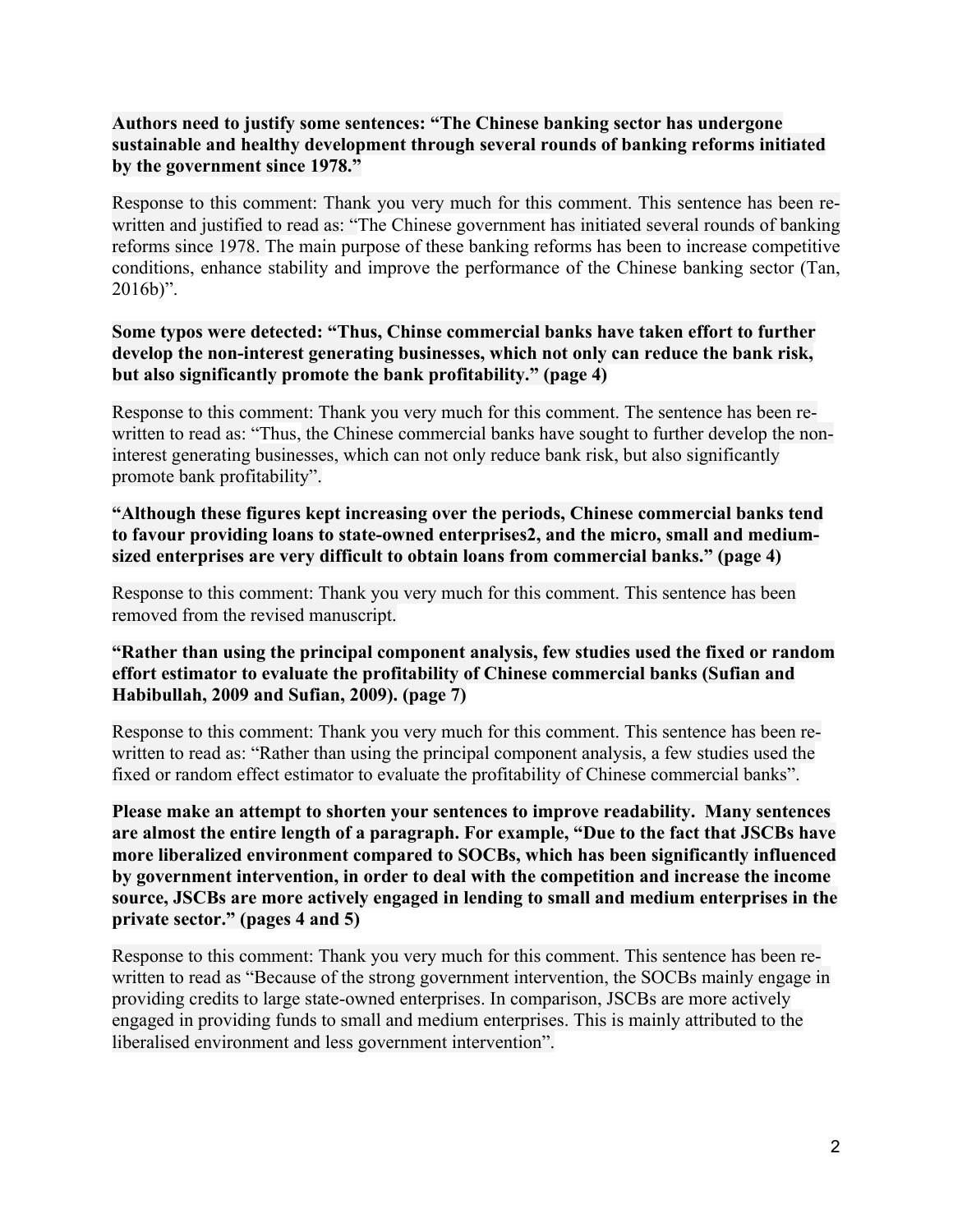# **Comparisons with previous literature results are scarce.**

Response to this comment: Thank you very much for this comment. More comparisons with previous literature results have been provided in the results section.

**The topic is noteworthy and the techniques used to arrive at the conclusions are appropriate, however I have several concerns about the paper in its current form.**

# **There is no justification and detailed characterization for the variables chosen. A table is needed. Table 1 needs information about unities and data source note. Table 2 needs data source note. Table 4 needs some analysis.**

Response to this comment: Thank you very much for this comment. Table 1 has been revised to Figure 1, while the data source has been noted under the figure. The data source is added in Table 2. Some analysis on Table 4 has been provided in the main text. A separate session has been provide to talk about the dependent variables as well as independent variables selection. Please see section 3.1 for detail and also this discussion is corresponding to Table 4.

# **Figures lack a vertical axis label. It is assumed to be %, but must be included to adhere to journal format. Figures also requisite data source note. Please update accordingly.**

Response to this comment: Thank you very much for this comment. The vertical axis labels have been changed to be % and the data source for all the figures have been provided under the figures.

# **Authors need to explain how their study fits into the literature.**

Response to this comment: Thank you very much for this comment. This has been explained by the second paragraph on Page 6.

# Reviewer 2:

# **The paper needs to be proof-read by a specialized editor. There are quite a few English mistakes, with missing prepositions, etc.**

Response to this comment: Thank you very much for this comment. The revised version of the manuscript has been proof read and I believe that there are no grammar and typos issues.

### **The abstract should include the number of observations and the number of banks.**

Response to this comment: Thank you very much for this comment. The number of observations and the number of banks have been included.

**The paper looks at two different aspects, which, however, are not independent from each other. One aspect is the impact of competition in banking markets on bank performance. The other aspect refers to the impact of shadow banking on bank performance. These two aspects are considered as independent and respective proxies are included in the empirical model to explain bank performance. As a matter of fact, the extent of shadow banking is likely to be influenced by the intensity of competition of banking markets, and vice versa.**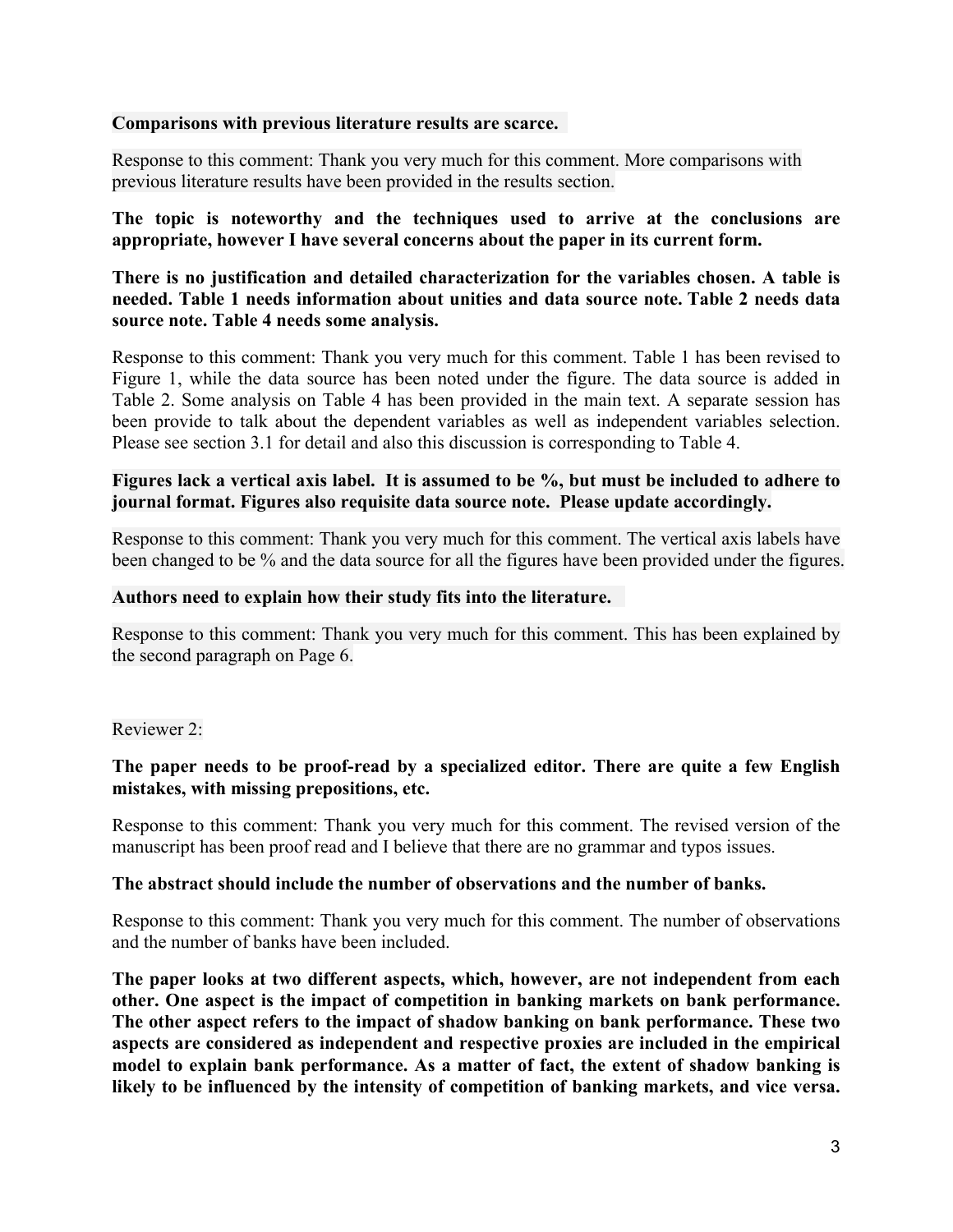# **One should think about modelling the two aspects within an appropriate system of equations, e.g. a simultaneous equation model.**

Response to this comment: Thank you very much for this comment. This comment is very useful and constructive, I have clearly point out this issue in the area of future research by the end of the manuscript.

**The paper does not reflect the insights from the newer literature in industrial organization about the relationships of market concentration, the intensity of competition and firm profitability. A higher market concentration does not necessarily imply less competition and necessarily cause higher firm profits. The causality could also go the other way around, i.e., the higher market concentration could be the result of a higher competition, with the respective impacts on firm performance. The paper should include the new industrial organization literature on that issue.**

Response to this comment: Thank you very much for this comment. The sub-section in the literature review has a discussion on the new empirical industrial organization literature.

### **Table 1: these data could be represented better by a graph**

Response to this comment: Thank you very much for this comment. The data in Table 1 has been represented by a graph. Please see figure 1 for detail.

### **The paper should include a generally accepted definition of the term shadow banking at the appropriate place.**

Response to this comment: Thank you very much for this comment. The definition of shadow banking has been provided in the manuscript. Please see footnote 2 for detail.

# **Table 2: Shouldn't be the volumes of the shadow banking be compared to the traditional banking markets? The GDP may grow, so does the shadow banking and the traditional banking. The paper wants to compare shadow banking with traditional banking, the the relevant information for this comparison need to be provided.**

Response to this comment: Thank you very much for this comment. The volumes of the shadow banking and the traditional banking has been compared in the revised manuscript. The ratio of domestic credit to private sector by banks to GDP has been used to measure the size of traditional banking and relevant information has been provided (see the last column of Table 2).

**Literature review: The newer contributions in IO about competition and how to measure it (see also comment above) are missing. There also exist a few papers which use the Boone indicator to measure competiton. Those papers have to be included. It would probably be a good idea to include two sections in the literature review. One that deals with the papers on banking performance in general, and another one which focuses on 2 this newer literature related to the intensity of competition, incl. the applications in the banking sector.**

Response to this comment: Thank you very much for this comment. The literature review now has been divided into two sections in the revised manuscript, one focused on the discussion of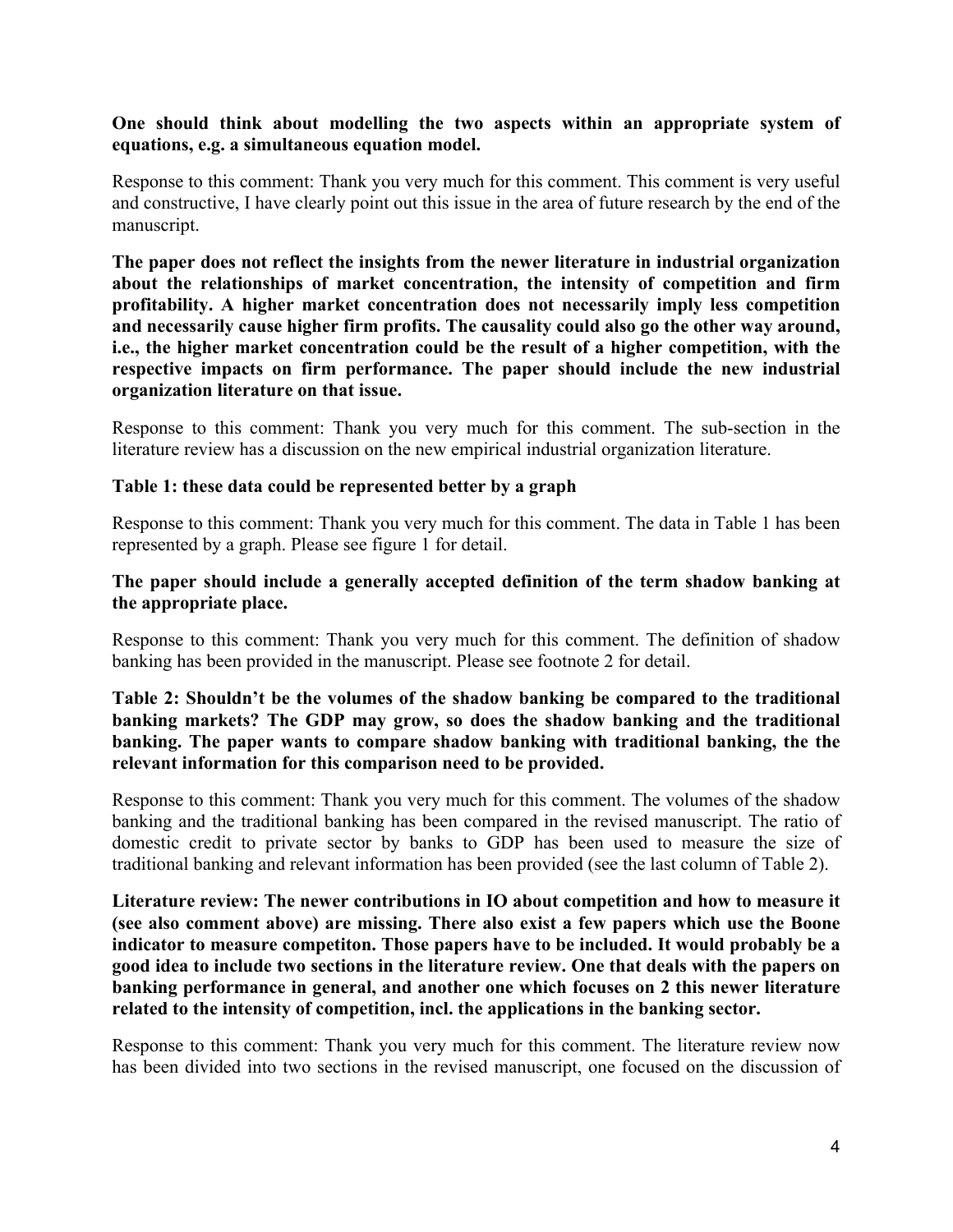bank performance and the second section concentrated on discussing the new empirical industrial literature.

# **Furthermore, it is not enough to include a table with the papers that dealt with the topic. One needs to elaborate about them in the text.**

Response to this comment: Thank you very much for this comment. The literature in the table has been elaborated in the main text.

# **The papers about the econometric aspects, i.e., the estimation techniques should be mentioned in the chapter methodology, where the estimation technique should be described and discussed. (see also comment later on).**

Response to this comment: Thank you very much for this comment. The estimation technique has been described and discussed. This response is also for the last comment.

**After the chapter with the literature review one should include a chapter that explains the models and the selection of variables. Given the focus of the paper, this section should include two parts. One part which explains the LHS variable and its determinants. Another part should focus on how the intensity of competition and how to measure it. This part includes the Boone indicator.**

Response to this comment: Thank you very much for this comment. The revised version of the manuscript addressed this issue by separate the methodology section. To be more specific, section 3.1 explains the LHS variable and its determinants and section 3.2 focuses on measuring competitive condition using Boone indicator.

# **Also, given that the Boone indicator is based on many assumptions and has also its weaknesses, alternative competition indicators should be considered and tested in the paper. The HHI and the Lerner index are two examples.**

Response to this comment: Thank you very much for this comment. Alternative competition indicators are used to check the robustness of the results, and they are reported in Table 10 and Table 11.

# **The chapter with the data description should only include the description of the data. Also, I would move section 4, which could be significantly shortened, in the chapter Data description. This chapter could include a section with the comparison of the different competition indicators.**

Response to this comment: Thank you very much for this comment. The revised version only includes the description of the data in the data description, section 4 has been shortened and moved to the chapter data description and the comparison of different competition indicators has been provided in the literature review section and also the first paragraph of section 3.2.

# **Figures 2 to 4 are redundant, and all the information should be represented in one figure (Fig. 5).**

Response to this comment: Thank you very much for this comment. Figures 2 to 4 and related description and discussion have been removed from the manuscript.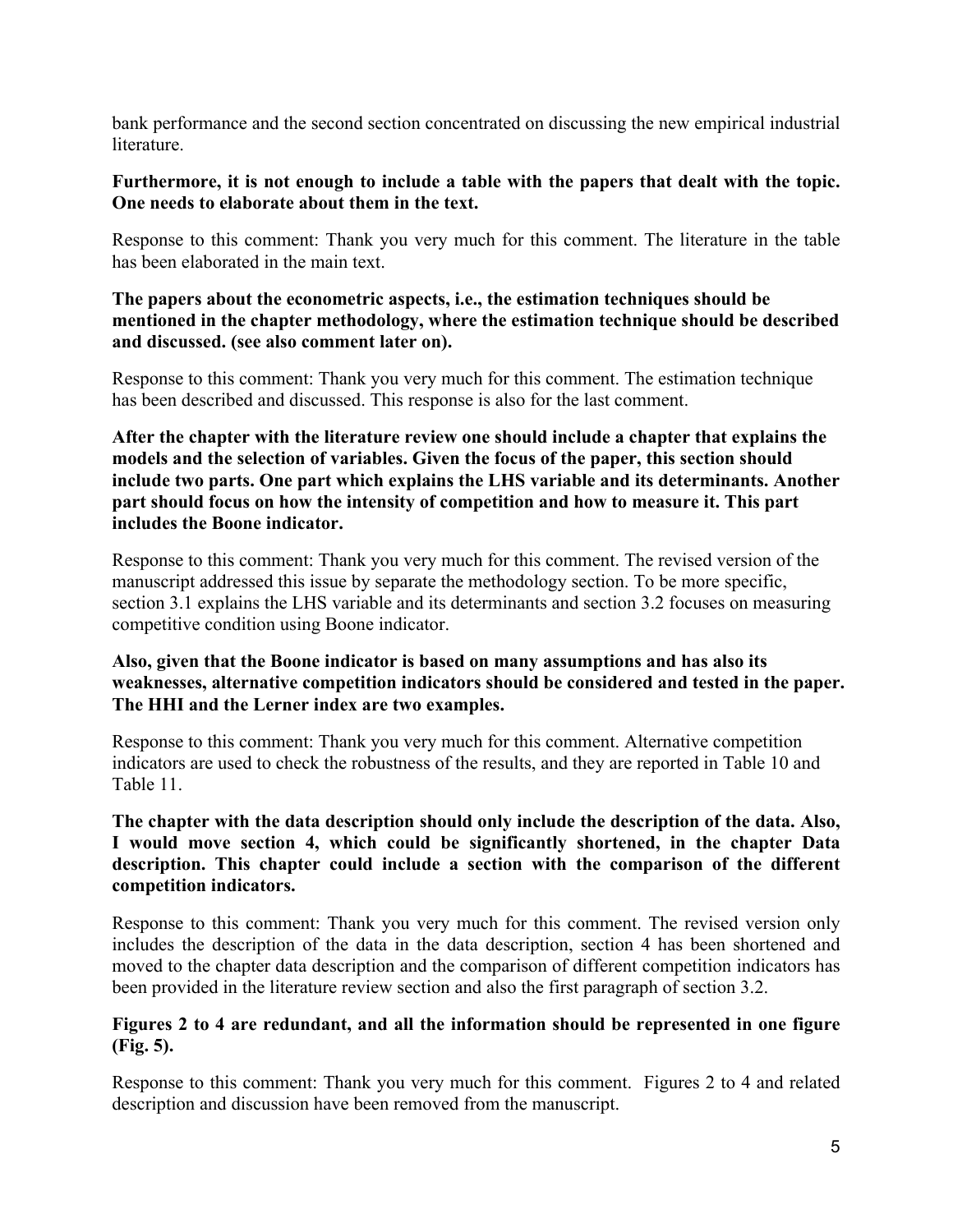# **The empirical model is missing. One should see the econometric model which is estimated, and the formal model has to be added at the relevant position in the paper.**

Response to this comment: Thank you very much for this comment. The empirical model has been clearly specified in the revised manuscript by adding subtitles in the methodology section.

# **There are no or insufficient information about the estimation technique. GMM is mentioned in the literature review. Nothing is said later on.**

Response to this comment: Thank you very much for this comment. The estimation technique has been described and discussed. See page 23 for detail.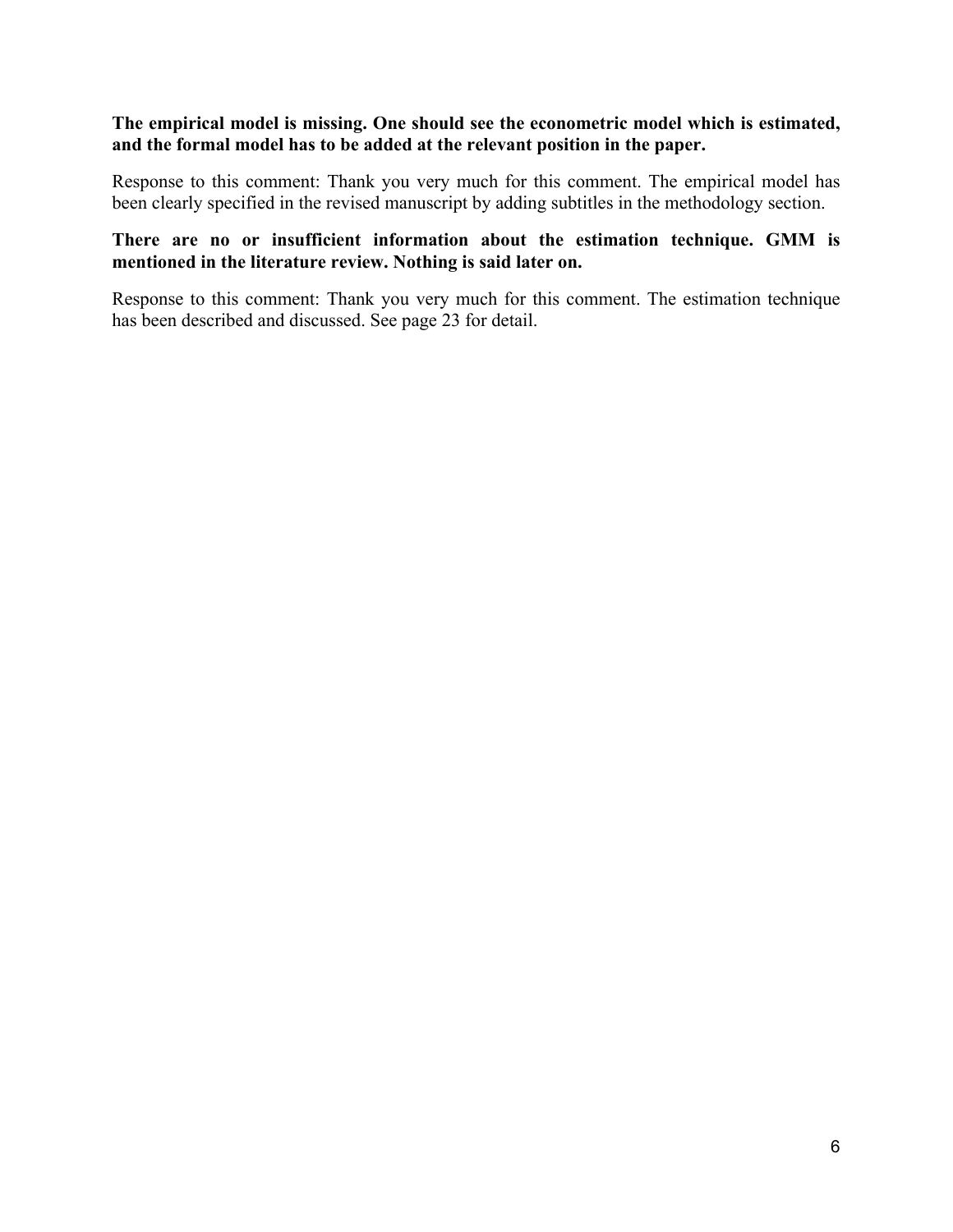**The impacts of competition and shadow banking on profitability: evidence from the** 

**Chinese Banking Industry** 

**Yong Tan**

**Department of Accountancy, Finance and Economics, Huddersfield Business School,** 

**University of Huddersfield, Queensgate, HD1 3DH, U.K.**

**Email: [a.y.tan@hud.ac.uk](mailto:a.y.tan@hud.ac.uk)**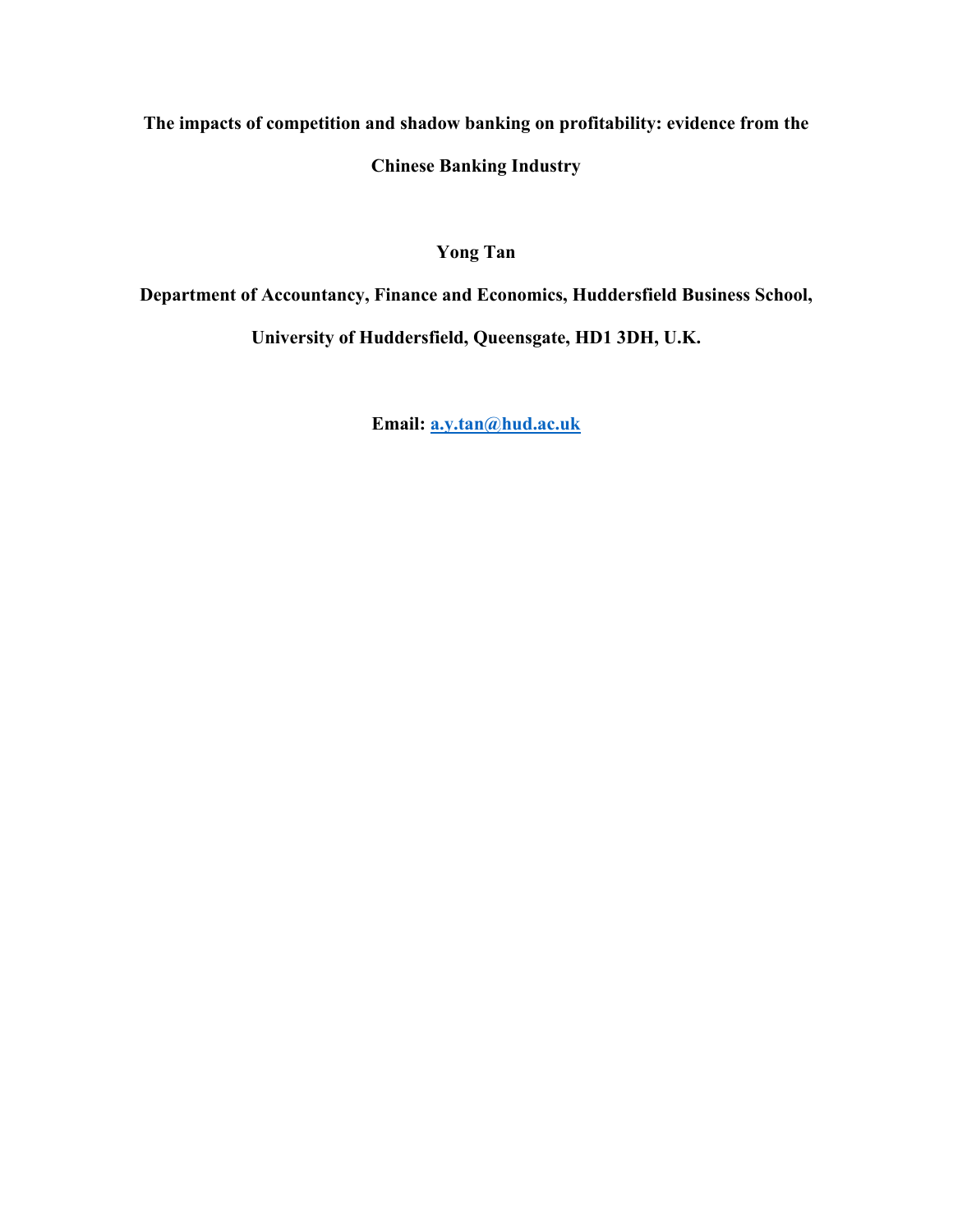# **The impacts of competition and shadow banking on profitability: evidence from the Chinese Banking Industry**

#### **Abstract**

This paper contributes to the empirical literature on banking profitability by testing the impacts of competition and shadow banking on bank profitability using a sample of 100 Chinese commercial banks over 2003-2013 with 417 and 395 observations. The current study fills the gaps in the empirical studies by examining the competition in different banking markets (i.e. deposit market, loan market and non-interest income market) in China and further evaluating their impacts on bank profitability. The findings show that the non-interest income market has a higher level of competition compared to the deposit market and loan market. It is further reported that a lower level of competition in deposit market leads to an increase in the profitability of Chinese commercial banks. Finally, the results suggest that shadow banking improves the profitability of Chinese banks.

**Keywords:** Shadow banking, bank competition, bank profitability, China

**JEL classification**: G21, C23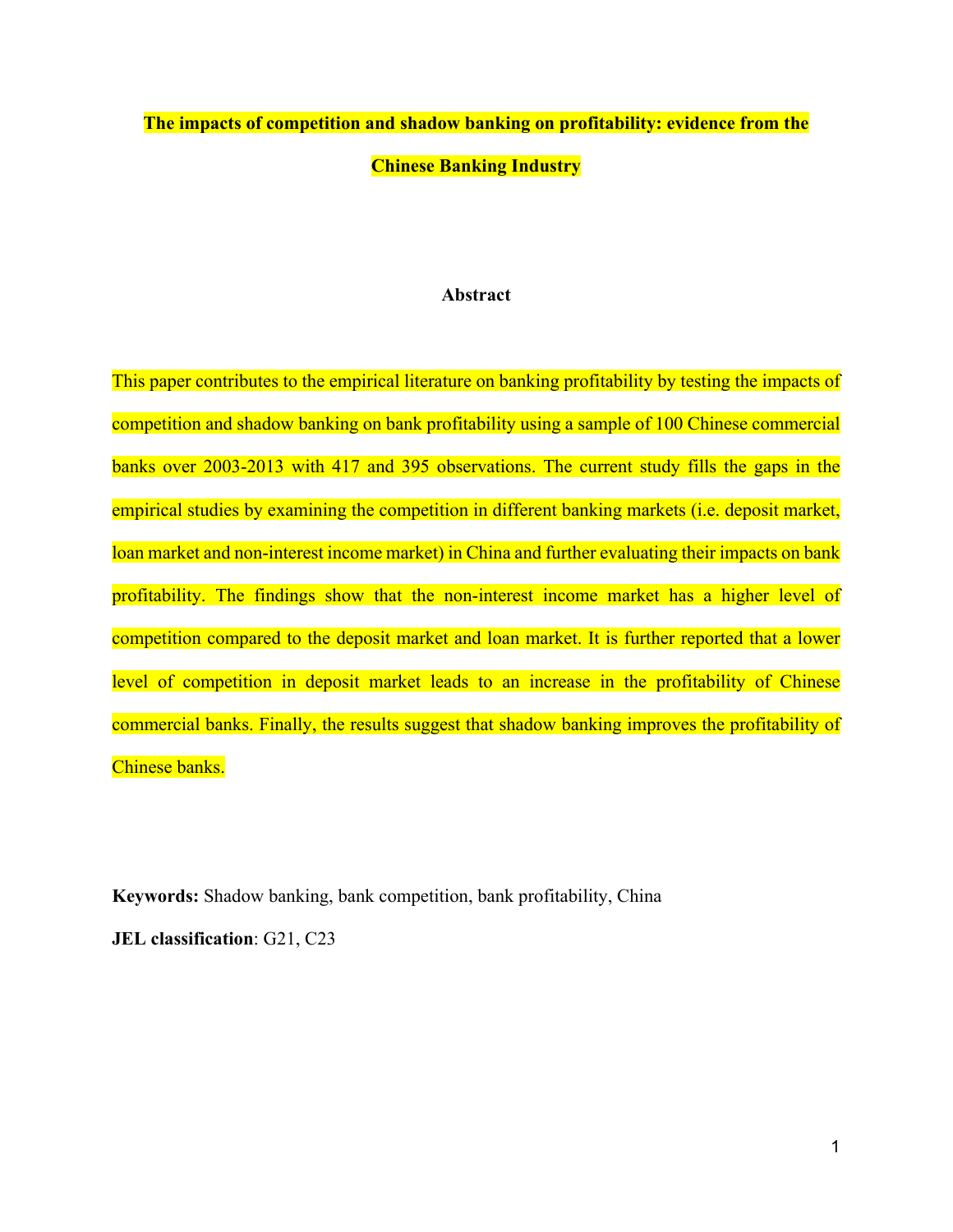#### **1. Introduction**

The Chinese government has initiated several rounds of banking reforms since 1978. The main purpose of these banking reforms has been to increase competitive conditions, enhance stability and improve the performance of the Chinese banking sector (Tan, 2016b). The main purpose of these banking reforms has been to increase competitive conditions, enhance stability and improve the performance of the Chinese banking sector. With regards to the competitive condition in the Chinese banking industry, it is noticed that the state-owned commercial banks (SOCBs)<sup>1</sup> still dominate the industry. However, according to statistics from the China Banking Regulatory Commission (CBRC), the share of SOCB assets in total banking sector assets decreased between 2003 and 2013 to a low point of 43.3%. On the other hand, the joint-stock commercial banks (JSCBs) and city commercial banks (CCBs) have kept increasing in size and in 2013 they held 17.8% and 10.03% of total banking sector assets. Therefore, this statistic shows that the competitive condition is still quite low given that the five largest banks hold more than 40% of total banking sector assets. Figure 1 summarises the assets of SOCBs, JSCBs, CCBs and total banking institutions in China over the period 2003-2013.

#### <<Figure 1---about here>>

In order to improve the competitive conditions in the deposit market and the loan market, the Central Bank of China (the Peoples' Bank of China) had made efforts to liberalise the interest rate since 1996. From 20<sup>th</sup> July 2013 and 23<sup>rd</sup> October 2015, the loan interest rate, as well as the deposit interest rate in China, had been liberalized. The process of interest rate liberalisation in these two different markets is supposed to have an impact on their competitive conditions. In the Chinese

<sup>1</sup> There are five state-owned commercial banks in China now, including Bank of China, Industrial and Commercial Bank of China, China Construction Bank, Agricultural Bank of China and Bank of Communication.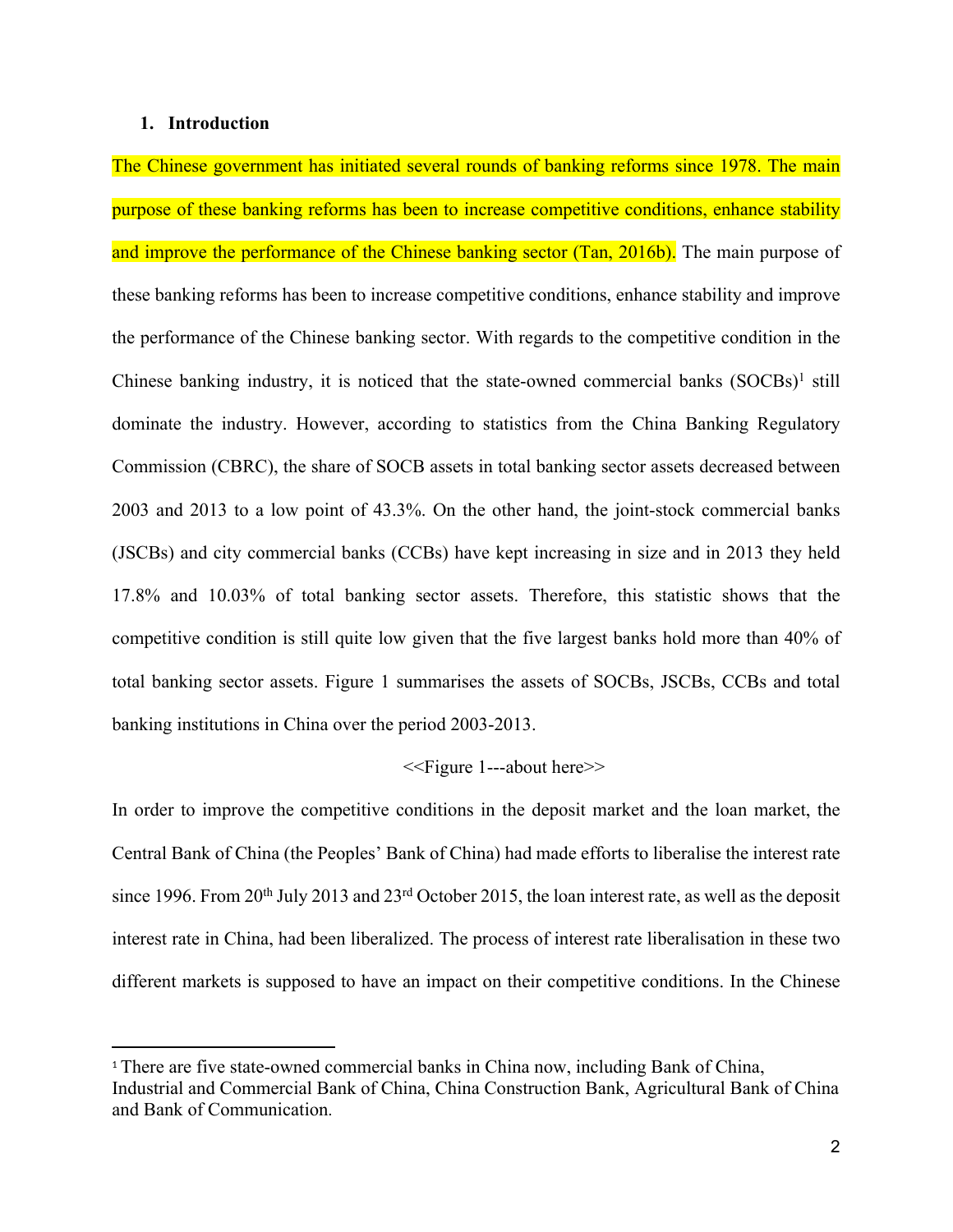banking industry, the traditional interest generating activities still contribute to the largest proportion of bank income; however, interest generating activities are affected significantly by economic cycles as well as by credit risk. Thus, the Chinese commercial banks have sought to further develop the non-interest generating businesses, which can not only reduce bank risk, but also significantly promote bank profitability. The effectiveness of interest rate liberalisation, in other words, the impact of interest rate liberalisation on the competitive conditions in the deposit market, the loan market, as well as the non-interest income market in China, has been a concern not only for the Chinese government and banking regulatory authorities in China, but should also be investigated by academic researchers in order to provide evidence with regard to the effectiveness of Chinese financial reforms. In addition, a piece of academic research should be pioneered to test the impact of competition in different banking markets on bank profitability. The evaluation of this issue will provide information to the Chinese government and banking regulatory authorities to assist them in making relevant policies to improve bank profitability in China.

Although the financial reform in China, as characterised by the interest rate liberalisation, is supposed to increase the competitive conditions in different banking markets in China, because of the specific and special characteristics of the Chinese banking industry, the banking sector still allocates the credits (providing loan services) focusing on large or state-owned enterprises and the medium and small size enterprises find obtaining loans difficult, and thus, it is very difficult for them to be competitive and survive in the market. This biased treatment to the micro, small and medium-sized enterprises has a significant and negative impact on Chinese economic growth. Elliott et al. (2015) report that the small and medium-sized enterprises in China provided 70% of employment in 2012 and 60% of China's GDP is attributed to the contribution from the small and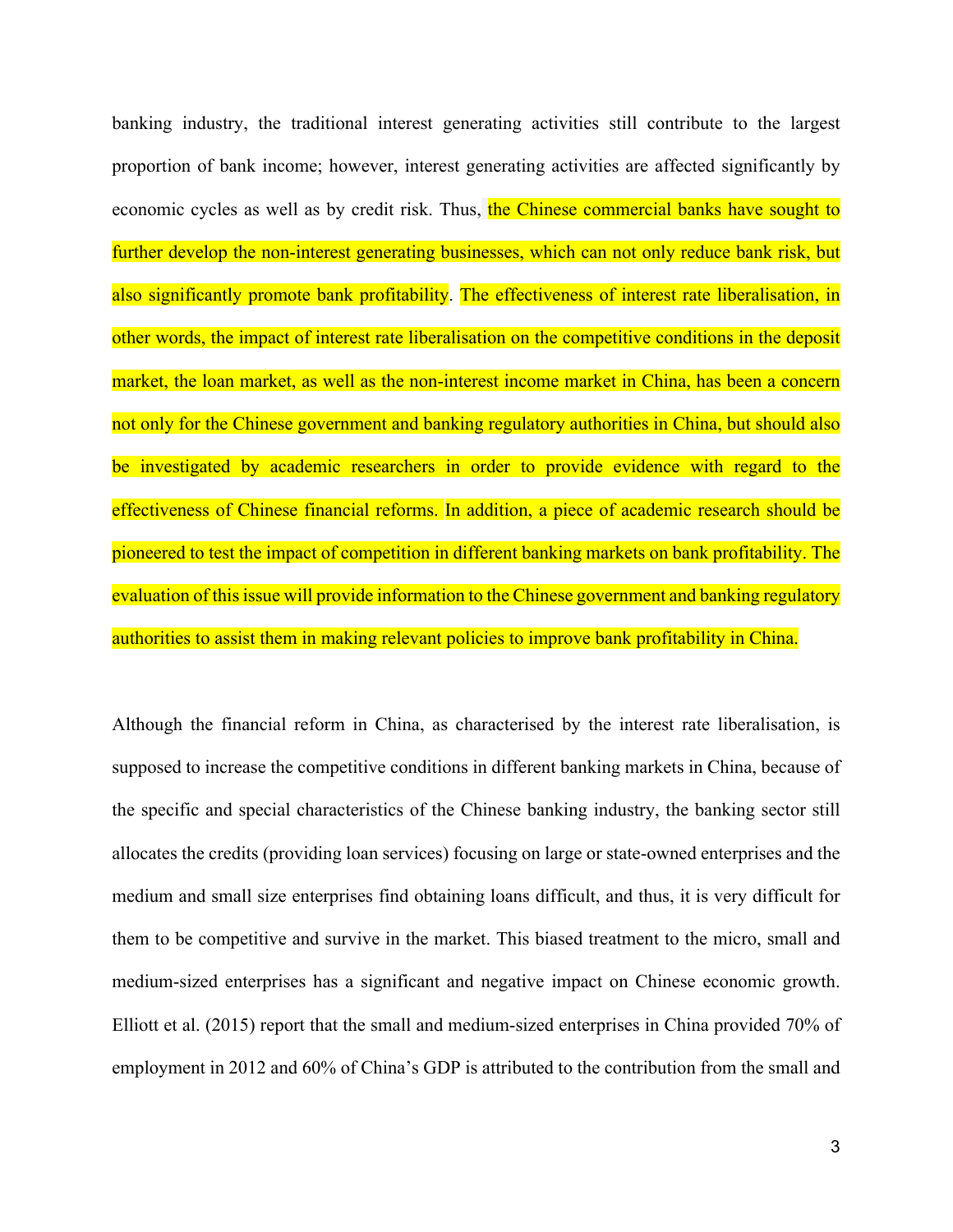medium-sized enterprises, although they received just 30% of bank loans. Because of the strong government intervention, the SOCBs mainly engage in providing credits to large state-owned enterprises. In comparison, JSCBs are more actively engaged in providing funds to small and medium enterprises. This is mainly attributed to the liberalised environment and less government intervention. In particular, the CCBs, because of their size, are locked out of state-owned enterprises lending and focus their lending on city level infrastructure construction, as well as private sector lending.

As indicated previously, although some JSCBs and CCBs are engaged in private sector lending, small and medium-sized enterprise in China can only receive a very small percentage of credit allocated by commercial banks. Most of the funds for small and medium-sized enterprises are from shadow banking<sup>2</sup> . Table 1 shows the size and composition of China's shadow banking over the period 2003-2013 (Elliot et al., 2015). The table shows that the percentage of shadow banking in GDP over the examined period kept increasing, in other words, the shadow banking is becoming more and more important in China. In comparison, the ratio of domestic credit provided to the private sector by banks over GDP is used as the measurement of size of traditional banking, which is shown by the last column of the table. It is shown that, although the figures are significantly larger than the ones for shadow banking, traditional banking had undergone strong volatility over the period. As an alternative method to receive funds besides the credits granted by commercial banks, shadow banking is supposed to have a significant impact on the operation and performance of commercial banks. On the one hand, shadow banking takes away businesses from small and medium enterprises, the resultant reduction in the volumes of businesses engaged in by

<sup>&</sup>lt;sup>2</sup> The Financial Stability Board (2013) defines shadow banking as credit intermediation involving entities and activities outside the regular banking system.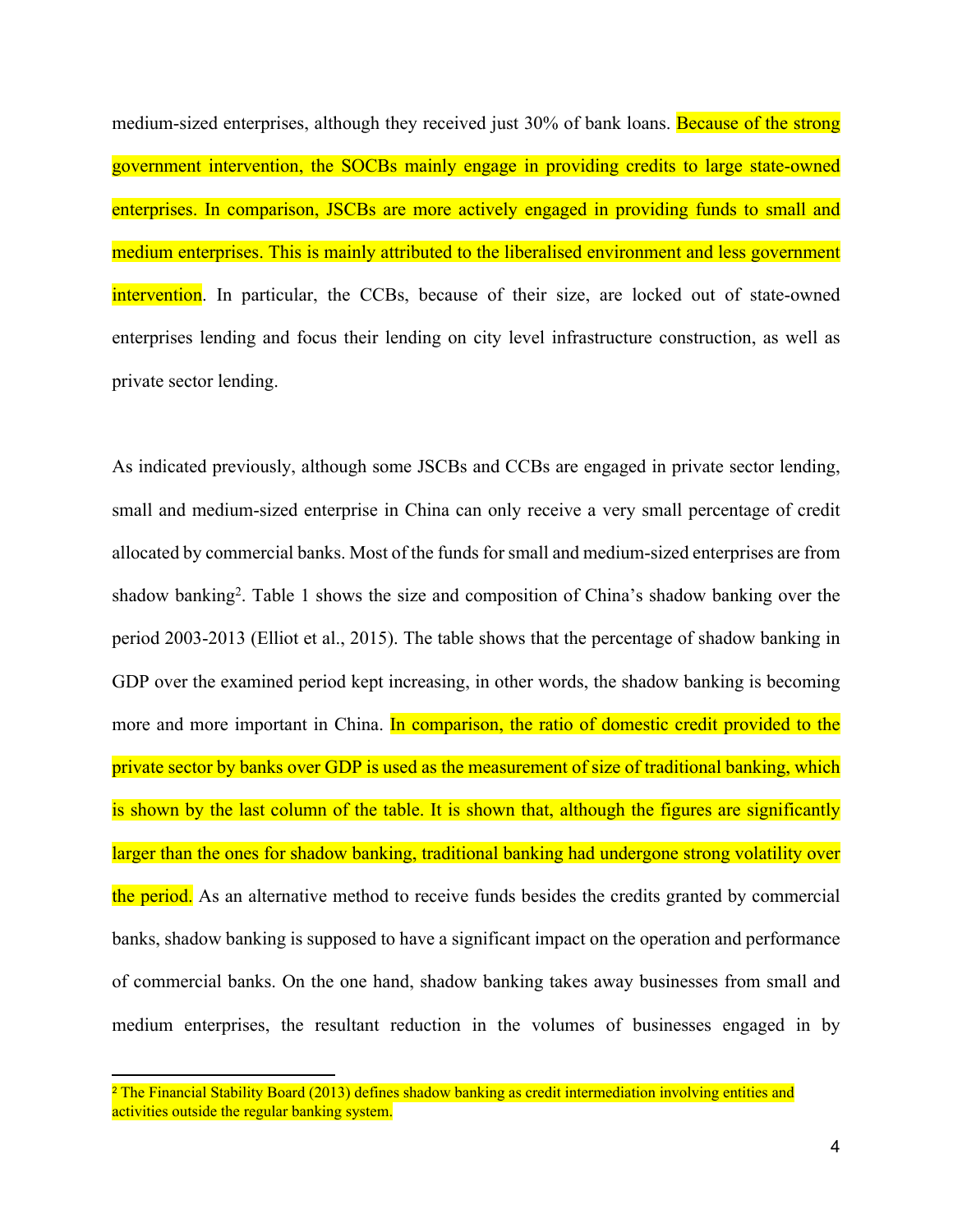commercial banks is supposed to decrease their profitability. On the other hand, the existence and development of shadow banking gives commercial banks more funds available to grant credits to large and state-owned enterprises; the resultant increase in the volume of these businesses is supposed to increase their bank profitability. In addition, shadow banking also gives commercial banks more available funds to engage in other non-interest generating business, which is expected to boost the profitability of Chinese commercial banks, thus, the impact of shadow banking on the profitability of Chinese commercial banks is unclear. Testing the impact of shadow banking on bank profitability not only significantly contributes to the empirical banking literature, but more importantly, provides more policy implications to the Chinese government and relevant regulatory authorities to better regulate the shadow banking market in China, improve commercial bank profitability and re-consider the dilemma of small business difficulty in obtaining credits.

#### <<Table 1---about here>>

Some of the recent research tried to discuss the impacts of shadow banking and interest rate liberalisation. Wang et al. (2016) argue that the efficiency gain can be achieved by shadow banking, due to the fact that credit can be rescaled to fund the more productive, yet deprived private enterprises. However, the additional efficiency gain cannot be achieved by interest rate liberalisation because the credit misallocation in favour of the less productive state-owned enterprises is magnified. Similar to the argument of Wang et al. (2016), Feyzioglu et al. (2009) find that interest rate liberalisation will lead to higher interest rates, discourage marginal investment, improve the effectiveness of intermediation and monetary transmission and enhance the financial access of unobserved sectors. In addition, Shelvin and Wu (2015) argue that interest rate liberalisation, on the one hand, will lead to more accurate, market-driven interest rates, a broad range of financial products and more competition, while, on the other hand, it will create greater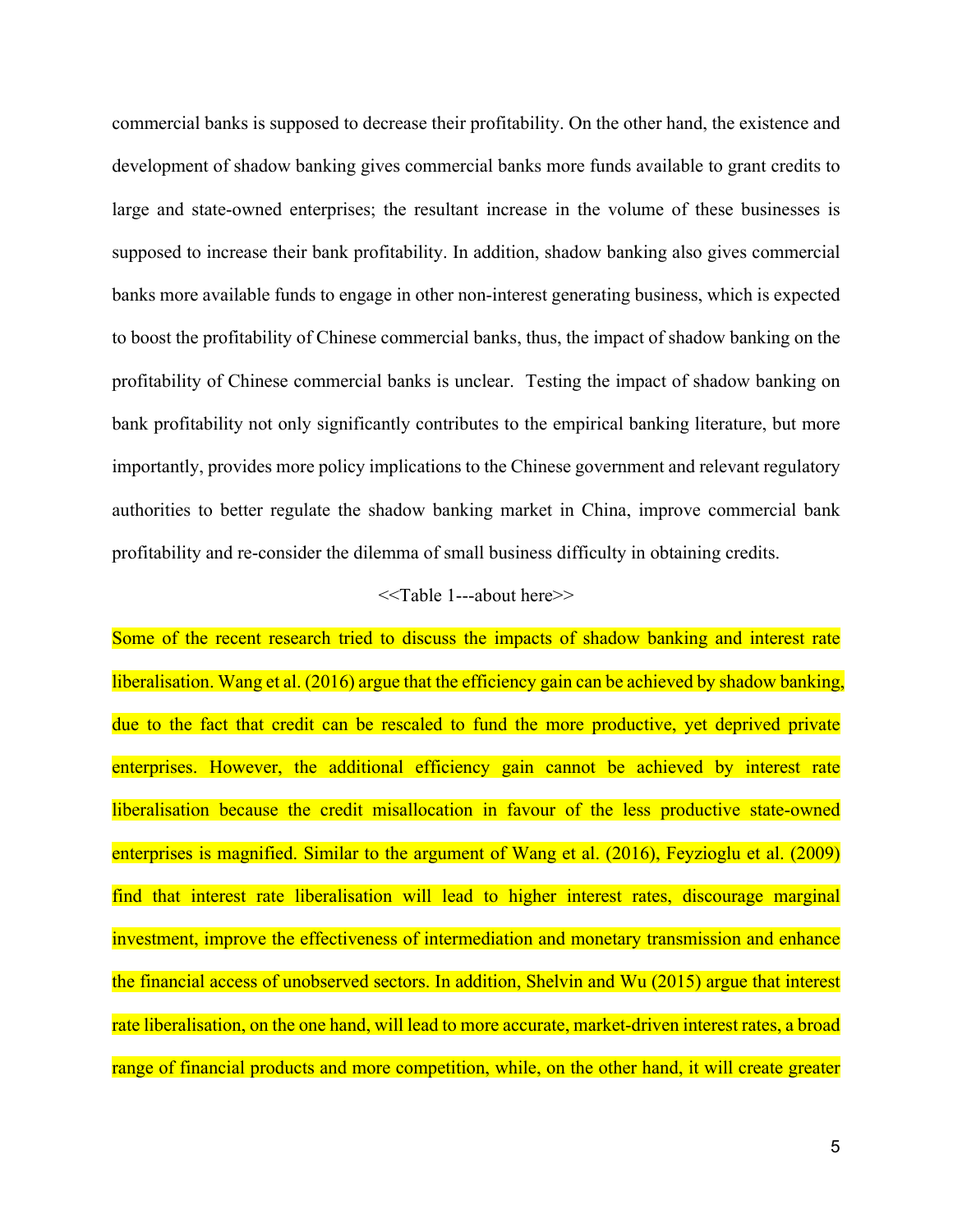uncertainty, risk and instability. This positive impact of interest rate liberalisation on bank competition is further confirmed by Ding et al. (2017). The relationship between interest rate liberalisation and shadow banking is also investigated by Hu (2014). The findings suggest that if the priority of getting credit from the official banks still goes to the state-owned firms, interest rate liberalisation may not lead to a shrinkage of the shadow banking industry.

In summary, the current study fills the gaps in the empirical literature in the following three ways: 1) testing the competitive conditions in different banking markets in China, this being of particular importance considering that China was engaged in the process of interest rate liberalisation, a process just finished in 2013; 2) examining the impacts of competition in different banking markets on bank profitability. This will provide evidence with regard to the effectiveness of interest rate liberalisation and provide policy implications to improve bank profitability. 3) Evaluate the impact of shadow banking on commercial bank profitability in China, which will not only be helpful for the Chinese government to better regulate the shadow banking market and improve commercial bank profitability, but also prove useful for the government to re-think the issue of small business difficulties in obtaining credit.

The findings show that shadow banking contributes to the profitability improvement of Chinese commercial banks. In addition, the results show that the non-interest income market has a higher level of competition compared to the other two markets during the early years of the examined period. Finally, the results suggest that Chinese commercial banks have higher profitability in a lower competitive deposit market.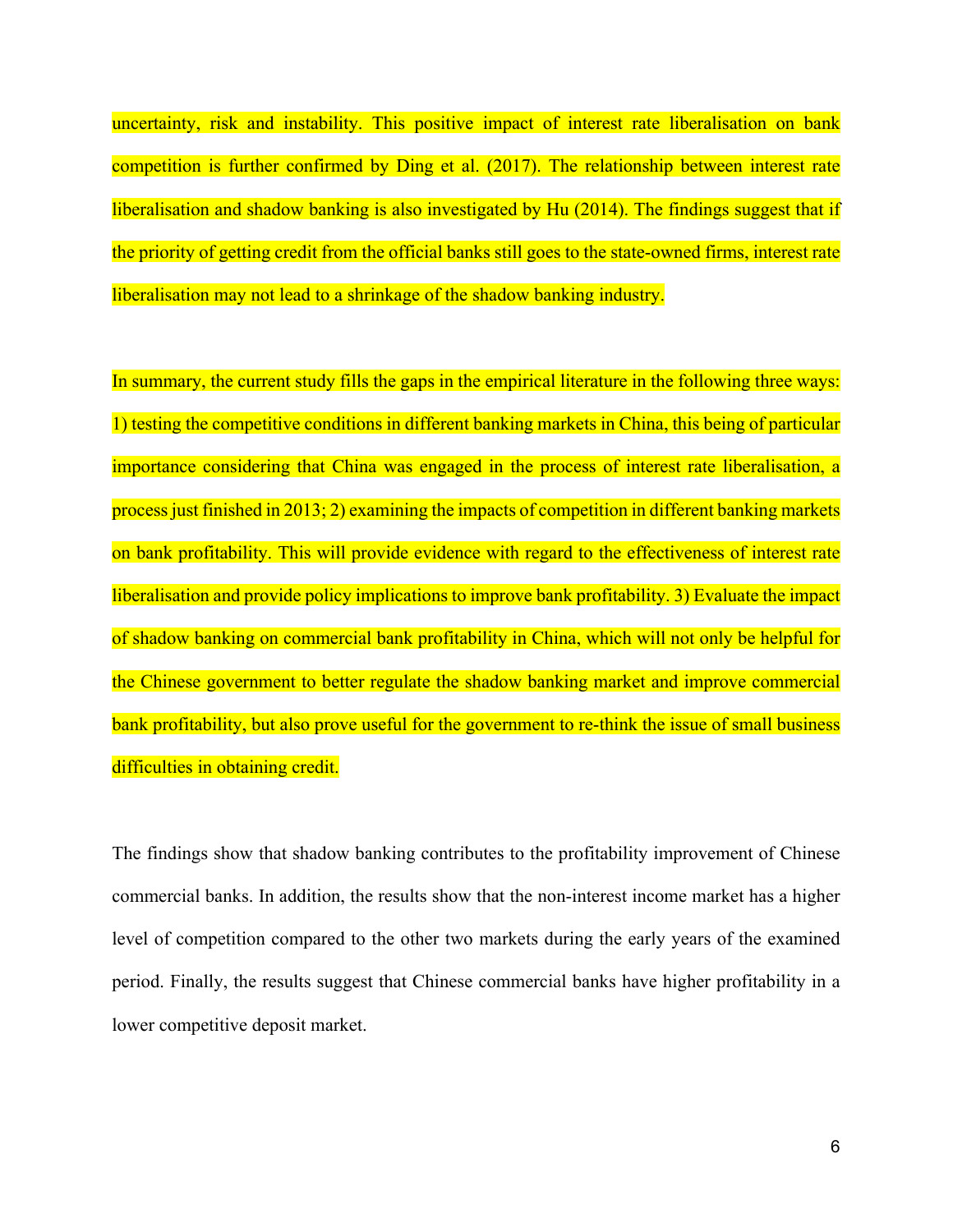This paper will be structured as follows: section 2 will review the empirical literature on bank profitability, which is followed by section 3, describing the data and methods. Section 4 reports the results, followed by discussing the robustness check in section 5. Finally, section 6 provides a summary and conclusion of the whole paper.

#### **2. Literature Review**

#### **2.1. Literature review on bank profitability**

The empirical literature on bank profitability focused on the US banking industry, European banking industry, and Asian economies as well as the Chinese banking industry. Most of the studies find that bank profitability is significantly affected by bank size, bank liquidity, bank capitalization, bank credit risk, bank efficiency and bank diversification as well as by GDP. Table 2 provides a summary of the empirical studies focusing on countries except China. The table shows that empirical studies in bank profitability can be mainly classified into five groups according to the methodology. To be more specific, some of the early studies used the ordinary least square estimator. Four of these studies focused on the investigation of the US banking industry and one study evaluated the profitability in the European banking industry. The results report that US bank profitability is significantly affected by bank size, bank risk and market share as well as by product differentiation. The second group of studies used the Granger causality test to examine profitability in the US banking industry and the findings show that bank profitability is significantly affected by the level of capitalisation. The third group of studies used the fixed effect estimator to assess the determinants of bank profitability. They focused on the investigation using a sample of banks from European countries, the Philippines and Portugal, as well as advanced and emerging economies. The results of the studies show that bank profitability is significantly affected by bank risk, bank capital and level of competition. The fourth group of studies employed GMM to estimate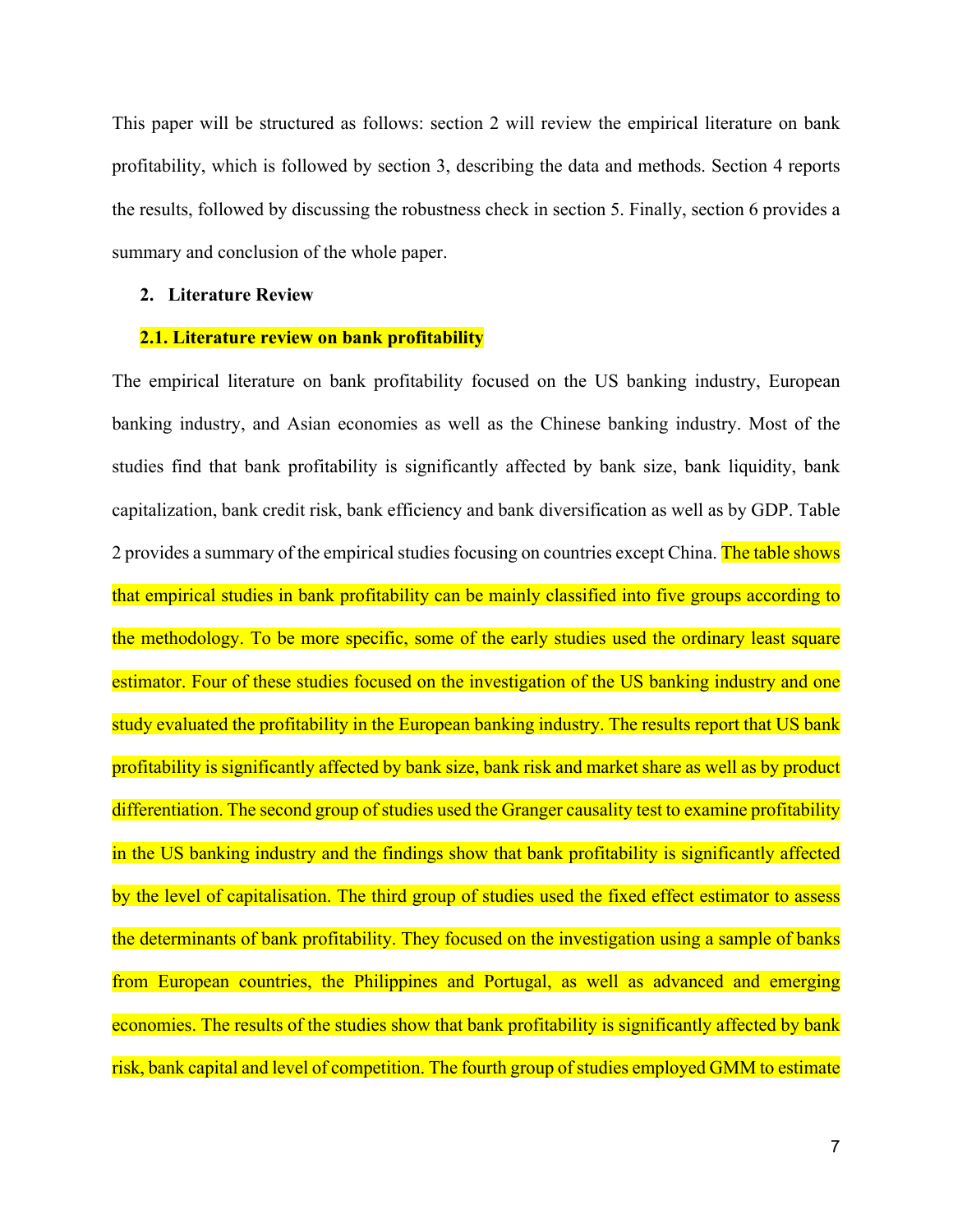the determinants of bank profitability. The findings of those studies indicate that bank profitability is significantly affected by credit risk, liquidity, capital, efficiency, diversification and income level of the specific country. Finally, the fifth group of studies used a combination of two methods (GMM and OLS, GMM and fixed effect estimator) to investigate the determinants of bank profitability. The results of these studies show that credit risk, capital and level of competition affect the bank profitability.

#### <<Table 2---about here>>

Profitability in the Chinese banking sector has been extensively tested by the empirical literature. Shih et al. (2007) evaluated the performance of a sample of Chinese commercial banks in 2002 under a principal component analysis. The results indicate that JSCBs have better performance compared to SOCBs and CCBs. Their findings further suggest that bank size does not have any significant impact on bank performance in China. This study did not give any consideration to the impacts of competition and shadow banking on bank profitability in China. With regard to the methodology used, the principle component analysis has a number of advantages, including low noise sensitivity and decreased requirement for capacity and memory. However, the covariance matrix is difficult to be evaluated in an accurate manner (Karamizadeh et al., 2013).

Rather than using the principal component analysis, a few studies used the fixed or random effect estimator to evaluate the profitability of Chinese commercial banks (Sufian and Habibullah, 2009 and Sufian, 2009). The results of Sufian and Habihullah (2009) suggest that credit risk has a significant and positive impact on the profitability of Chinese SOCBs and JSCBs. In addition, Sufian (2009) used four SOCBs and twelve JSCBs during 2000-2007 to examine the determinants of bank profitability in China. The results show that Chinese commercial banks with higher levels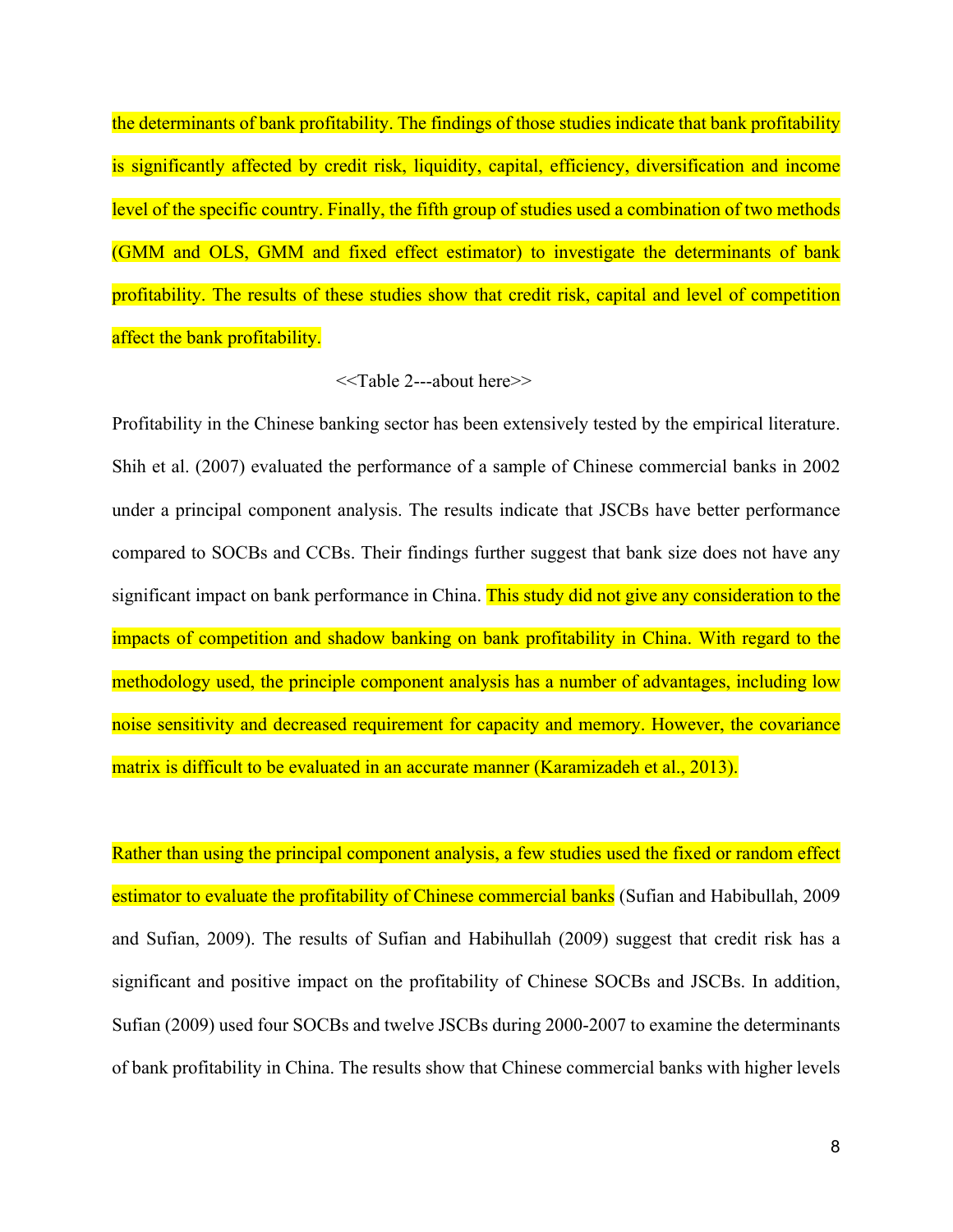of credit risk and higher levels of liquidity have higher profitability. Again, similar to Shi et al. (2007), these two studies did not have any intention to investigate the impacts of competition and shadow banking on bank profitability in China.

The fixed or random effect estimator is unable to deal with the issue of profit persistence, endogeneity as well as autocorrelation when estimating the determinants of bank profitability, thus, a growing number of recent literature used the GMM estimator to test profitability in the Chinese banking industry (Tan and Floros, 2012a, 2012b, 2012c). In particular, these studies examined the impact of competition on Chinese bank profitability, using 3-bank or 5-bank concentration ratio. The results of these studies do not find any significant impact of competition on bank profitability. Although these studies have considered the impact of competition on bank profitability in China, they did not consider the impacts of competition in different banking markets and shadow banking on bank profitability in China. In addition, concentration ratio as the competition indicator is unable to acknowledge market structure stability, level of product differentiation, entry barriers as well as operating cost (Maksimović and Kostić, 2012).

The GMM estimator was also used by Garcia-Herrero et al. (2009) to jointly test the impacts of efficiency and competition on bank profitability in China over the period 1997-2004. Rather than using the 3-bank or 5-bank concentration ratio as the competition indicator, they used the Hirfindahl-Hirschman index. The results show that Chinese commercial banks with higher levels of efficiency have higher profitability and there is no clear impact of competition on bank profitability in China. Although this study used an improved competition indicator to measure the level of competition in the Chinese banking industry, the Hirfindahl-Hirschman index embodies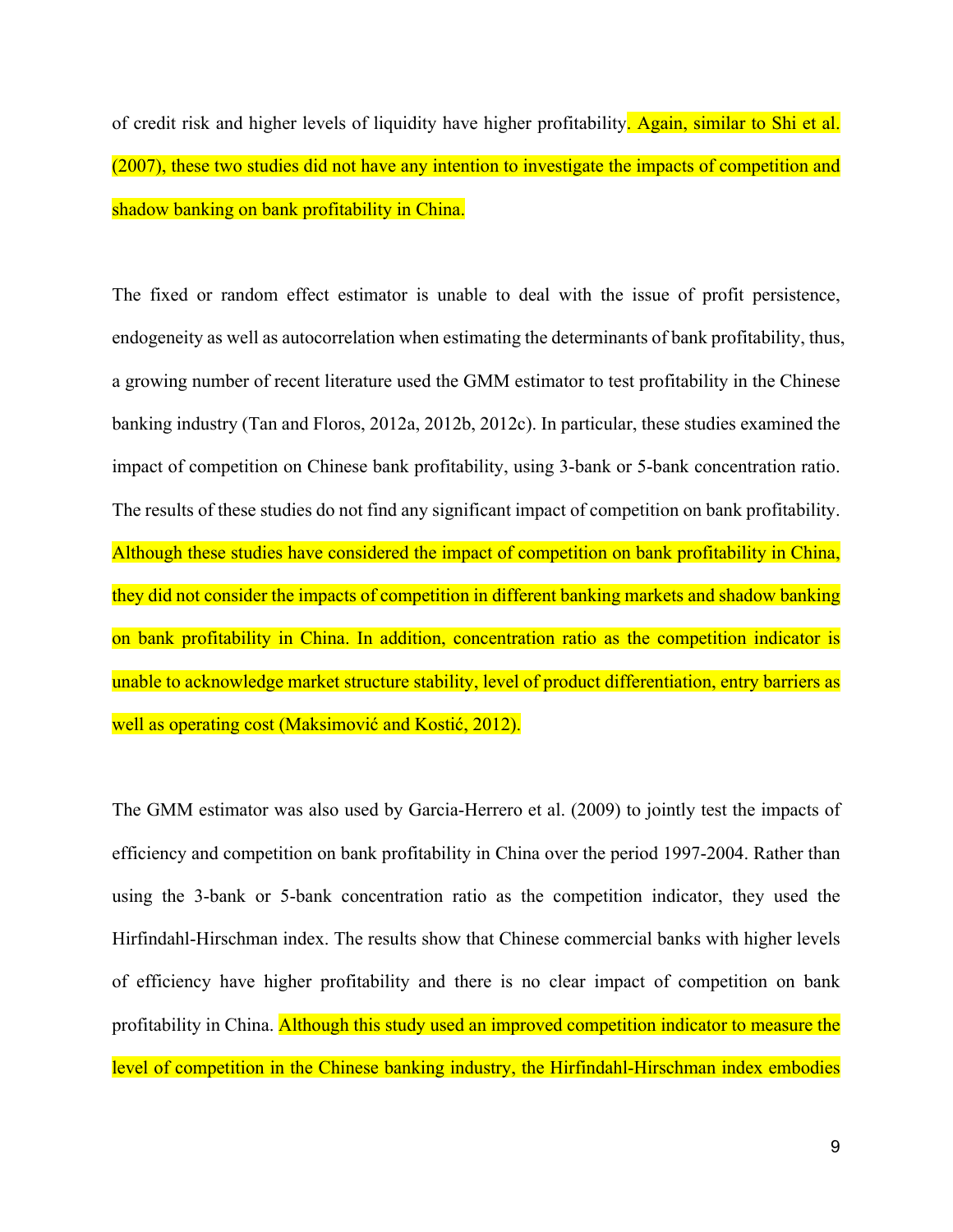both size inequality and firm numbers with weight, which are assumed a priori instead of being derived (Kwoka, 1977). In addition, similar to Tan and Floros (2012a, b, c), this study only considered the competition in the whole banking market, while different banking markets have been ignored and the impact of shadow banking on bank profitability in China was not considered.

Tan (2016a) examined the impacts of risk and competition on bank profitability in China over the period 2003-2011 under a GMM estimation. Tan et al. (2017) tested the joint-impacts of risk, efficiency and competition on bank profitability in China over the period 2003-2013. Tan and Floros (2014) investigated the inter-relationships between risk, profitability and competition in the Chinese banking industry over the period 2003-2009 under a Seemingly Unrelated Regression analysis. These studies contributed to the previous studies by using Lerner index to measure the competitive conditions. This indicator has the advantages of measuring competition of different ownership types of Chinese commercial banks from the perspective of market power. However, Lerner index is unable to estimate the competitive conditions in different banking markets; in other words, these studies failed to identify the impacts of competition in different banking markets and shadow banking on bank profitability in China.

Finally, Tan and Anchor (2016) used an auto-regressive linear specification to examine the interrelationship between risk and profitability in the Chinese banking industry under different econometric techniques, including fixed effect estimator, random effect estimator and between effect estimator, as well as GMM estimators. The results show that Chinese commercial banks with higher levels of risk have higher profitability and, in return, higher profitability of Chinese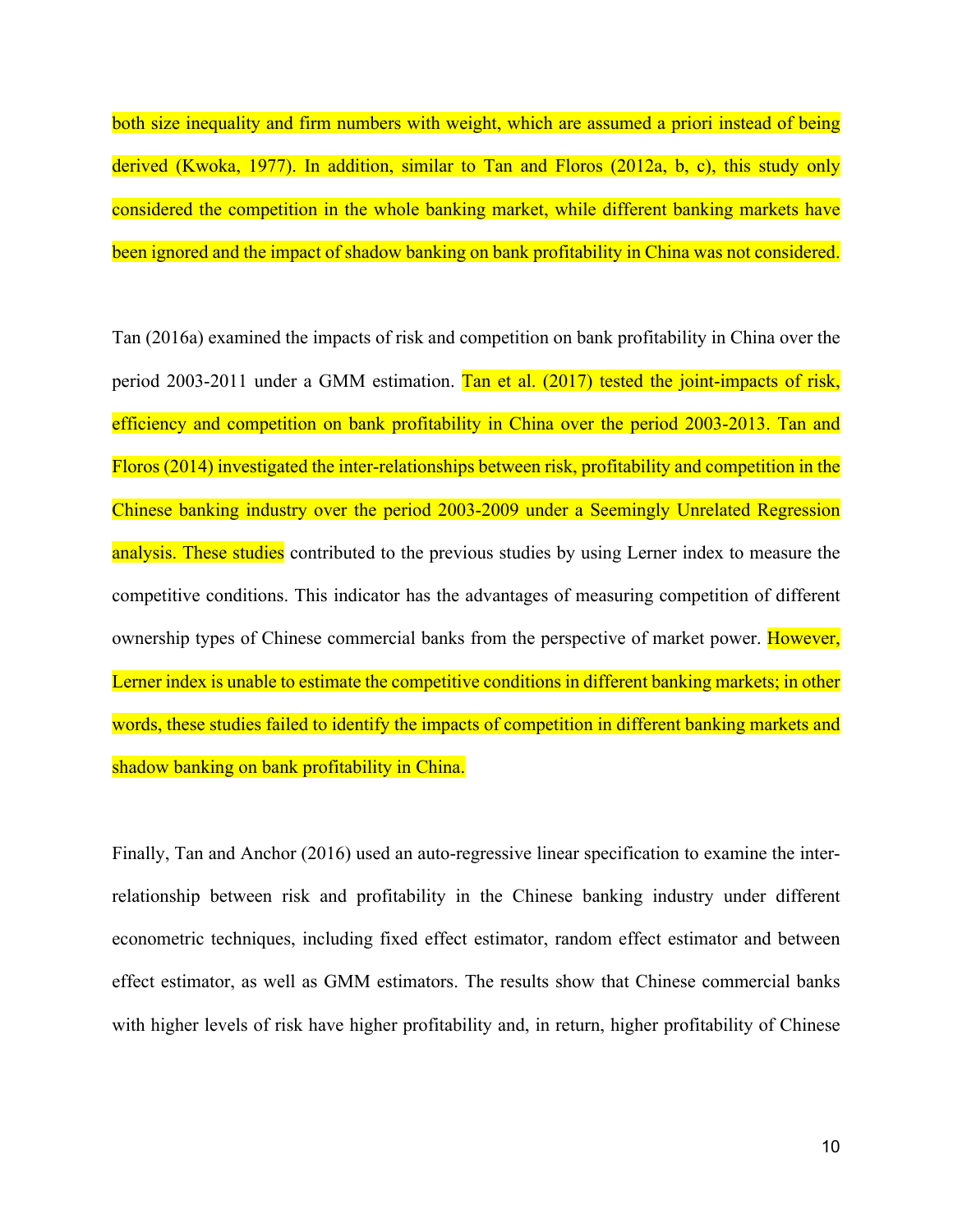commercial banks leads to higher risk-taking behaviour. Neither competition nor shadow banking was tested in this paper.

Giving the importance of shadow banking in China, as discussed in the introduction, its development is supposed to have a significant impact on performance of Chinese commercial banks; however, no research has addressed this issue. Furthermore, following the completion of interest rate liberalisation in China, what is the impact of this reform on competitive conditions in different banking markets in China? This question does not only interest Chinese government and banking regulatory authorities, but also provides more future research implications to other banking systems around the world.

#### **2.2. New Empirical Industrial Organisation Literature**

There are, in general, two approaches to measure competitive conditions in the market. One is the structural approach and the other one is the non-structural approach, derived from the New Empirical Industrial Organization Literature (NEIO). The obvious indicators used in the structural approach include concentration ratio as well as Hirfindal-Hirschman index and they are widely used in the empirical literature to measure the banking sector competition (Al-Muharrami et al., 2006, Fu et al., 2014, among others). The structural measure of competition is based on the structure-conduct-performance paradigm, which argues that, in a lower competitive environment, banks tend to collude with each other to get higher than normal profit. This argument was challenged by the efficient-structure (ES) hypothesis (Demsetz, 1973 and Pelzman, 1977). The efficient-structure hypothesis argues that it is efficiency rather than competitive condition, which leads to the change in the market structure and further impacts on the bank performance.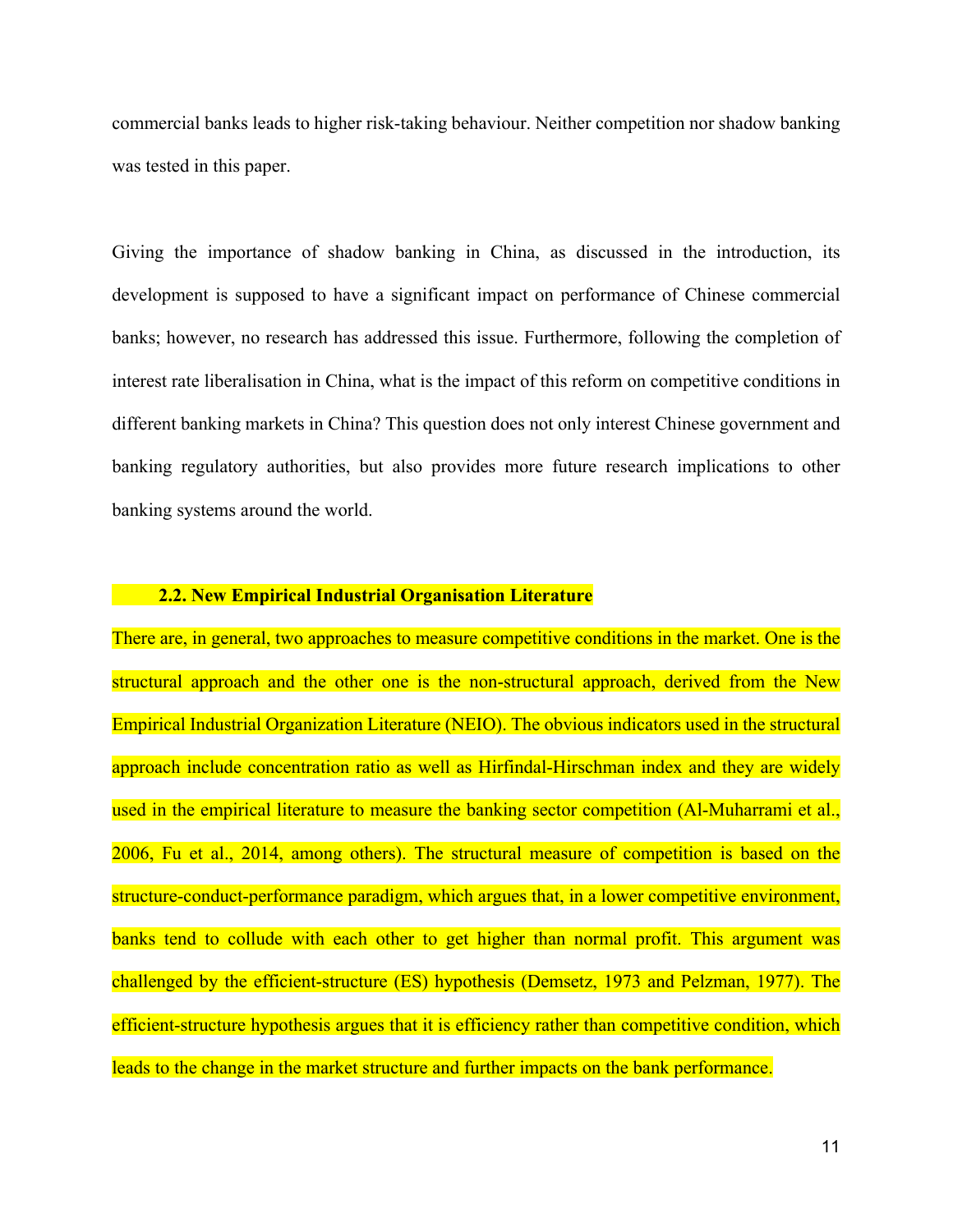New Empirical Industrial Organization Literature has the advantage over the structural approach by being able to measure the level of competition through observing conduct directly. The The main measures in the New Empirical Industrial Organisation include Lerner index, Panzar-Rosse H statistic and conjectural variation model, as well as the Boone indicator. The Panzar-Rosse (1987) H statistic measures the extent to which a change in vector of input prices is reflected in gross revenue. The H statistic has a value ranging from minus infinity to 1, with figures equal to or smaller than zero indicating that the market is operated under monopoly, while if the value is between zero and 1, it indicates that the market is operated under the condition of monopolistic competition. If the value is equal to 1, it means that the market is operated under the perfect competition environment. The empirical literature has widely used this indicator to measure the competitive condition in the banking industry (Bikker and Haaf, 2002; Matthews et al., 2007; Goddard and Wilson, 2009; Barbosa et al., 2015; Tan, 2016c; among others).

The conjectural variable model was developed by Bresnahan (1982) and Lau (1982). The model is based on an inverse demand equation and a supply equation. The competition under this model is measured by the mark-up of price over marginal cost. If there is a zero value of conjectural variation, in other words, the output price equals marginal cost, it is indicated that the market is operated under the condition of perfect competition, while if the value is equal to 1, it is suggested that the market is operated under the condition of monopoly. A number of studies used this indicator to measure the level of competition in the banking sector (Bikker, 2003; Uchida and Tsutsui, 2005; Qin and Shaffer, 2014; among others).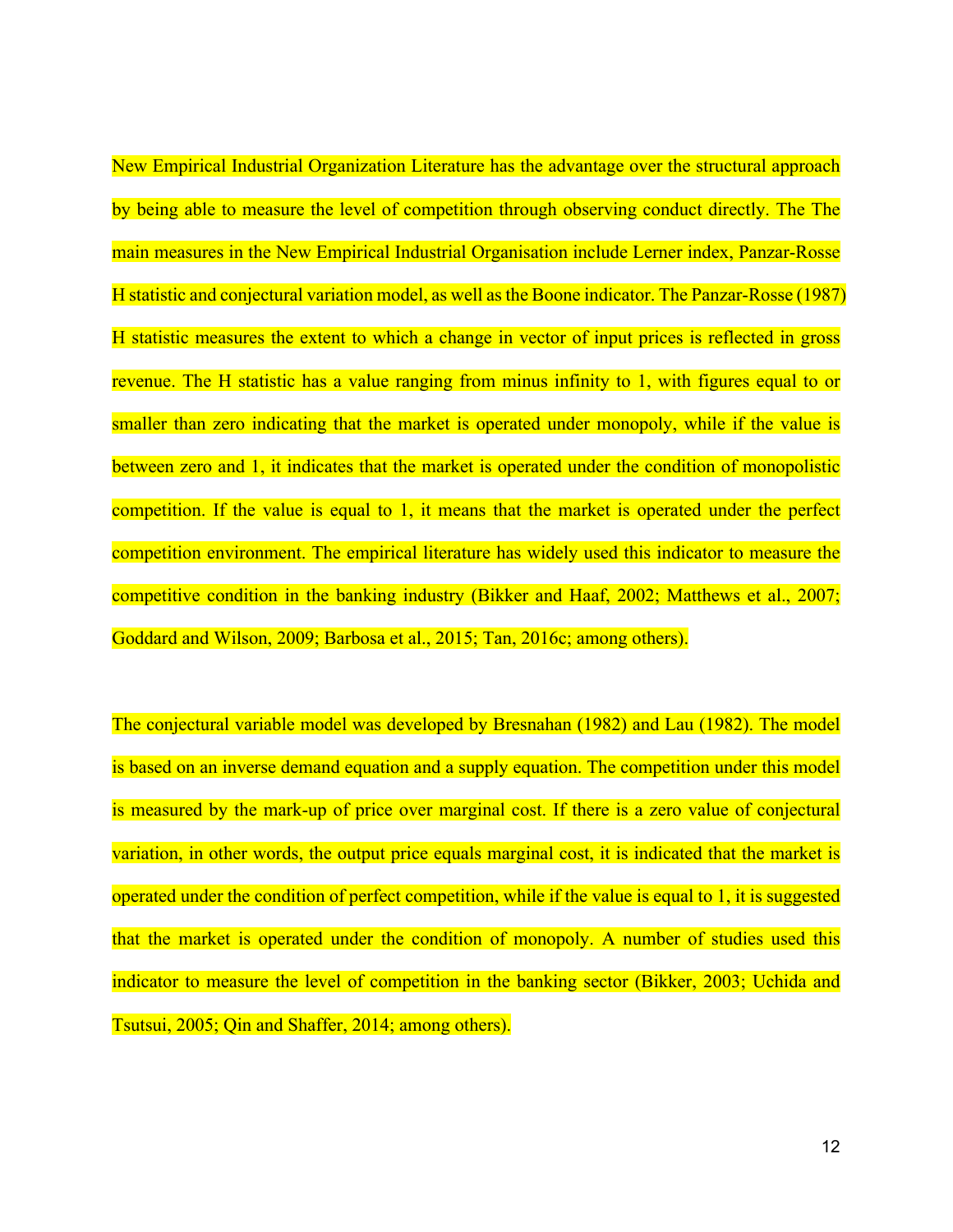The Boone (2008) indicator was developed under the assumption that banks with higher levels of efficiency have higher ability to increase their market share and bank size. This will further lead to an increase in the level of profit. This is also the main argument of efficient-structure hypothesis. The Boone indicator argues that competition improves the performance of efficient banks at the expense of less efficient ones. The value of the Boone indicator can be either positive or negative, with more negative figures indicating a higher level of competition, while as the value of the indicator increases, the level of competition increases. Recently, there is a number of literature investigating the competitive condition in the banking sector under this indicator (Delis, 2012; Tabak et al., 2012; Tan, 2016c; among others).

The Lerner index was developed by Lerner (1934), based on the assumption that market power can be reflected from profitability because higher profits achieved by the banks are an indication that there is a lower level of competition. The Lerner index is calculated by the difference between output price and marginal cost, then divided by the output price. The value of the Lerner index ranges from zero to one. The market is operated under the condition of perfect competition if the Lerner index is equal to zero, while as the value of the Lerner index increases, the level of competition declines. If the value of the Lerner index is equal to zero, it is indicated that the market is operated under the condition of monopoly. A number of empirical literature has used this indicator to measure competition in the banking sector (Cipollini and Fiordelisi, 2012; Fungacova et al., 2014; among others).

 **3. Variable selection, Methodology and data**

- **3.1. Variable selection**
- **3.1.1. Selection of dependent variables**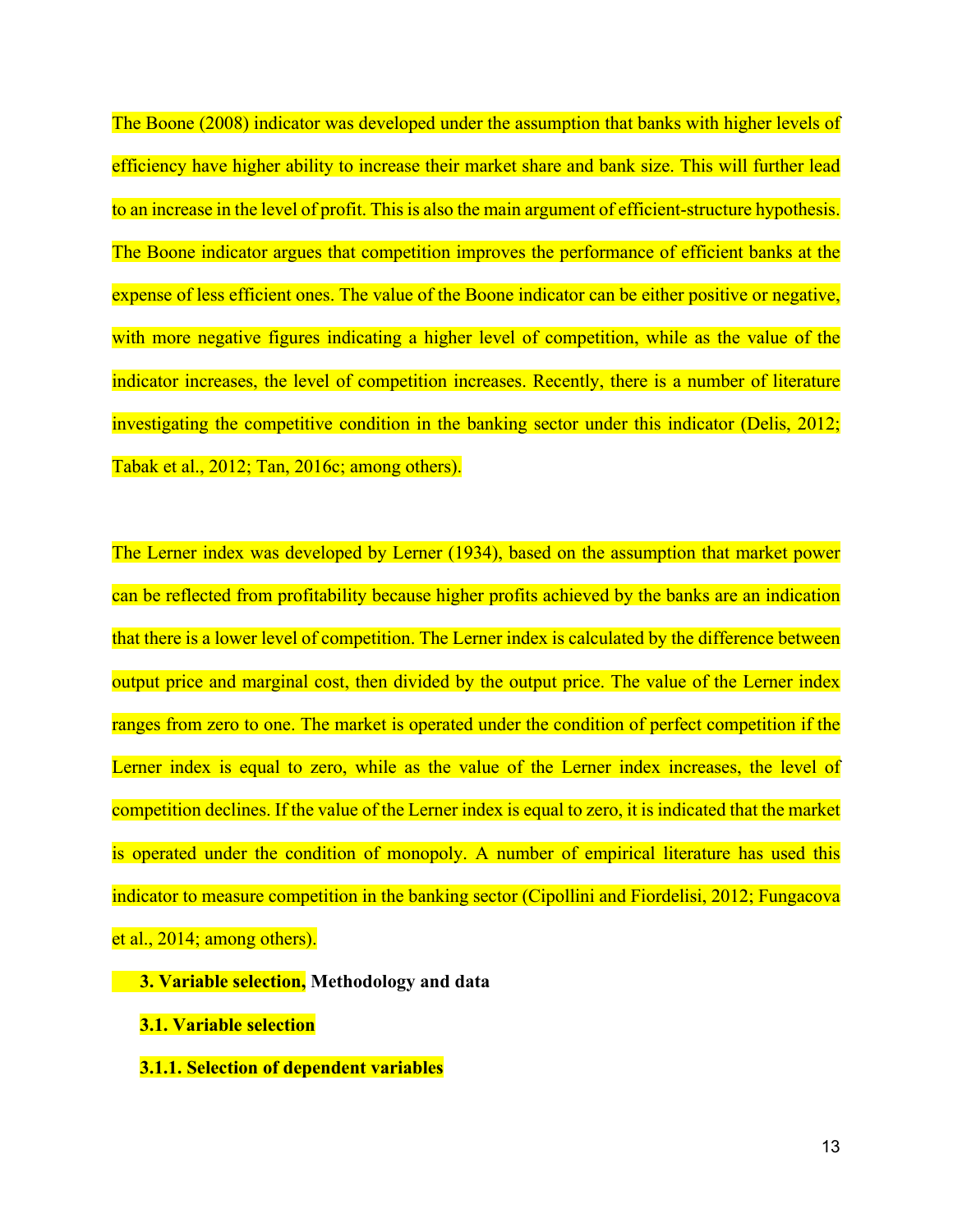The main purpose of the current study is to investigate the impacts of competition in different banking markets and shadow banking on profitability in the Chinese banking industry. Comprehensive bank-specific, industry-specific and macroeconomic determinants are also included. The current study mainly focuses on two profitability indicators, which are return on assets (ROA) and net interest margin (NIM). These two indicators are widely used in the banking literature to measure the profitability of banks.

Return on Assets shows the banks' ability to generate profit through using financial and real investment resources. This indicator has been widely used in the empirical banking literature to measure bank profitability (Tan, 2014; Tan, 2016a, Tan et al., 2017; Tan and Anchor, 2016; among others). Net Interest Margin is also the typical profitability indicator which has been widely used in the banking literature (Tan and Floros, 2012a, 2012b, 2012c, among others). This indicator is different from ROA due to the fact that the former focused on banks' ability to obtain profit through interest generating activities, while the latter concentrated on banks' ability to generate profit from the total assets.

#### **3.1.2. Selection of independent variables**

#### **Bank-specific variables**

Credit risk: the credit risk in the current study is measured by the ratio of impaired loans to gross loans following Tan (2016b). A higher ratio indicates the bank has a higher level of credit risk. In theory, higher volumes of non-performing loans increase the banks' cost and further precede a decline in bank profitability. Thus, it is expected that Chinese banks with higher levels of credit risk have lower profitability.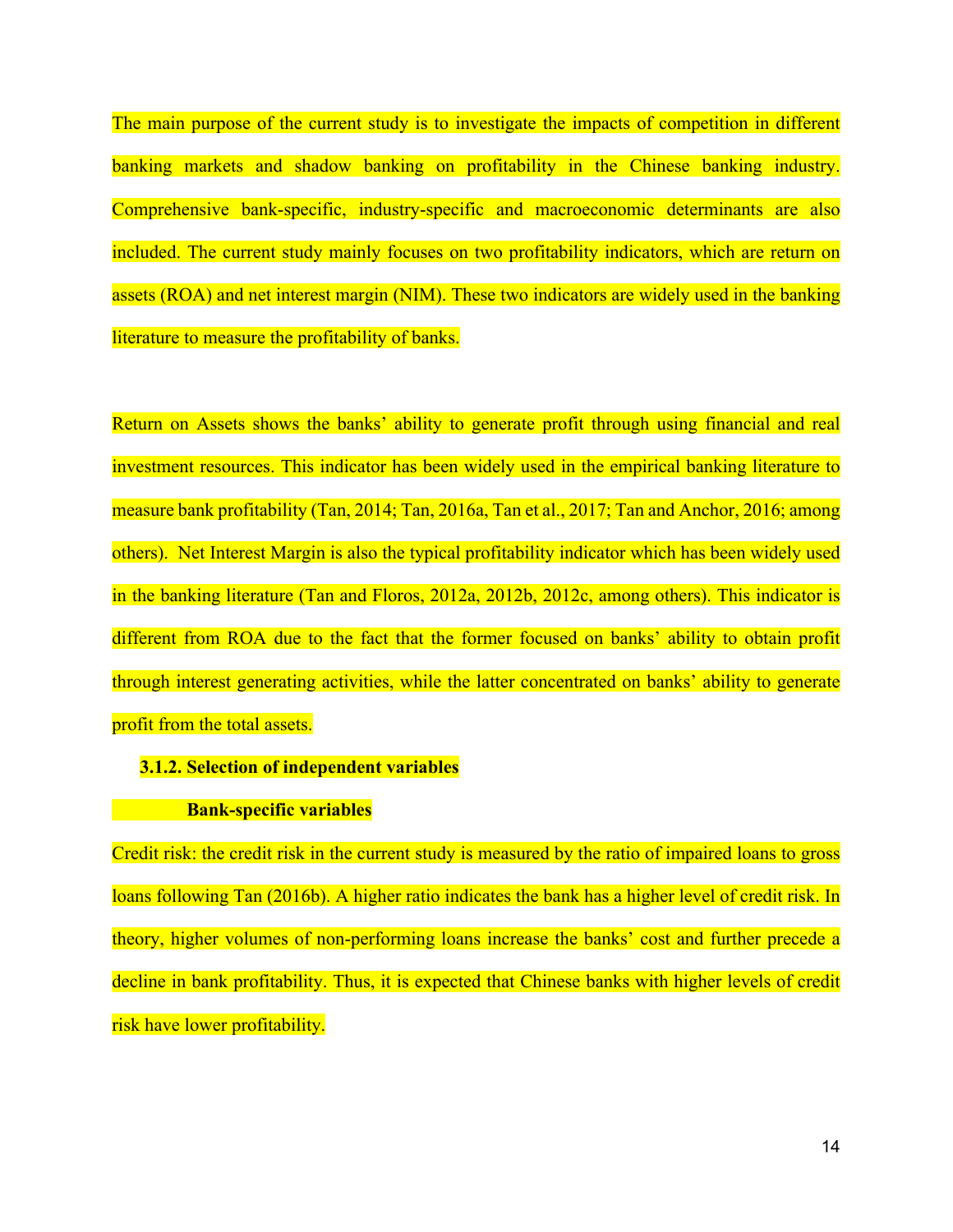Bank size: the bank size in the current study is measured by the natural logarithm of total assets following Tan (2016c). The empirical literature has different arguments with regard to its impact on bank profitability. On the one hand, large banks have higher ability to reduce the cost from economies of scale and scope [\(Iannotta](http://www.sciencedirect.com/science/article/pii/S1042443115001043#bib0265) *et al*., 2007; [Mercieca](http://www.sciencedirect.com/science/article/pii/S1042443115001043#bib0350) *et al*., 2007 ; Elsas *et al*[., 2010\)](http://www.sciencedirect.com/science/article/pii/S1042443115001043#bib0165); on the other hand, it is argued that large banks have more serious asymmetric information problems, the increase in cost of monitoring the lending leads to a decline in bank profitability (Barros et al., 2007). Finally, some of the empirical studies suggest that bank size will increase bank profitability only to a certain point, after which further increase in bank size leads to a reduction in bank profitability (Berger and Humphrey, 1994, Athanasoglou et al., 2008). Thus, there is no a priori expectation with regard to the impact of bank size on bank profitability.

Bank diversification: the bank diversification in the current study is measured by the ratio of noninterest income to gross revenue following Tan (2016a). There is no a priori expectation with regard to this variable on bank profitability. On the one hand, more diversified banks have higher ability to reduce the cost derived from the benefit of economics of scale. This further promotes the bank profitability (Tan and Floros, 2012a, Jiang et al., 2003, among others). On the other hand, few empirical studies find that there is a negative impact of bank diversification on bank profitability due to the fact that stronger competition in the non-interest income activities compared to the traditional interest-generating activities reduces bank profit margin (Demirguc-Kunt and Huizinga, 1999; Gischer and Juttner, 2001; among others).

Liquidity: the liquidity in the current study is measured by the ratio of liquid assets to total assets following (Cihak and Poghosyan, 2009). Higher figures of this ratio indicate that the bank has a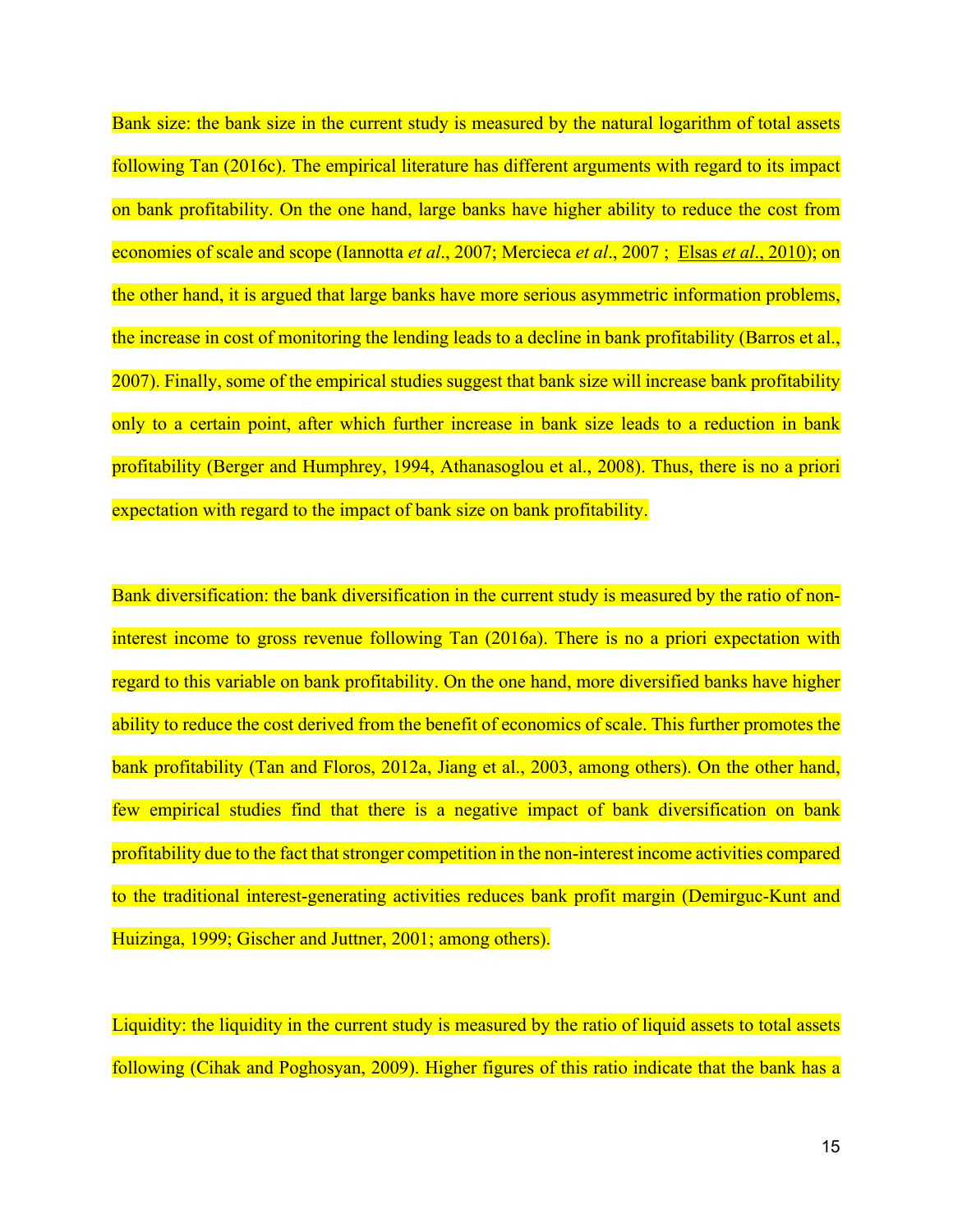higher liquidity level. On the one hand, larger volumes of liquid assets (higher liquidity) reduce the bank's ability to generate profit using its funds (i.e. larger volumes of cash in comparison to loans reduces bank's ability to generate interest income). This argument is in line with the finding of Molyneux and Thornton (1992). However, Bourke (1989) argues that if the bank does not have a good risk monitoring and management system, higher volumes of loans (lower liquidity) will lead to an accumulation of non-performing loans and further lead to a decline in bank profitability. Thus, there is no a priori expectation with regard to its impact on bank liquidity.

Capitalisation: the capitalisation in the current study is measured by the total regulatory capital ratio following Molyneux et al. (2015). Higher values of this ratio indicate that the bank has a higher level of capitalisation. There is no a priori expectation with regard to the impact of this variable on bank profitability. To be more specific, banks with higher levels of capital have lower funding cost because of their higher creditworthiness and also they need to borrow less; the reduction in the borrowing cost leads to an increase in bank profitability. In addition, banks with higher levels of capital can engage in risky lending activities. According to the risk-return hypothesis, this will also lead to an improvement in bank profitability. However, the findings of a few studies show that lower risk position comes with banks with higher levels of capital. This leads to a decline in bank profitability.

Overhead cost: the overhead cost in the current study is measured by the ratio of overhead expenses to total assets, following Tan (2016a). Higher values of this variable indicate that there is a higher volume of cost and further indicates that the bank does not control and manage the cost very well. There is no a priori expectation with regard to the impact of this variable on bank profitability. On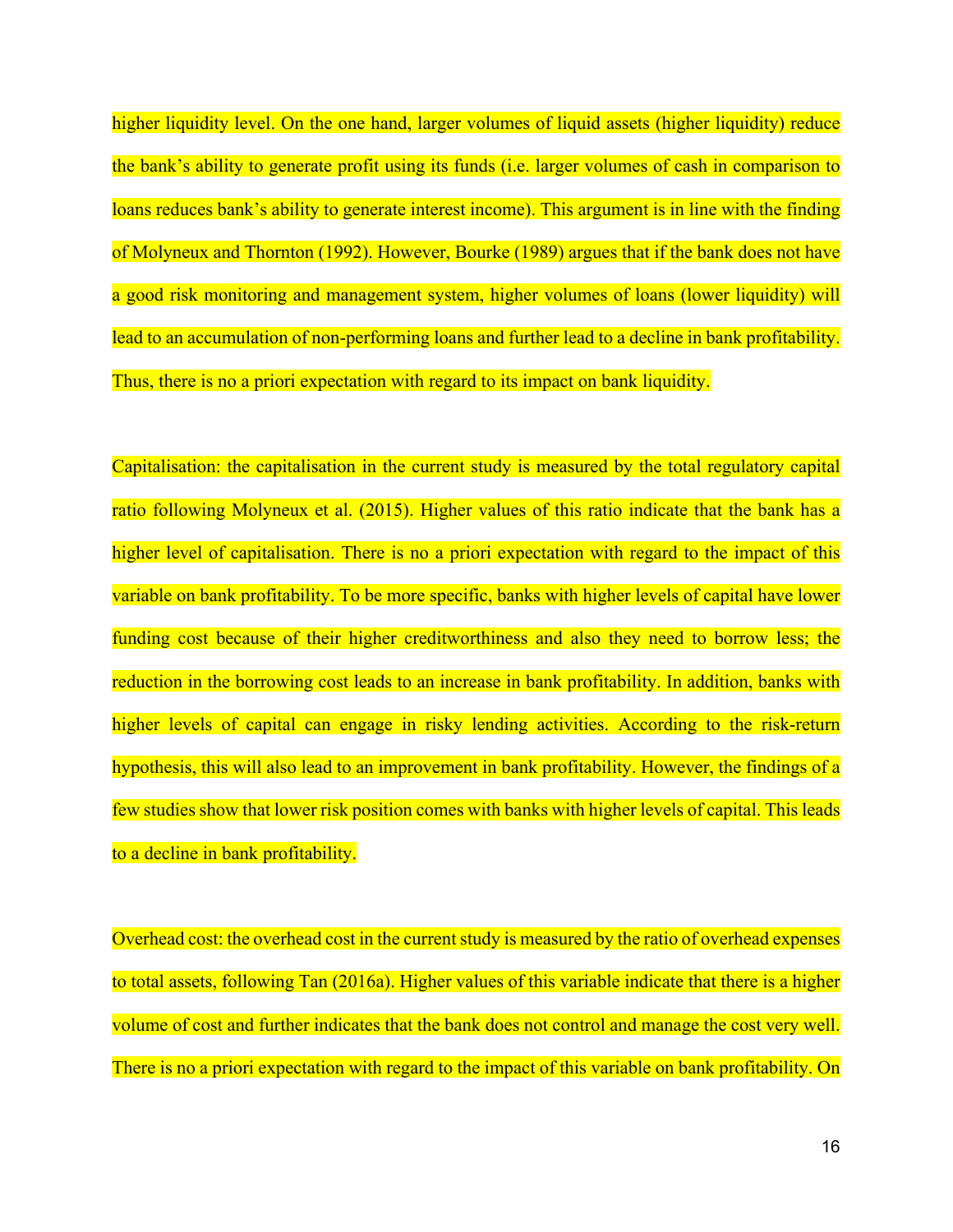the one hand, higher volumes of operating cost without any doubt will have a negative impact on bank profitability. This argument is supported by the finding of Athanasoglou et al. (2008) with regard to the Greek banking industry. On the other hand, this operating cost may possibly come from higher salaries and wages, and according to the efficiency wage theory, higher levels of salary will significantly promote staff productivity, and further promote the bank profitability. This argument is supported by the finding of Ben Naceur (2003) in terms of the Tunisian banking industry.

Insolvency risk: the insolvency risk in the current study is measured by the Z-score following Iannotta et al. (2007). Higher values of this indicator mean that the bank has a lower level of insolvency risk. The empirical results from Tan and Anchor (2016) show that higher insolvency risk leads to higher profitability of Chinese commercial banks over the period 2003-2013. Thus, it is expected that the impact of insolvency risk on bank profitability is significant and positive.

#### **Industry-specific variables:**

Competition: the competition in the current study is measured by Boone (2008) indicator. As reviewed in the literature review, there are few studies that applied this indicator in measuring competition in the banking industry; however, there is no empirical study using this indicator to evaluate competition in the banking industry and further test its impact on bank profitability. Higher values of this indicator suggest that there is a higher level of competition in the market. The SCP hypothesis argues that in a lower competitive environment, banks tend to collude with each other and this collusion will lead to higher profitability. In other words, SCP hypothesis argues that there is a significant and negative impact of competition on bank profitability. The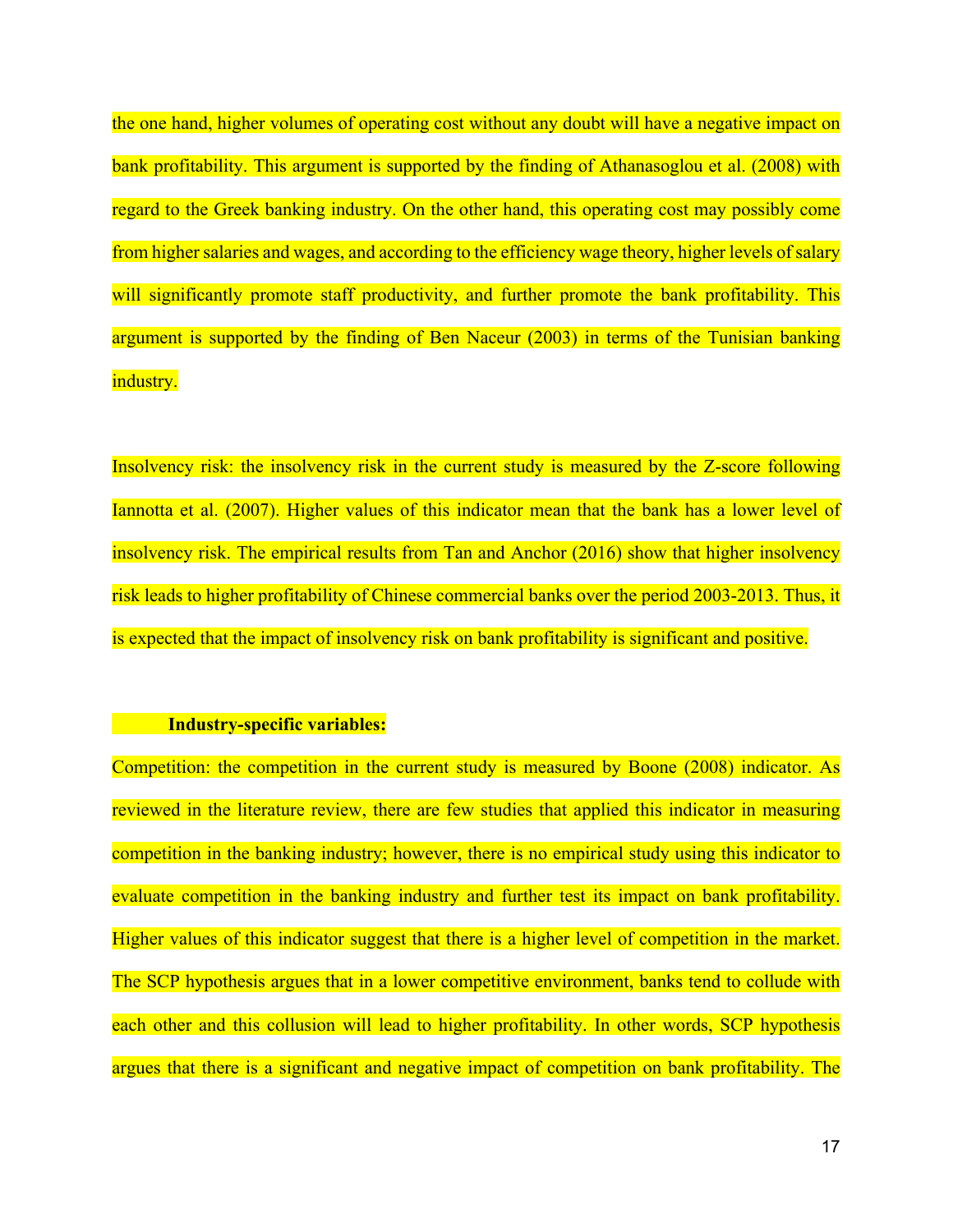efficient structure hypothesis argues that it is not the structure but the efficiency of the banks that has an impact on bank profitability. To be more specific, the efficient-structure hypothesis argues that efficient banks have larger market share at the expense of less efficient ones. This further leads to an increase in the concentration(decline in the competitive condition), and then further lead to an improvement in bank profitability. Thus, there is no a priori expectation with regard to the impact of this variable on bank profitability.

Banking sector development: banking sector development in the current study is measured by the ratio of banking sector assets to GDP, following Tan and Floros (2012a). Higher values of this variable indicate that there is a higher level of banking sector development. It is expected that the impact of this variable on bank profitability is significant and positive. A higher developed banking sector indicates that there is a higher demand of banking services. Although this will attract potential competitors into the banking markets, financial regulation in China still has high restrictions on entities in engaging in providing financial services. Thus, the increase in the demand for banking services and relatively shortage of supply leads to a higher price level for banking product and further leads to an increase in bank profitability.

Stock market development: the stock market development in the current study is measured by the ratio of market capitalization of listed companies to GDP, following Tan and Floros (2012b). Higher value of this variable indicate that there is a higher level of stock market development. It is expected that there is a significant and positive impact of this variable on bank profitability. A higher developed stock market will provide more information about public firms with regard to their credit conditions and records. This information is very important for the banks because they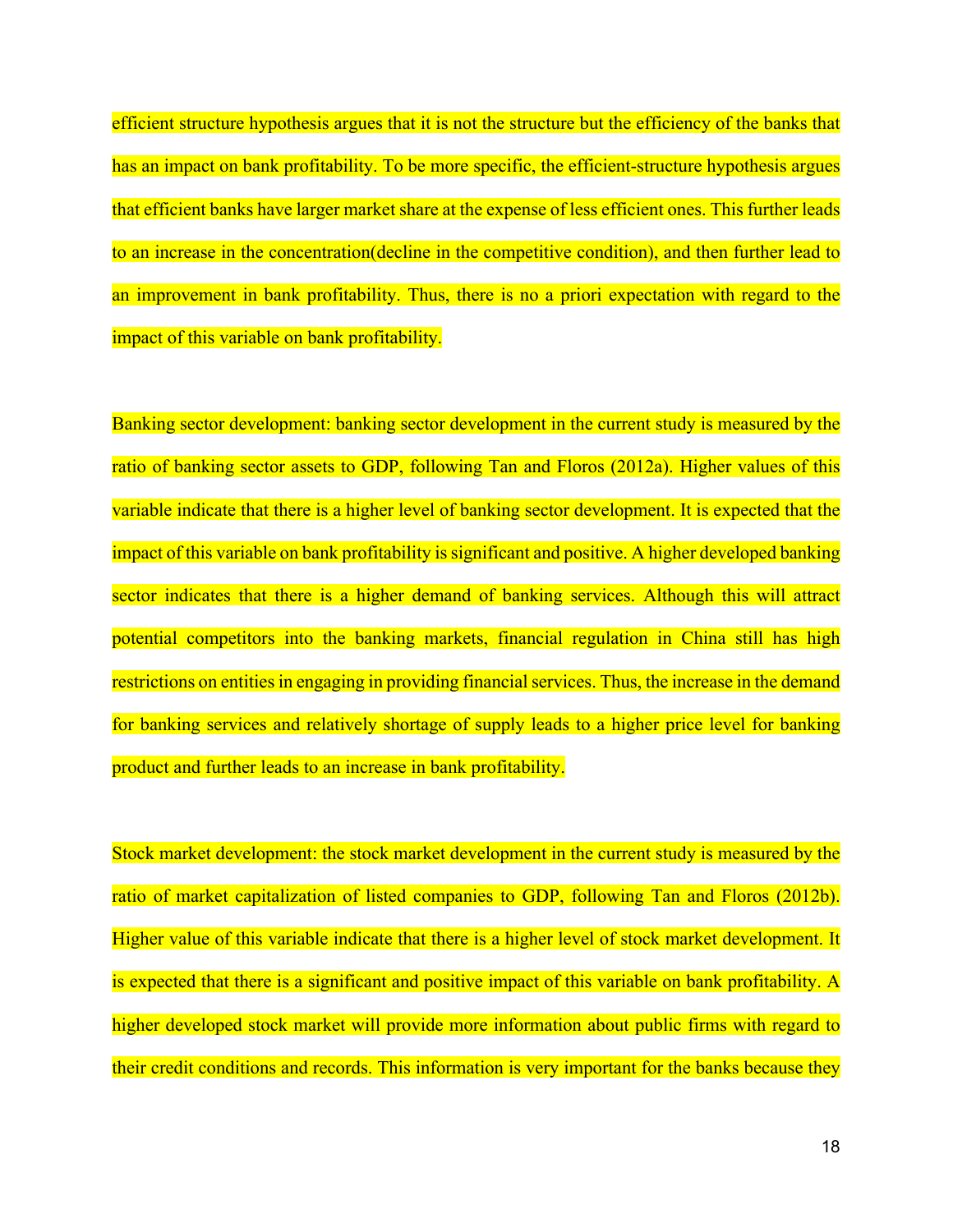can use this information to make accurate decisions with regard to credit granting. The resultant reduction in the volumes of non-performing loans leads to an increase in bank profitability.

Shadow banking: shadow banking in the current study is measured by the volume of shadow banking over the period 2003-2013. This study is the first piece of research investigating the impact of shadow banking on bank profitability and it is supposed the results will provide more important policy implications to the Chinese government to manage the shadow banking system. According to the discussion in the introduction, there is no a priori expectation with regard to the impact of this variable on bank profitability.

#### *Macroeconomic variables:*

Inflation: the inflation level in the current study is measured by the annual inflation rate. There is no a prior expectation with regard to the impact of this variable on bank profitability. Perry (1992), one of the first to test the impact of inflation on bank profitability, argues that the impact will depend on whether the inflation is anticipated or not. If the banks have the ability to anticipate the inflation level and adjust the interest rate and manage the operating expenses accordingly, the revenue of the banks will increase faster than the increase in the cost, and this will lead to an improvement in bank profitability. Otherwise, higher inflation will lead to a decline in bank profitability.

GDP growth: the GDP growth in the current study is measured by the annual GDP growth rate. There is no a priori expectation with regard to the impact of this variable on bank profitability. On the one hand, economic boom indicates that there is higher demand for bank credit, the increase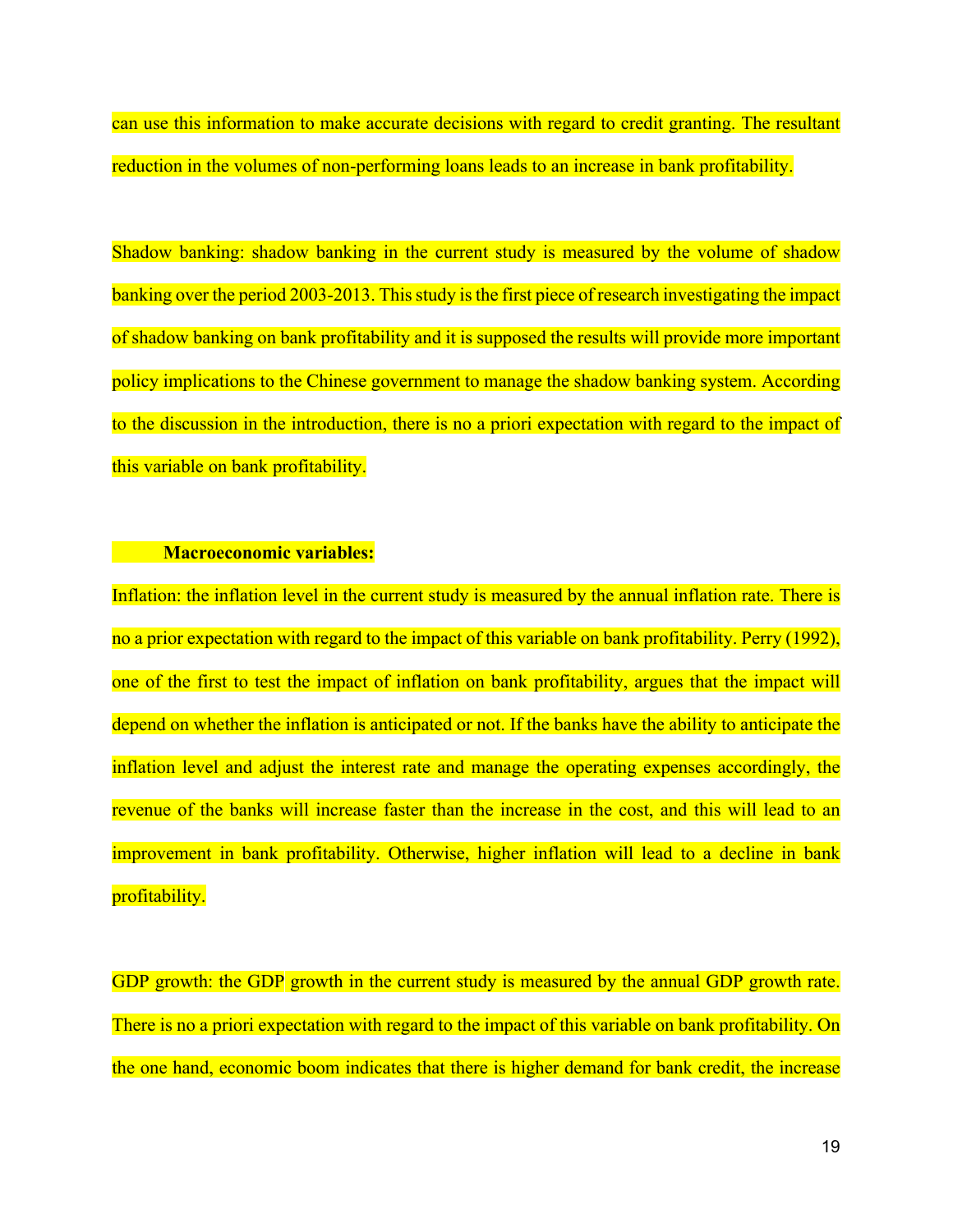in the loan level can lead to an increase in the interest revenue and profitability (Bikker and Hu, 2002); on the other hand, the bank entry barrier will be lowered due to the economic growth, and the resultant increase in the level of competition in the banking market leads to a decline in bank profitability (Tan and Floros, 2012b).

#### **3.2. Methodology**

Earlier in the literature review section, the different competition indicators used in the banking literature have been briefly compared and discussed, including n-bank concentration ratio, Herfindahl-Hirschman index and Lerner index. Another two main competition indicators, as discussed in the new empirical organisation literature, (conjectural variable model and Panzar-Rosse H-statistic) also have their own disadvantages. Compared to the conjectural variable model, the Boone indicator is not only able to estimate the competitive condition of different banking markets, but this indicator requires little data (Leuvensteijn et al., 2007). In terms of the Pazar-Rosse H statistic, because it was developed on the basis of a static model, there would be no predictions on the value, which is one of the weaknesses of that indicator (Leuvensteijn et al., 2011), and this weakness indicates that this indicator has suffered from a degree of uncertainty. In addition, Claessens and Laeven (2014) argue that, due to the market entry and exit, this test cannot fulfil the overall market equilibrium requirement, which further influences the interpretation of the analysis.

# **3.2.1 Methodology to measure competition in different banking markets -Boone indicator** The current study uses the method proposed by Boone (2008) to measure the competition. The Bonne indicator holds the idea that the performance of efficient firms is improved and the performance of inefficient firms is weakened by competition. The basic logic of Boone indicator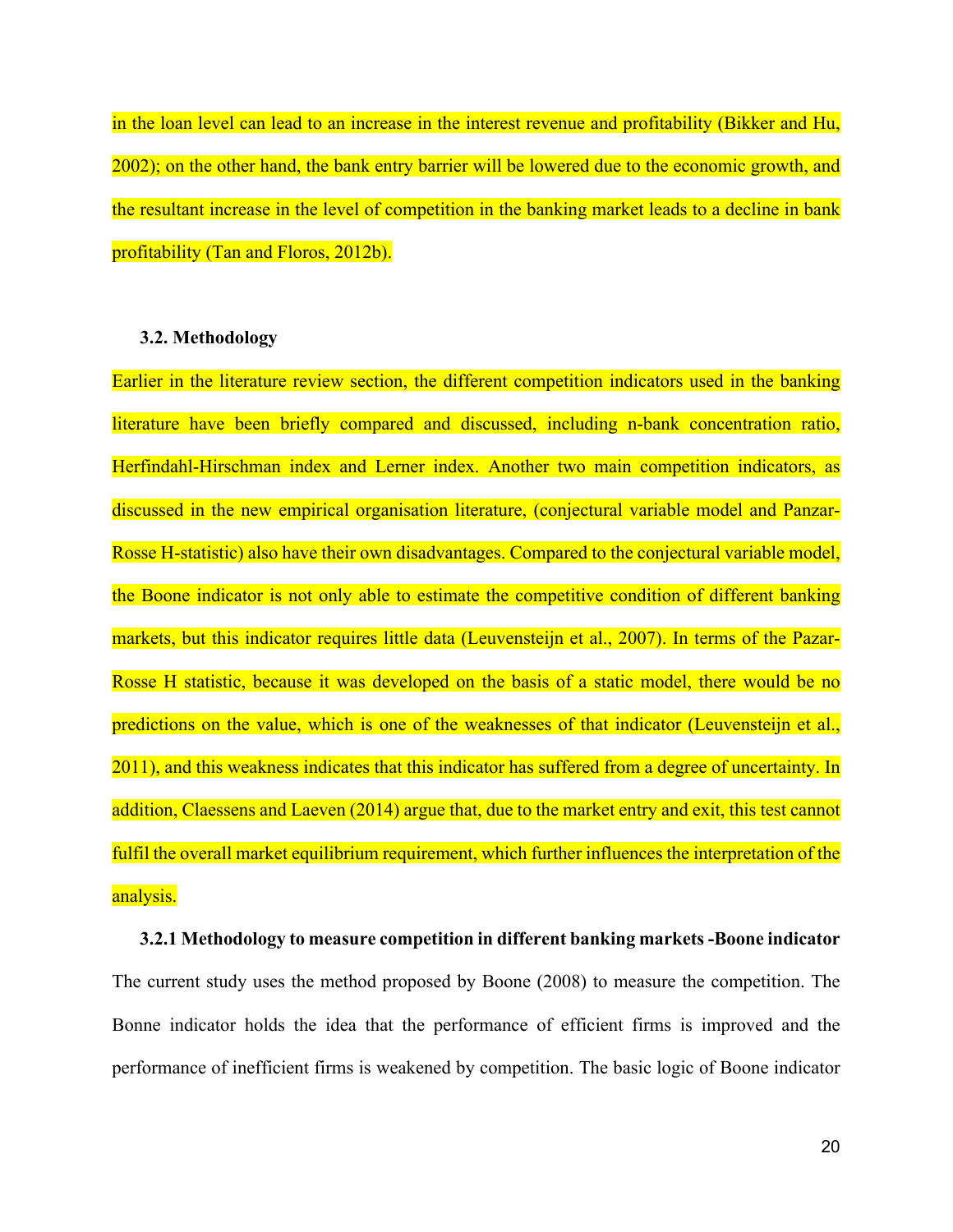is in line with the argument of efficiency structure hypothesis, as developed by Demsetz (1973), which links the influence of efficiency on performance. The performance can be measured by profit or market share. A stronger effect will lead to a more negative Boone indicator. The Boone indicator for bank i can be defined by the simplest equation as follows:

$$
LN(MS_{ki}) = \alpha + \beta LN(MC_{ki})
$$
\n<sup>(1)</sup>

Where i represents the specific bank, k stands for a specific bank output, MS is the market share, while MC measures the marginal cost.  $\beta$  denotes the Boone indicator. In this paper, we focus on the analysis of competition in different markets, reflecting interest income activities as well as non-interest generating businesses. This significantly contributes to the empirical banking literature, which just focuses on the examination of the whole banking market or only the loan market. Thus, K=loans, deposits, non-interest income.

The marginal cost is estimated on the basis of a translog cost function with four outputs (total loans, total deposits, securities and non-interest income) and two input prices (price of labour, price of capital). The specification of the translog cost function is shown below (Tabak et al., 2012):

$$
LN(\frac{C}{W_2})_{it} = \delta_0 + \sum_j \delta_j LNY_{jit} + \frac{1}{2} \sum_j \sum_k \delta_{jk} LNY_{jit} LNY_{kit} + \beta_1 LN(\frac{W_1}{W_2})_{it} + \frac{1}{2} \beta_{11} LN(\frac{W_1}{W_2})_{it} LN(\frac{W_1}{W_2})_{it} + \sum_j \theta_j LNY_{jit} LN(\frac{W_1}{W_2})_{it} + \varepsilon_{it}
$$
\n(2)

where C represents total cost of the bank, Y represents four outputs, including total deposits, total loans, non-interest income and securities, W stands for two input prices with W1 representing the price of funds, which is measured by the ratio of interest expenses to total deposits, W2 represents the price of capital, which is measured by the ratio of non-interest expenses to fixed assets. Two input prices are considered due to the fact that non-interest expenses include the labour cost as well (Hasan and Morton, 2003). In other words, the price of capital considers the factors relating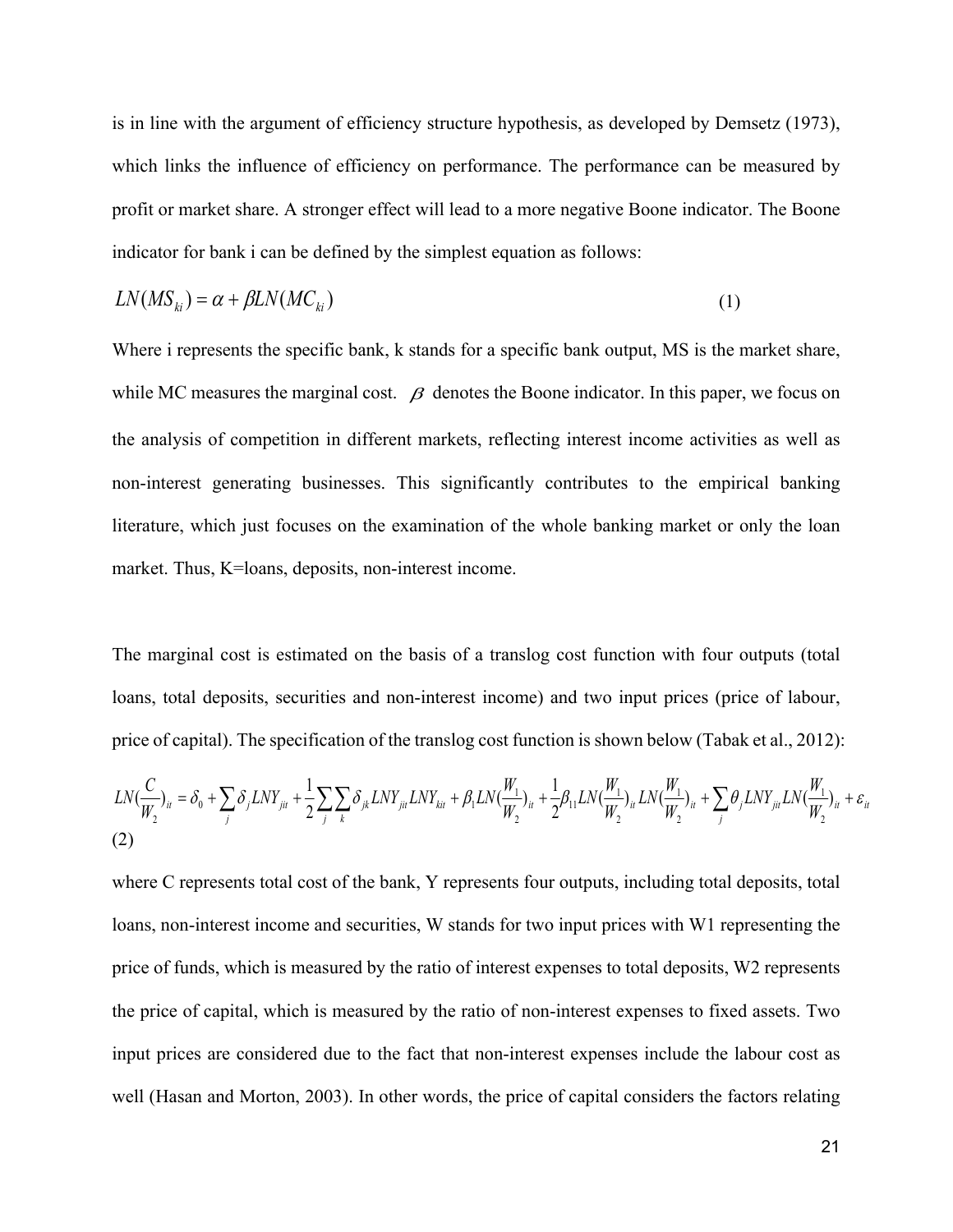to the price of physical capital as well as the price of human capital. The linear homogeneity is ensured by normalising the dependent variable and W1 by anther input price, W2. The summary statistics of the variables are reported in Table 3. The statistics provided in Table 3 show that as compared to the price of funds, the Chinese commercial banks have a larger difference in the price of capital. This finding indicates that the Chinese commercial banks should place more emphasis on controlling the non-interest expenses. In addition, with regard to the banking outputs, the table suggests that Chinese commercial banks have the largest difference in generating the non-interest income, while they have the smallest difference in generating deposits.

<<Table 3---about here>>

The marginal cost of loans can be obtained by taking the first derivative of the dependent variable in the above equation in relation to the output loans as follows:

$$
MC_{it} = \left(\frac{C_{it}/W_2}{Y_{it}}\right)(\delta_{j=l} + 2\delta_{ll} LNY_{it} + \sum_{k=1...k, k \neq l} \delta_{lk} LNY_{ikt} + \theta_l LN(\frac{W_1}{W_2})\right)
$$
(3)

The marginal cost of deposit and non-interest income can be obtained similarly by taking the first derivative of the dependent variable in the above equation in relation to the outputs deposits and non-interest income as below:

$$
MC_{idt} = \left(\frac{C_{it} / W_2}{Y_{idt}}\right)(\delta_{j=d} + 2\delta_{dd} LNY_{idt} + \sum_{k=1...k, k \neq d} \delta_{dk} LNY_{ikt} + \theta_l LN(\frac{W_1}{W_2})\right) \tag{4}
$$
  

$$
MC_{int} = \left(\frac{C_{it} / W_2}{Y_{int}}\right)(\delta_{j=n} + 2\delta_{nn} LNY_{int} + \sum_{k=1...k, k \neq n} \delta_{nk} LNY_{ikt} + \theta_l LN(\frac{W_1}{W_2})\right) \tag{5}
$$

 **3.2.2. Empirical model to investigate the impacts of competition and shadow banking on bank profitability**

Endogeneity, unobserved heterogeneity and correlation between regressors and lagged dependent variable make fixed or random effects not suitable for the estimation. Arellano and Bond (1991)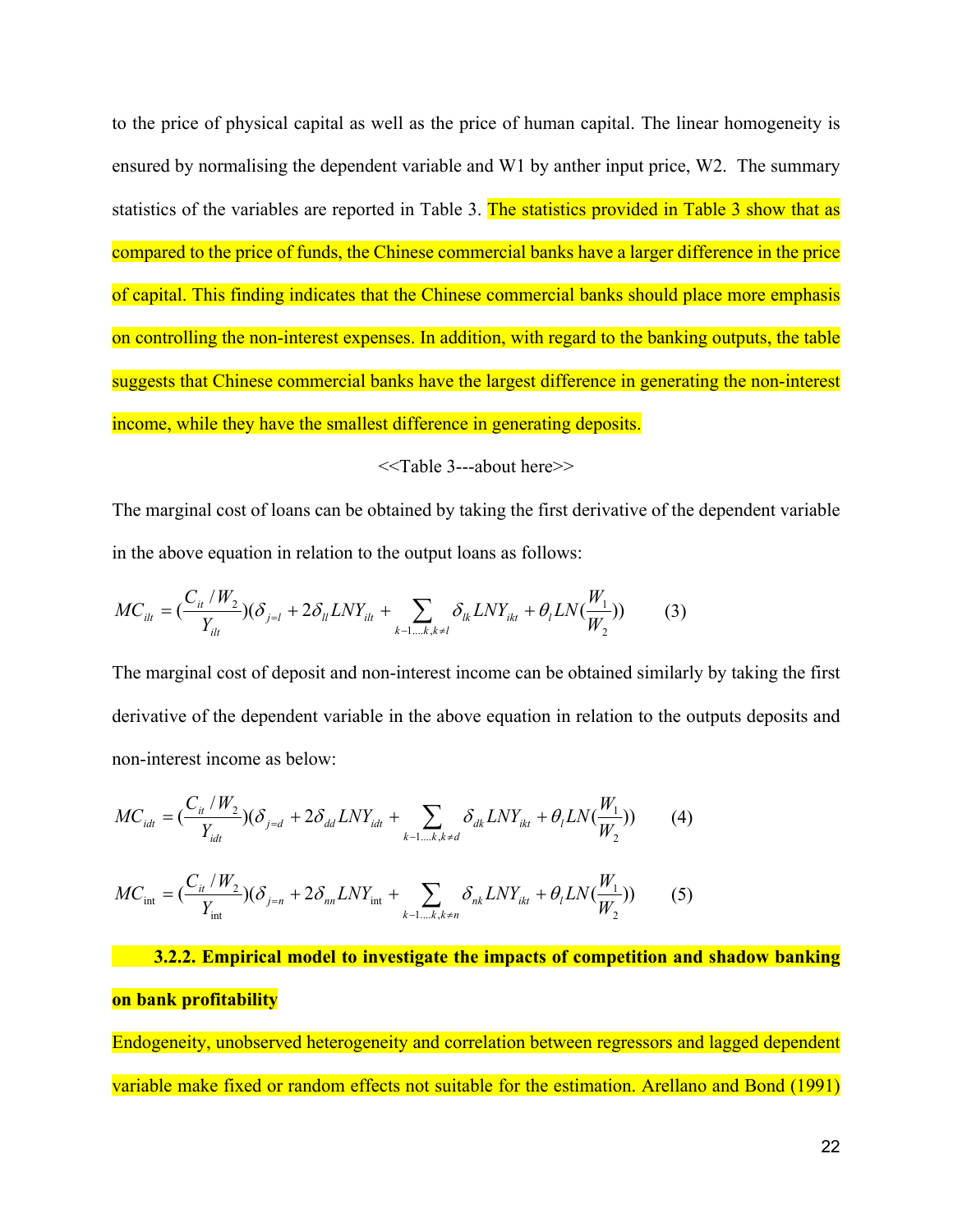derive a consistent GMM estimation for this model. It is a single left hand-side variable that is dynamic, depending on its own past realisations. The Arellano and Bond (1991) estimation uses all available lagged values of the dependent variable and lagged values of the exogenous regressors as instruments; it is called difference GMM. This method is criticised by Arellano and Bover (1995) and Blundell and Bond (1998), who argue that the GMM difference estimator is inefficient if the instruments are weak. Hence, they develop a new method, called GMM system estimator, which includes lagged levels as well as lagged differences. Roodman (2006) argues that GMM difference and system estimation can solve the problems of endogeneity, unobserved heterogeneity, autocorrelation and profit persistence. Bond (2002), however, argues that the unit root property makes the difference GMM estimator biased, while the system GMM estimator yields a greater precision result. The one-step system Generalized Method of Moments (GMM) (Arellano and Bover, 1995 and Blundell and Bond 1998) estimator is chosen in the current study to investigate profitability in the Chinese banking industry following Tan (2016a). Besides using the one period lag of profitability indicators, through the Sargan over-identifying test, we confirm that the capital, liquidity, overhead cost and competition will be treated as endogenous variables, while credit risk will be treated as a predetermined variable. Other variables do not suffer from any endogenous issue. In order to make sure there is no second order autocorrelation in the estimation, the predetermined variable is instrumented using levels lagged by one year period, while the endogenous variable is instrumented using levels lagged by two year periods. This study uses the following specification to investigate the impact of competition on profitability in the Chinese banking industry:

$$
II_{it} = C + \delta II_{i, t-1} + \sum_{j=1}^{j} \beta_j X_{it}^j + \sum_{l=1}^{l} \beta_l X_{it}^l + \sum_{m=1}^{m} \beta_m X_{it}^m + v_{it} + \mu_{it}
$$
  
(6)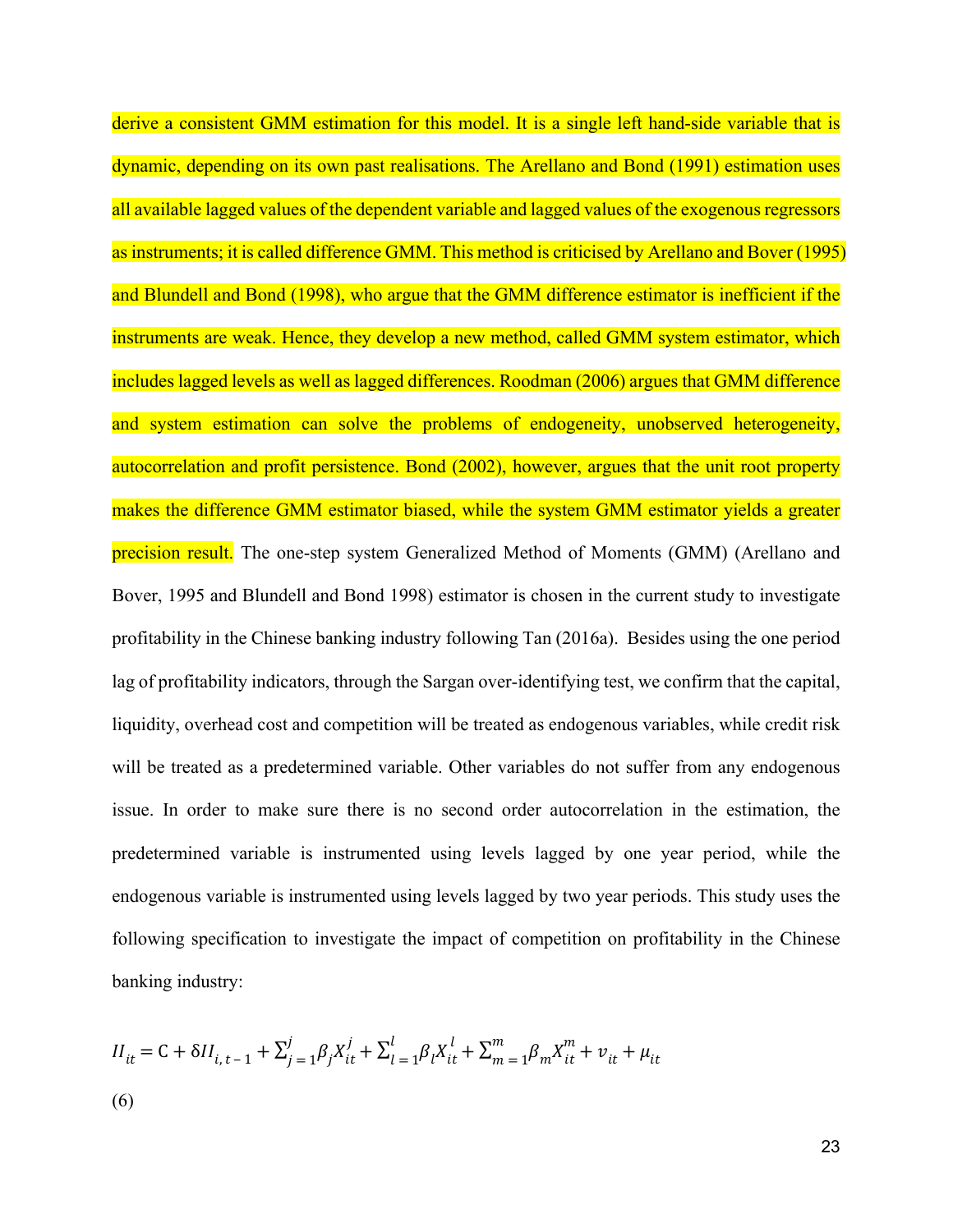Where i refers to year and t refers to an individual bank,  $I\!I_{it}$  represents the profitability indicator for the specific bank at a specific year, C is the constant term,  $I_{i,t-1}$  is one period lagged profitability.  $X_{it}$  are determinants of bank profitability. They are grouped into bank-specific determinants, including credit risk, liquidity, capital, insolvency risk, bank size, overhead cost and bank diversification  $X_i^j$ ; industry-specific determinants, including competition in different banking markets, size of shadow banking, stock market development, banking sector development  $X_{it}^{l}$ ; and macroeconomic determinants, including inflation and GDP growth  $X_{it}^{m}$ . The unobserved bank-specific effect and the idiosyncratic error are represented by  $V_{it}$  and  $\mu_{it}$ , respectively.  $\beta_j$ ,  $\beta_l$ , and  $\beta_m$  are coefficients to be estimated, while  $\delta$  represents the speed of adjustment to equilibrium. Its value ranges from 0 to 1, with a higher figure representing slower adjustment and less competitive structure, while a lower figure indicates that there is a stronger competitive condition and a higher speed of adjustment.

#### **3.3. Data**

Our sample consists of data from five SOCBs, twelve JSCBs, and eighty-three CCBs. The sample covers the period 2003-2013 and the bank-specific data is collected from Bankscope database produced by Bureau Van Dijk (www.bvdinfo.com). The industry-specific and macroeconomic variables are retrieved from the website of China Banking Regulatory Commission (www.cbrc.gov.cn) and the World Bank database (data.worldbank.org). Due to the fact that not all the banks have available information for all the years, we opt for an unbalance panel dataset not to lose degrees of freedom. We use two different profit measures: ROA and NIM. The bank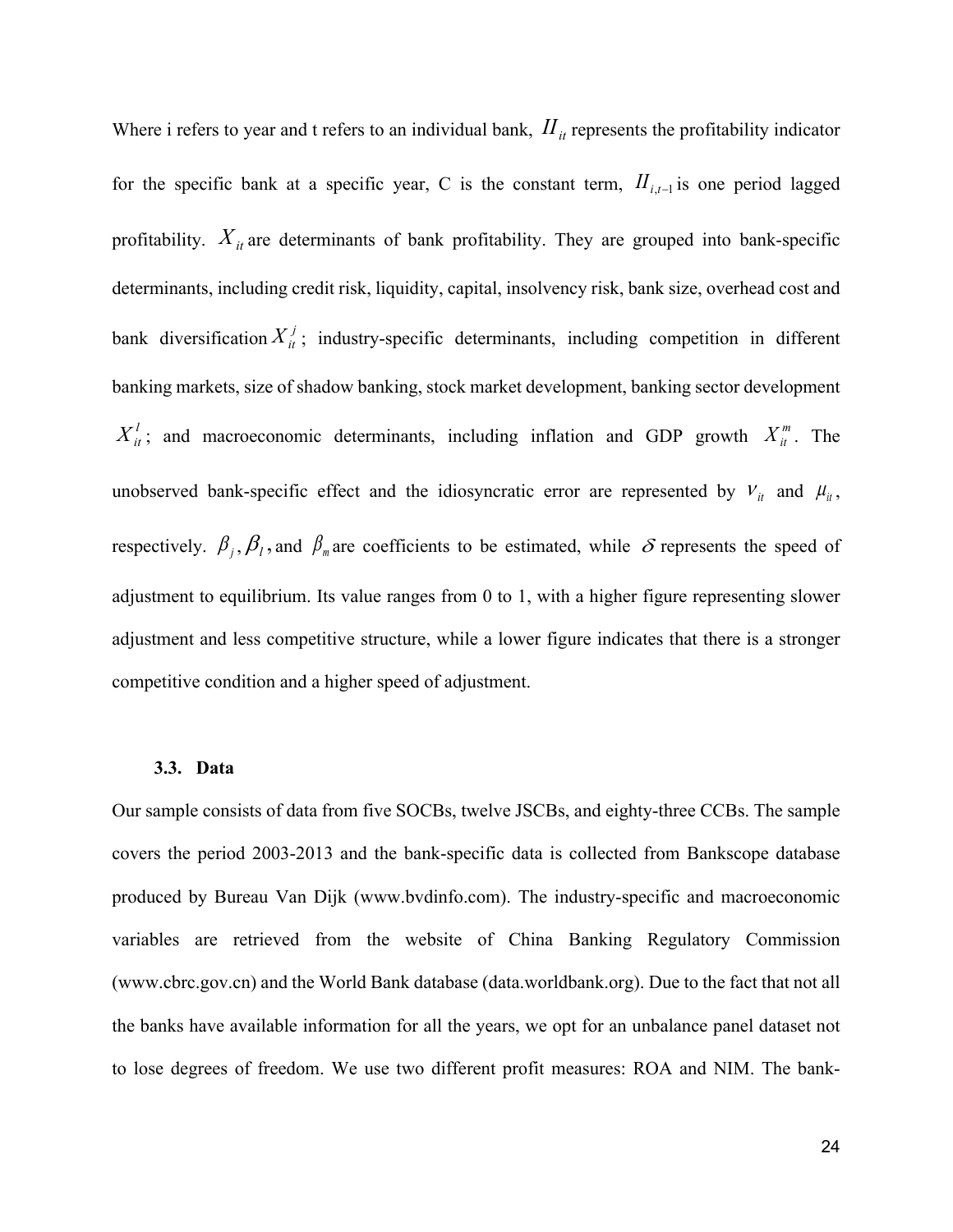specific determinants of profitability include credit risk, liquidity, capital, insolvency risk, bank size, bank diversification and overhead cost. The industry-specific variables include competition, size of shadow banking, banking sector development and stock market development. With regards to the macroeconomic determinants, we include both annual inflation rate and annual GDP growth rate. Table 4 provides a summary of the variables used in the current study and their expected effects on bank profitability.

#### <<Table 4---about here>>

Table 5 shows the summary statistics of the independent variables used in the current study. The table shows that the difference in liquidity of Chinese commercial banks is smaller than the ones for credit risk and capital. The data indicates that Chinese banks have big differences in the degree of diversified activities engaged in. The statistics show further that there is a stronger volatility with regard to the development of the stock market than of the banking sector and the macroeconomic environment. The profitability of three different ownership types of Chinese commercial banks (SOCBs, JSCBs, and CCBs) is described in Figure 2. The figure shows that in general, SOCBs and CCBs have higher profitability than JSCBs.

#### <<Table 5---about here>>

#### <<Figure 2—about here>>

Comparing the competitive conditions among the above three different banking markets, it was noticed that over the period 2006-2013, the competitive condition in these three different markets was the same. The main difference was noticed during the period 2003-2005. Figure 3 shows that the competitive condition in the non-interest income market was the highest, in general, between 2003 and 2005 compared to the other two markets, while the competitive condition in the loan market and the deposit market were the same over the same period.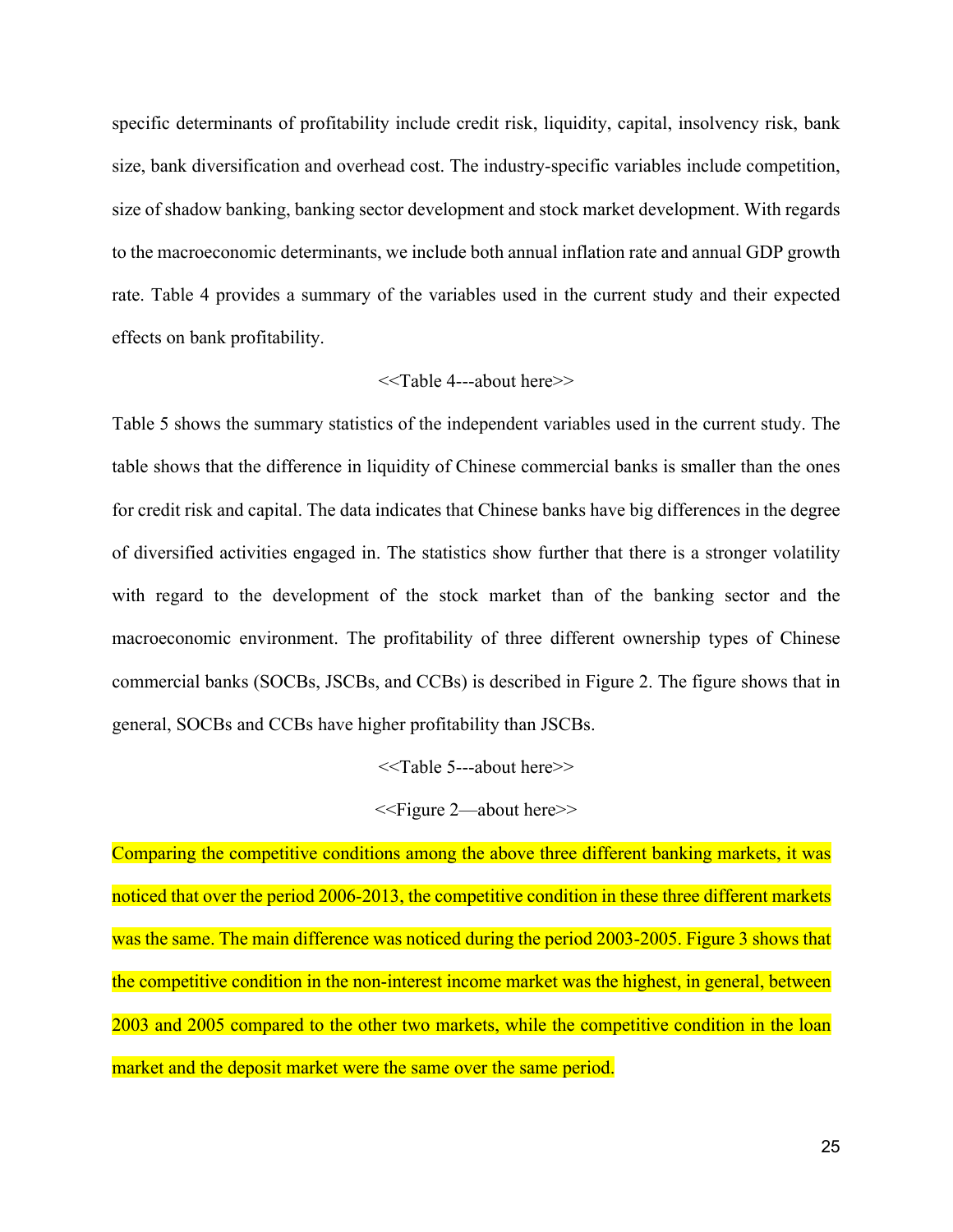<<Figure 3---about here>>

#### **4. Empirical results**

Table 6 shows the results with regard to the impacts of shadow banking and competition in different banking markets on bank profitability in China. The results report that shadow banking has a significant and positive impact on bank profitability in China, as reflected by the significant and positive signs of this variable. This finding suggests that large volumes of shadow banking in China contribute to the profitability improvement of Chinese commercial banks. This finding can be further explained by the fact that the shadow banking system normally focuses on providing credits to micro, small and medium-size enterprises. This helps the Chinese commercial banks by providing them with more available funds to engage in larger volumes of business in granting credits to large and state-owned enterprises; the increase in the volumes of these businesses improves the NIM of Chinese commercial banks. In addition, due to the fact that the shadow banking system helps commercial banks provide credits to micro, small and medium enterprises. This will give commercial banks more available funds to engage in other non-interest income activities, which is supposed to increase the overall profitability (ROA) of Chinese commercial banks.

The results show that higher levels of competition in the loan market lead to higher ROA of Chinese commercial banks. This is attributed to the fact that a higher competitive loan market can be an indicator that there is a business boom in the economy, while different companies seeking the loans have lower default risk,; the resultant reduction in the cost of monitoring the loans leads to an increase in bank profitability. In comparison, the findings suggest that a higher competitive deposit market leads to a decline in bank profitability (ROA). This can be mainly explained by the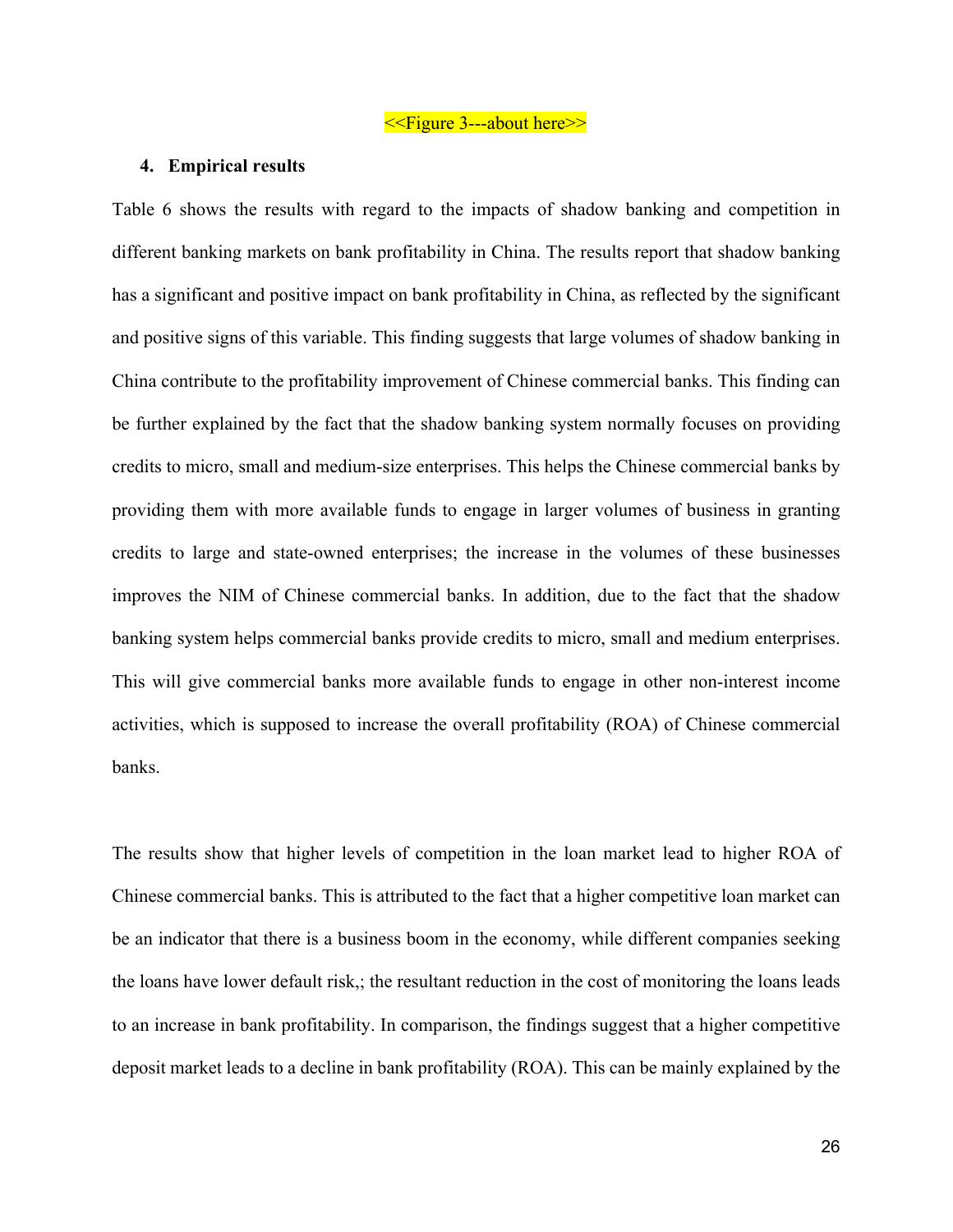fact that in a higher competitive deposit market, banks will try to increase the deposit interest rate, and the resultant increase in the interest expenses leads to a decline in ROA. Furthermore, more effort and resources will be given by the bank to attract more deposits from the market, and the resultant increase in the cost leads to a decline in ROA. This result is in accordance with the SCP hypothesis developed by Bain (1951)<sup>3</sup>.

Credit risk is found to be significantly and negatively related to bank profitability in China. This can be explained by the fact that higher levels of non-performing loans reduce bank income and further precede a decline in bank profitability. This result is in line with the finding of Tan et al. (2017); however it is in contrast with the findings of Sufian and Habibullah (2009) and Sufian, (2009). The different findings are mainly attributed to the different methods used. The table further suggests that Chinese commercial banks with higher levels of capital have higher bank profitability in terms of ROA and NIM. This result is in line with Berger (1995b), but it is in contrast with the finding of Goddard et al. (2013). This is mainly attributed to the fact that the banking systems from different countries are investigated. The higher levels of capital held by Chinese commercial banks reduce the borrowing cost, which further increases bank profitability. The results indicate that bank size is significantly and negatively related to Chinese bank profitability, as reflected by the significant and negative signs of the variable. This result is in accordance with the **findings of** Smirlock (1985) and Goddard et al. (2001). The negative impact of size on bank profitability can be explained by the fact that large banks are difficult to manage (Tan and Floros, 2012a), which induces a larger amount of efforts, and the resultant increase in the cost leads to a decline in bank profitability. Overhead cost is found to be significantly and positively related to bank profitability

 $^3$  The result from the current paper further extends the SCP hypothesis by clearly testing the impacts of competition in different banking markets on bank profitability.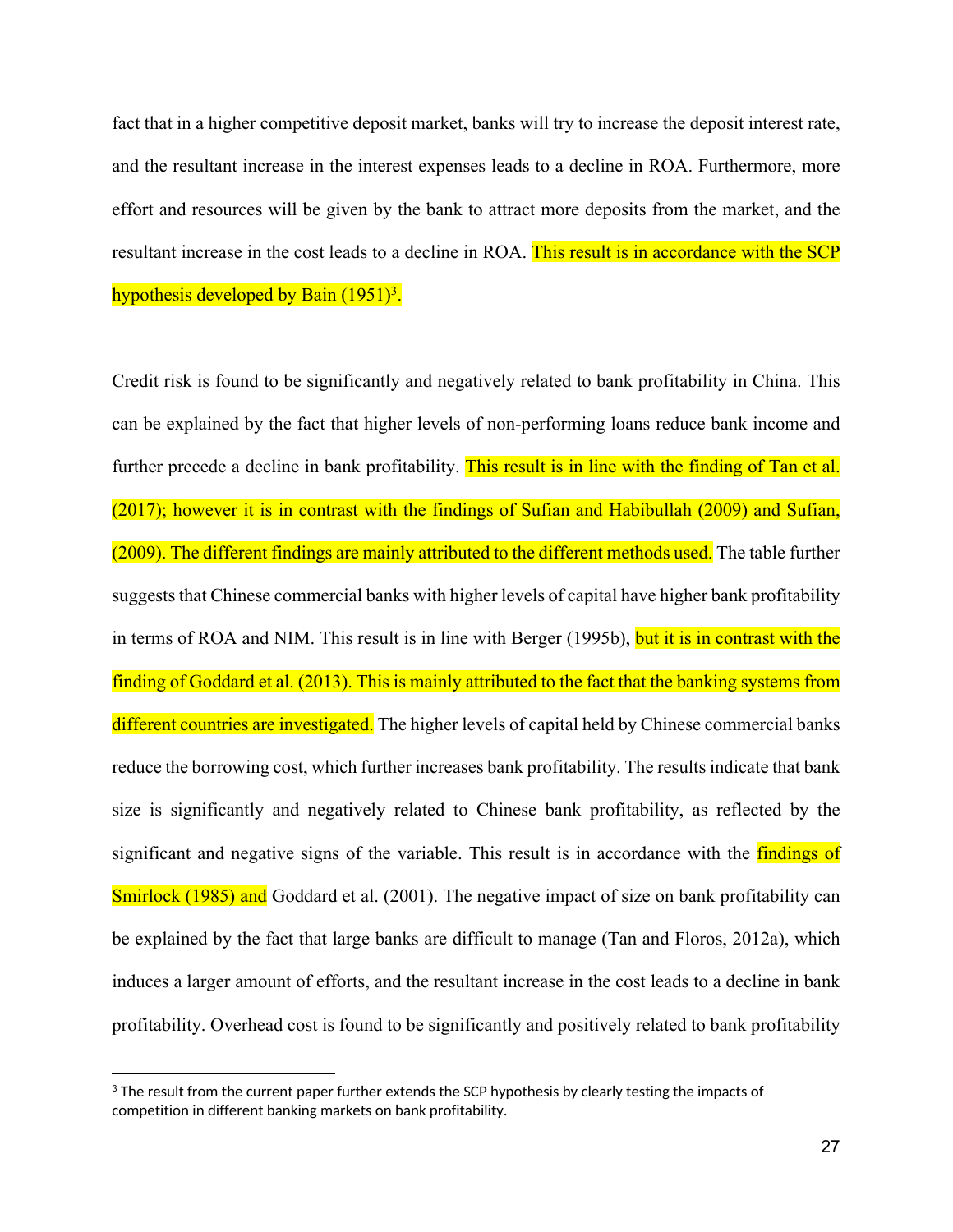in China, indicating that Chinese commercial banks with higher levels of overhead cost have higher profitability. This result is different from the finding reported by Tan and Floros (2012b). However, our results can be explained by the efficiency wage theory, which argues that higher cost derived from higher wage/salary to bank staff is supposed to significantly increase the labour productivity and the resulted improvement in revenue exceeds the labour cost. Therefore, higher overhead cost leads to higher bank profitability.

Our results show that bank diversification is significantly related to bank profitability in China; however, the sign of the variable is different between ROA and NIM. To be more specific, the findings suggest that Chinese commercial banks with a higher degree of business diversification have higher ROA but lower NIM. This result is in contrast to Gambacorta et al. (2014), who report that diversification is positively correlated with bank profitability only up to a certain degree, due to the fact that ROA focuses on a bank's ability to generate income from total assets, which considers both the interest generating businesses as well as non-interest income activities, while NIM concentrates on interest-generating activities only. Our results underline that Chinese commercial banks with more diversified businesses can generate higher income, while more resources/funds used in engaging in non-interest generating businesses reduces the volumes of traditional loan businesses, which further precedes a decrease in NIM of Chinese commercial banks. Finally, with regard to the macroeconomic determinants of bank profitability, the findings suggest that Chinese commercial banks have higher profitability in terms of ROA and NIM in a higher inflationary environment. This result is in line with the finding of Ariyadasa et al. (2017) in terms of the Sri Lankan banking industry. The higher inflationary environment is associated with higher loan interest rate, which will increase bank profitability (Tan and Floros, 2012a). In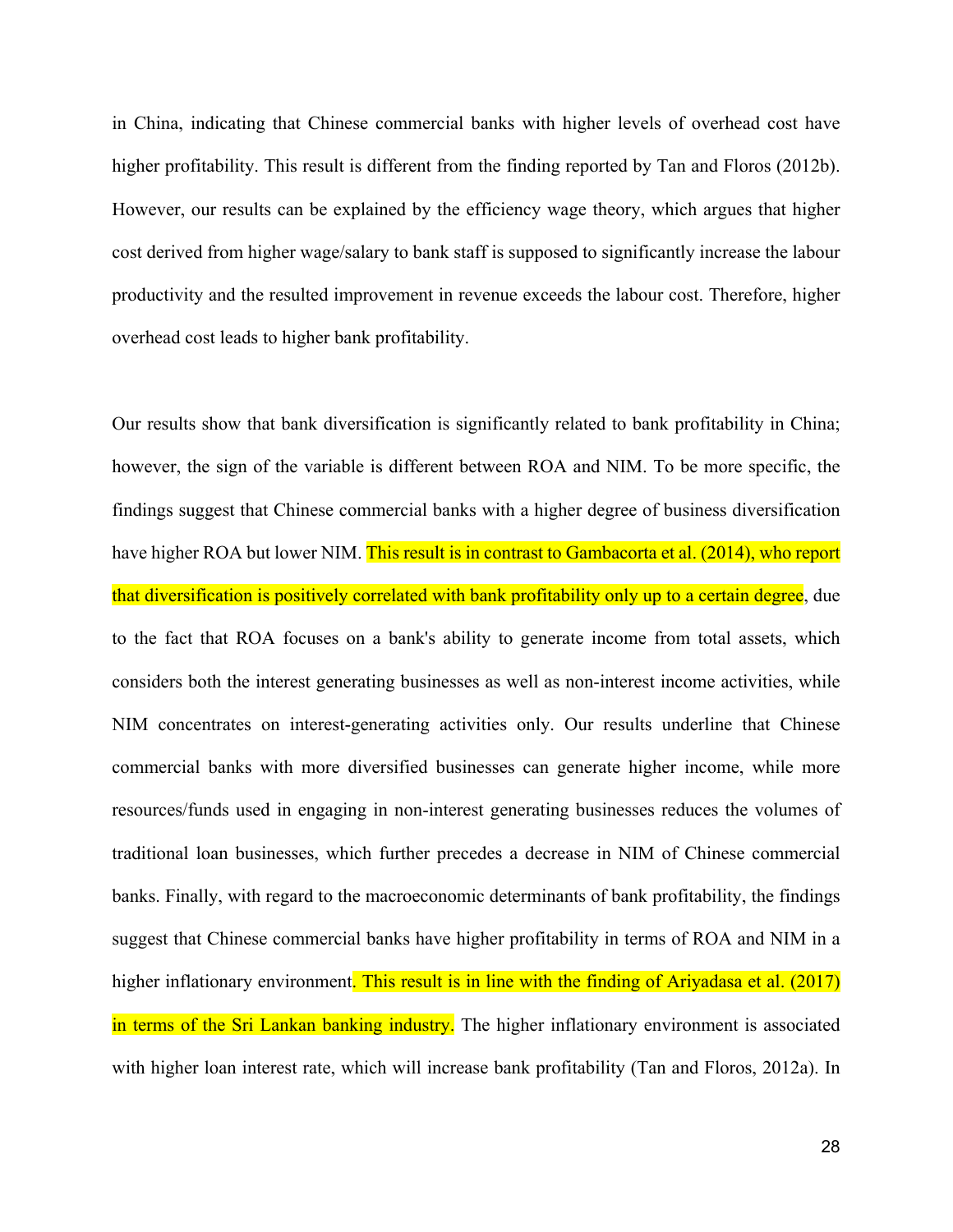theory, this result indicates that Chinese commercial banks have the ability to anticipate the interest rate and adjust the interest rate accordingly (Perry, 1992). Finally, the results suggest that higher GDP growth leads to higher NIM of Chinese commercial banks. This is in line with the findings of Demirguc-Kunt and Huizinga (1999) and can be explained by the fact that the demand for lending increases during cyclical upswings.

<<Table 6---about here>>

#### **5. Robustness check**

In order to check the robustness of the results, we estimate the impacts of shadow banking and competition on bank profitability by using just one specific competition indicator for a specific banking market in the model. To be more specific, Table 7, Table 8 and Table 9 test the impact of competition in the loan market, deposit market and non-interest market on bank profitability while controlling for other bank profitability determinants. In addition, the results are cross checked by using alternative competition indicators. The current study uses two alternative competition indicators, including Lerner index and Hirfindahl-Hirchman index following Tan (2016a), the results of which are reported in Table 10 and Table 11, respectively. We confirm some of the findings reported from Table 7 as follows: 1) bank profitability in terms of ROA and NIM is significantly and positively affected by the past year's profitability; 2) shadow banking has a significant and positive impact on bank profitability; 3) Chinese commercial banks have lower profitability in a higher competitive deposit market; 4) Chinese commercial banks with higher levels of credit risk have lower profitability; 5) capital has a significant and positive impact on bank profitability; 6) large Chinese commercial banks have lower NIM; 7) Chinese commercial banks with higher volumes of overhead cost have higher bank profitability; 8) Chinese commercial banks with more diversified businesses have higher ROA but lower NIM; 9) higher economic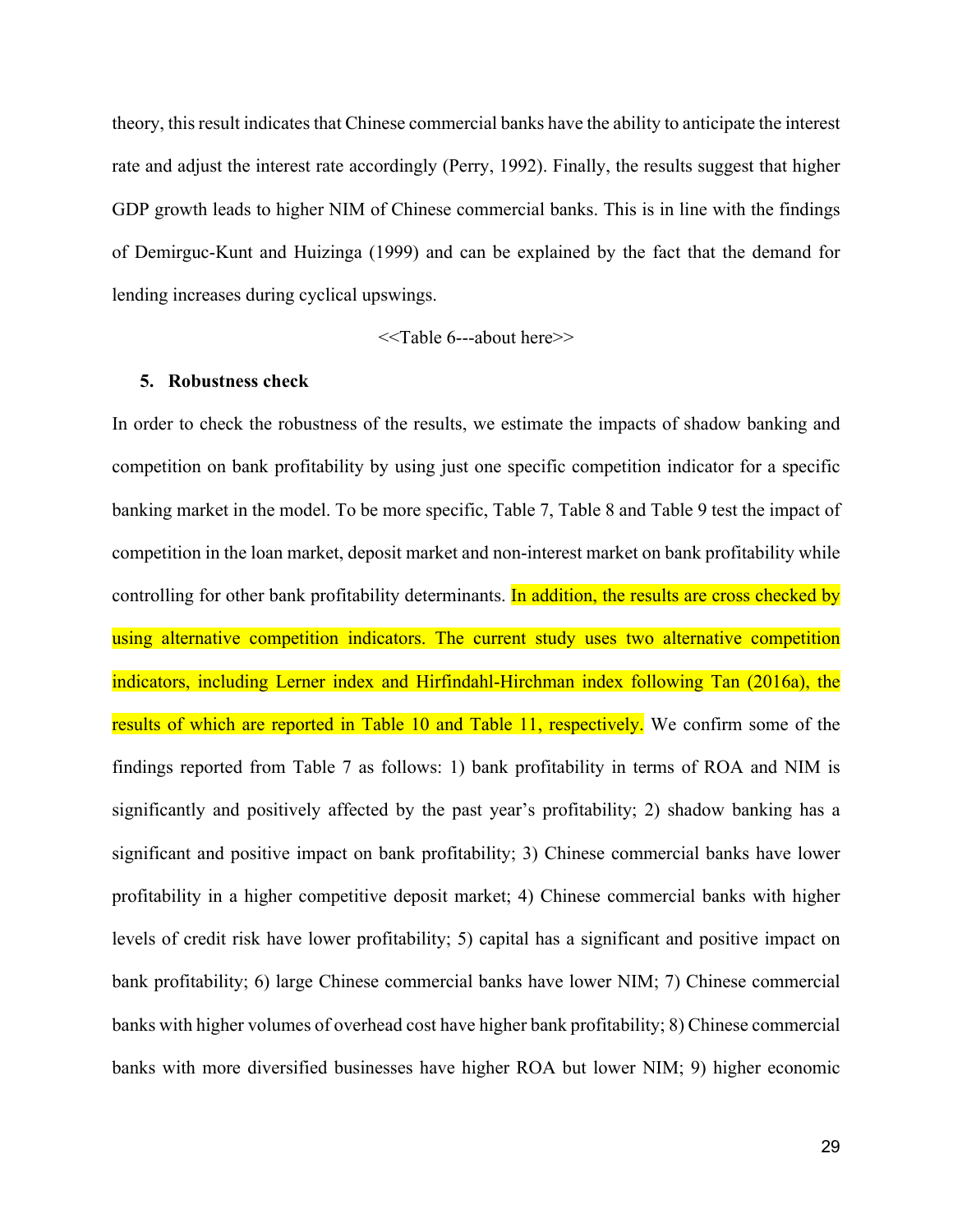growth leads to higher NIM of Chinese commercial banks; 10) inflation has a significant and positive impact on NIM of Chinese commercial banks.

> <<Table 7---about here>> <<Table 8---about here>> <<Table 9---about here>> <<Table 10---about here>> <<Table 11---about here>>

#### **6. Conclusion**

This study uses a sample of Chinese commercial banks (SOCBs, JSCBs, CCBs) over the period 2003-2013 to test the impact of competition in different banking markets on bank profitability. Three different banking markets are analysed, which include the deposit market and loan market as well as the non-interest income market. This paper is the first empirical research to test the competitive conditions in different markets in the banking sector, while this study further tests the impact of competition in these markets on bank profitability in China under a one-step Generalized Method of Moments system estimator. More importantly, this is the first piece of research investigating the impact of shadow banking on commercial bank profitability in banking literature. The results suggest that shadow banking significantly contributes to the profitability improvement of Chinese commercial banks. In addition, the results show that the non-interest income market has a higher level of competition compared to the other two markets during the early years of the examined period. Finally, the results suggest that Chinese commercial banks have higher profitability in a lower competitive deposit market.

The results of the current paper provide important implications to the Chinese government, as well as to banking regulatory authorities to make relevant policies to reform the banking sector and

30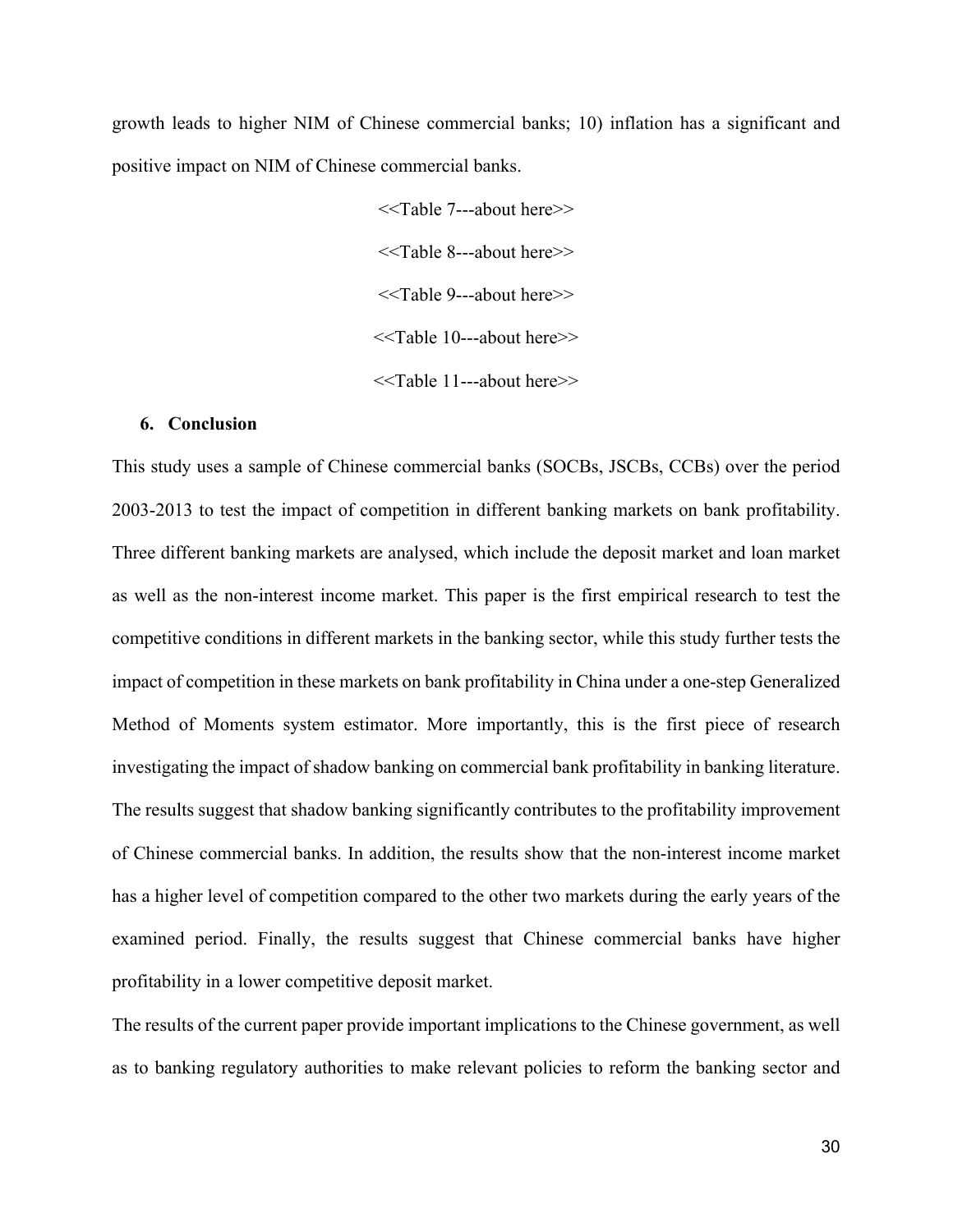further improve bank performance as follows: 1) relevant policy should be made to further develop the shadow banking system in China; 2) Chinese commercial banks should be required to hold higher levels of capital; 3) relevant policy should be established and implemented to attract people with higher levels of professional knowledge and experience through higher salaries and also the staff should be better motivated through providing bonuses to improve their productivity; 4) Chinese commercial banks should further explore the business areas in terms of non-interest generating activities; 5) better regulation of deposit market is needed to reduce its competition.

The paper looks at two different aspects, which, however, are not independent from each other. One aspect is the impact of competition in banking markets on bank performance. The other aspect refers to the impact of shadow banking on bank performance. These two aspects are considered as independent and respective proxies are included in the empirical model to explain bank performance. As a matter of fact, the extent of shadow banking is likely to be influenced by the intensity of competition of banking markets, and vice versa. Future research can model the interrelationships between shadow banking and competition in different banking markets under a simultaneous estimation technique.

**References:**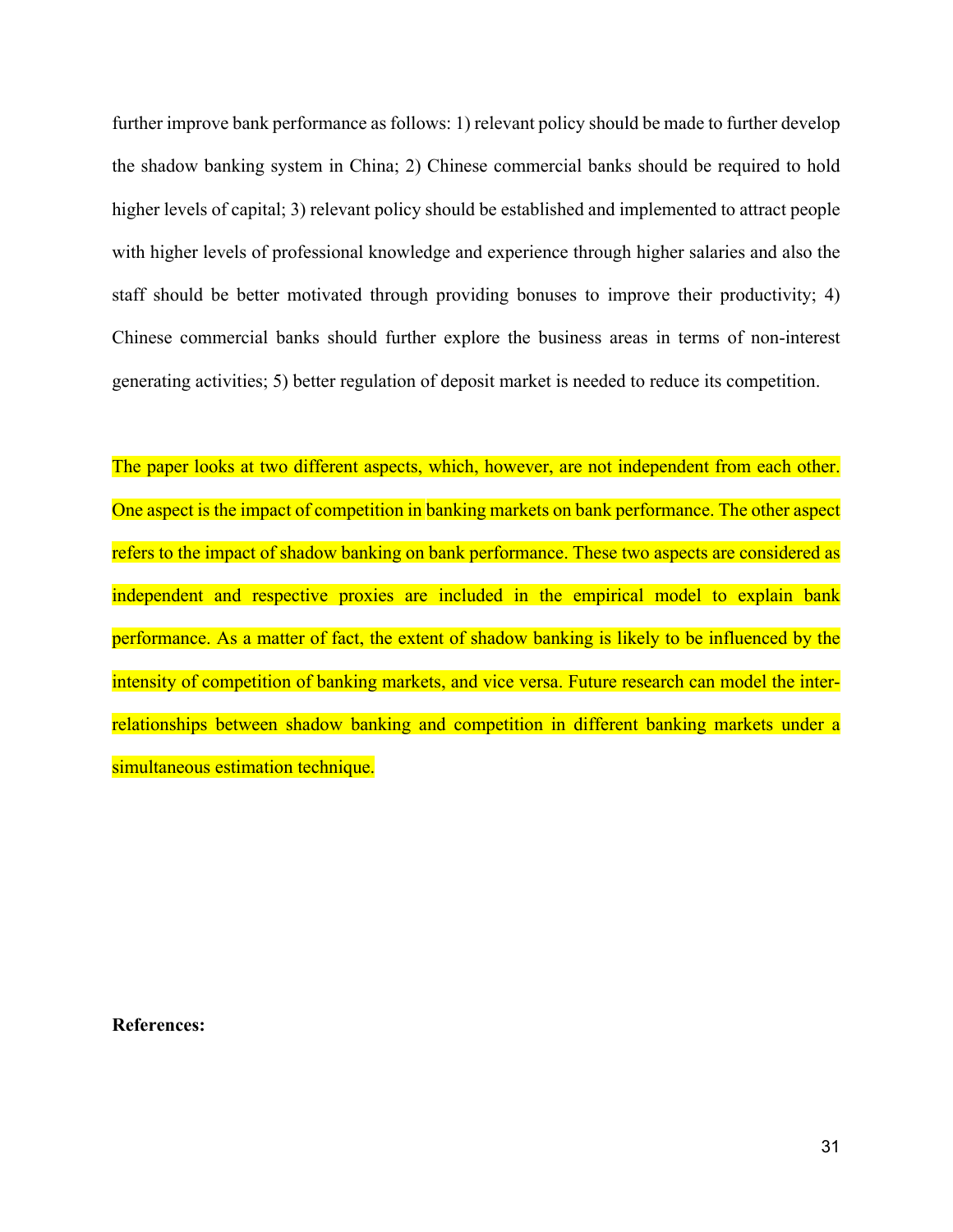Al-Muharrami, S., Matthews, K. and Khabari, Y. 2006. Market structure and competitive conditions in the Arab GCC banking system. *Journal of Banking and Finance*, vol. 30, no.12, 3487–3501.

Arellano, M., Bond, S.R. 1991. Some tests of specification for panel data: Monte Carlo evidence and an application to employment equations. Review of Economic Studies, vol. 58, no. 2, 277– 297.

Arellano, M. and Bover, O. 1995. Another look at the instrumental variable estimation of errorcomponents models. *Journal of Econometrics*, vol. 68, no. 1, 29-51.

Ariyadasa, C., Selvanathan, E. A., Siddiqui, M.A.B. and Selvanathan, S. 2017. On the profitability of commercial banks: the Sri Lankan case. Applied Economics, vol. 49, no. 21, 2106-2116.

Athanasoglou, P.P., Brissimis, S.N. and Delis, M.D. 2008. Bank-Specific, Industry-Specific and Macroeconomic Determinants of Bank Profitability. *Journal of International Financial Markets, Institutions and Money*, vol. 18, no. 2, 121-136.

Bain, J. S. (1951). Relation of Profit Rate to Industry Concentration: American Manufacturing, 1936-1940. The Quarterly Journal of Economics, vol. 65, no. 3, 293-324.

Barbosa, K., Rocha, B.D.E. and Salazar, F. 2015. Assessing competition in the banking industry: a multi-product approach. Journal of Banking and Finance, vol. 50, 340–362.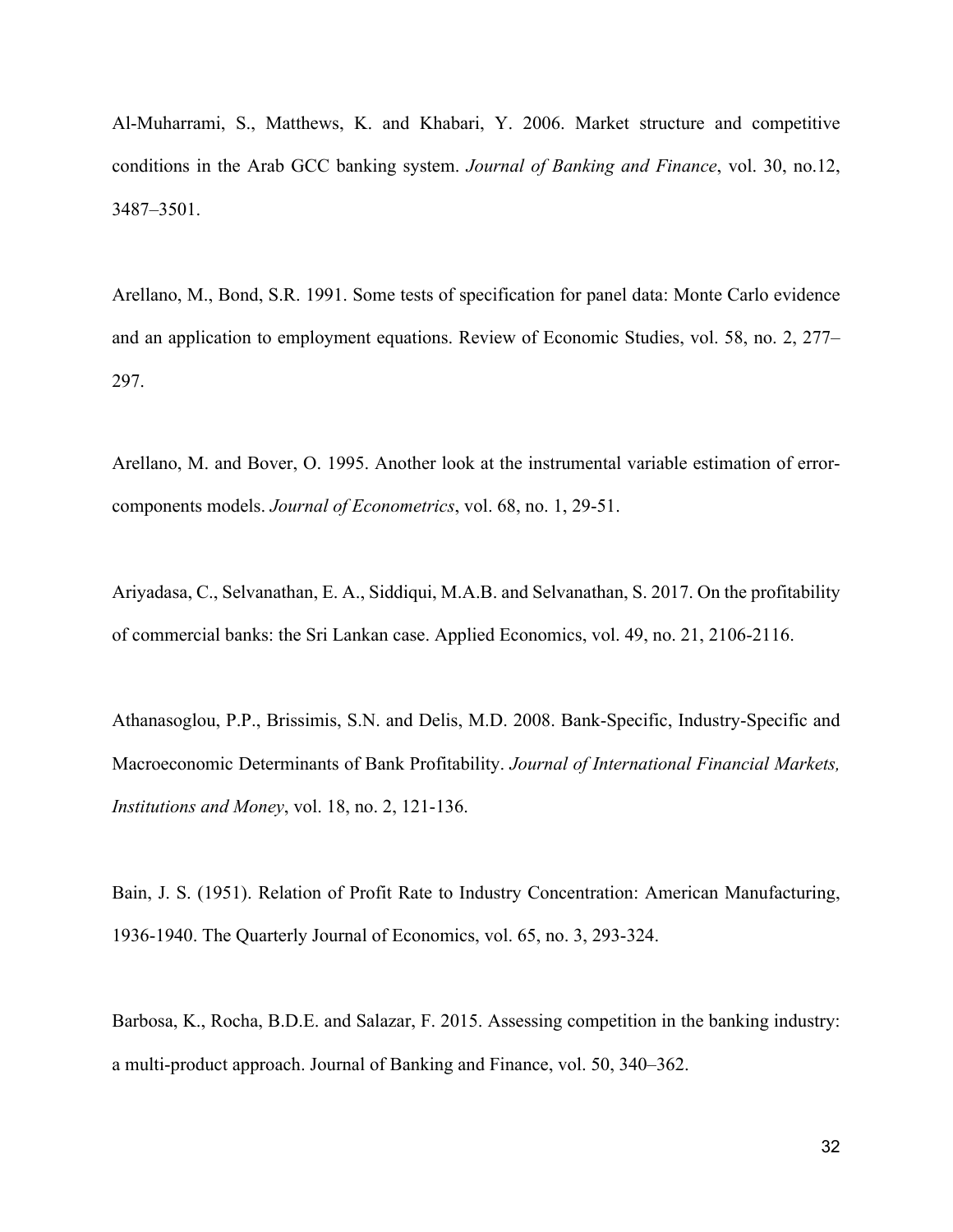Barros, C.P., Ferreira, C. and Williams, J. 2007. Analysing the determinants of performance of the best and worst European banks: a mixed logit approach. Journal of Banking and Finance, vol. 31, no. 7, 2189–2203.

Ben Naceur, S. 2003. The determinants of Tunisian banking industry profitability: panel evidence. In: Paper Presented at the Economic Research Forum (ERF) 10th Annual conference, 16–18 December, Morocco.

Berger, A.N. 1995a. The Profit-Structure Relationship in Banking-Test of Market-Power and Efficient-Structure Hypotheses*. Journal of Money, Credit and Banking*, vol. 27, no. 2, 404-431.

Berger, A. N. 1995b. The relationship between capital and earnings in banking. *Journal of Money, Credit and Banking*, vol. 27, no. 2, 432–456.

Berger, A.N., Humphrey, D. 1994. Bank scale economies, mergers, concentration and efficiency: the U.S. experience. In: Centre for Financial Institutions Working Papers 94-25. Wharton School Centre for Financial Institutions, University of Pennsylvania.

Bikker, J.A. and Haaf, K. (2002). Competition, concentration and their relationship: an empirical analysis of the banking industry. Journal of Banking and Finance, vol. 26, no.11, 2191–2214.

Bikker, J.A. and Hu, H. 2002. Cyclical patterns in profits, provisioning and lending of banks and procyclicality of the new Basel capital requirements. BNL Quarterly Review, vol. 221, 143-175.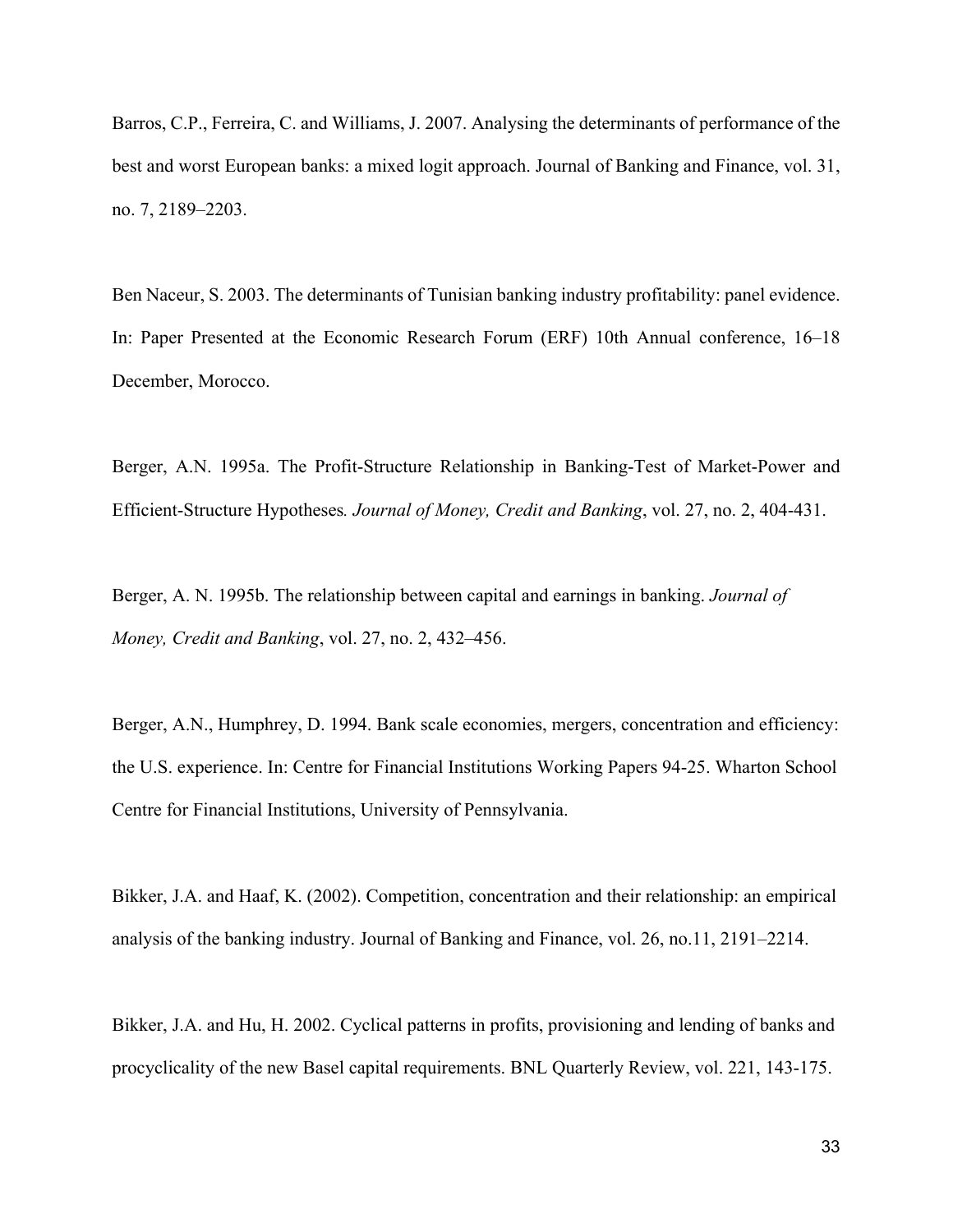Blundell, R. and Bond, S. 1998. Initial conditions and moment restrictions in dynamic panel data models. *Journal of Econometrics*, vol. 87, no. 1, 115-143.

Bond, S. 2002. Dynamic panel data models: a guide to micro data methods and practice. Portuguese Economic Journal, vol.1, no. 2, 141–162.

Boone, J. 2008. A new way to measure competition. *The Economic Journal*, vol. 118, no. 531, 1245-1261.

Bourke, P. 1989. Concentration and other determinants of bank profitability in Europe, North America and Australia. *Journal of Banking and Finance*, vol. 13, no. 1, 65-79.

Bresnahan, T.F. 1982. The oligopoly solution concept is identified. Economics Letters, vol.10, no. 1-2, 87–92.

Blundell, R.W. and Bond, S. R. 1998. Initial Conditions and Moment Restrictions in Dynamic Panel Data Models, Journal of Econometrics, vol. 87, no.1, 115- 143.

Čihák, M. and Poghosyan, T. 2009. Distress in European Banks: An Analysis Based on a New Data Set, IMF Working Paper 09/9.

Cipollini, A. and Fiordelisi, F. 2012. Economic value, competition and financial distress in the European banking system. Journal of Banking and Finance, vol. 36, no. 11, 3101–3109.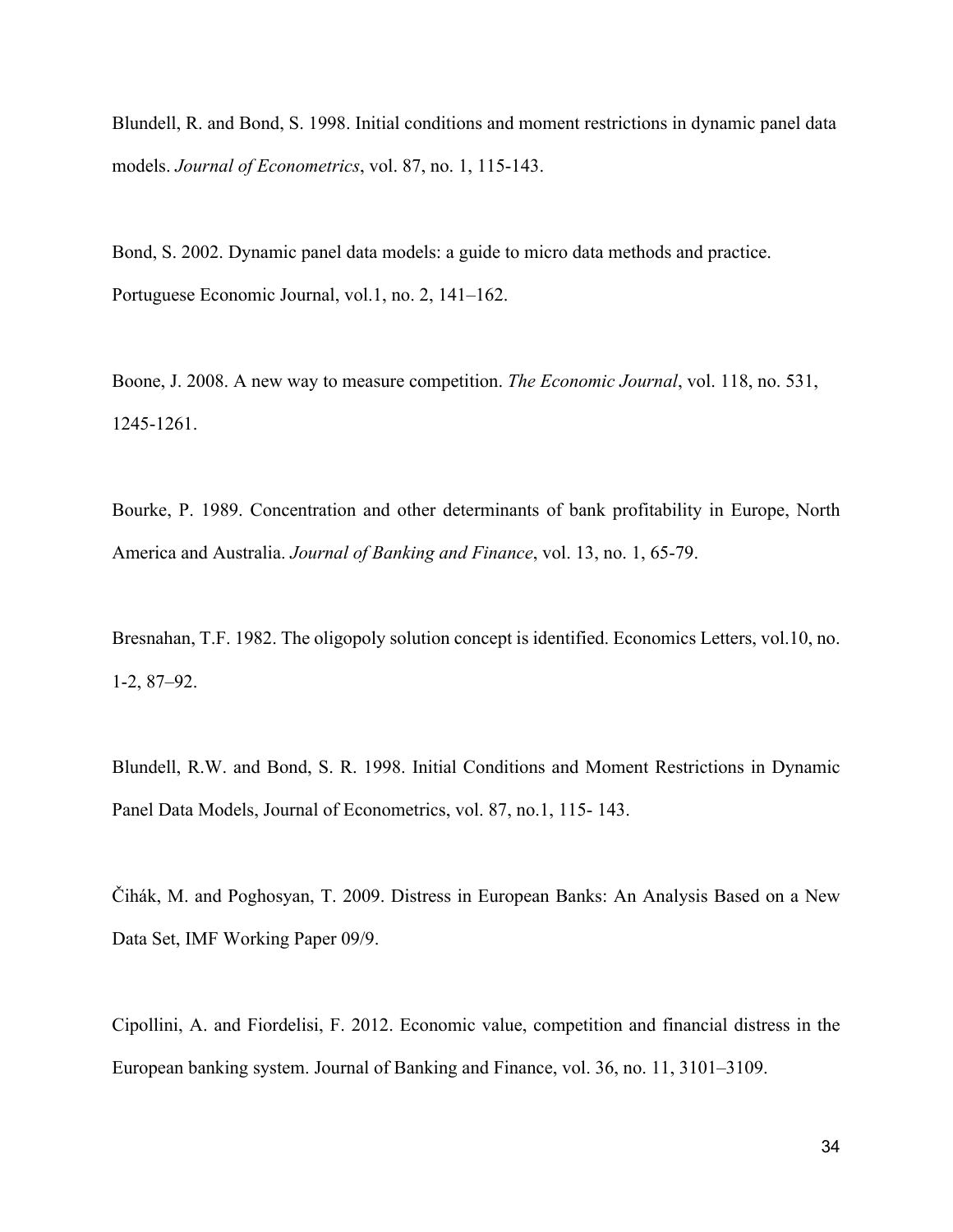Claessens, S. and Laeven, L. 2004. What drives bank competition? Some international evidence. Journal of Money, Credit and banking, vol. 36, no. 2, 563–584.

Demirguc-Kunt, A. and Huizinga, H. 1999. Determinants of commercial bank interest margins and profitability: some international evidence. *World Bank Economic Review*, vol. 13, no. 2, 379- 408.

Demsetz, H. 1973. Industry structure, market rivalry and public policy. *Journal of Law and Economics*, vol. 16, no. 1, 1-19.

Dietrich, A. and Wanzenried, G. 2014. The determinants of commercial banking profitability in low, middle, and high income countries. The Quarterly Review of Economics and Finance, vol. 54, no. 3, 337-354.

Dietrich, A. and Wanzenried, G. 2011.Determinants of bank profitability before and during the crisis: evidence from Switzerland. *Journal of International Financial Markets, Institutions and Money*, vol. 21, no. 3, 307-327.

Elliott, D., Kroeber, A. and Qiao, Y. 2015. Shadowing banking in China: A primer. The Brookings Institution.

Delis, M. 2012. Bank competition, financial reform and institutions: the importance of being developed. Journal of Development Economics, vol. 97, no.2, 450–465.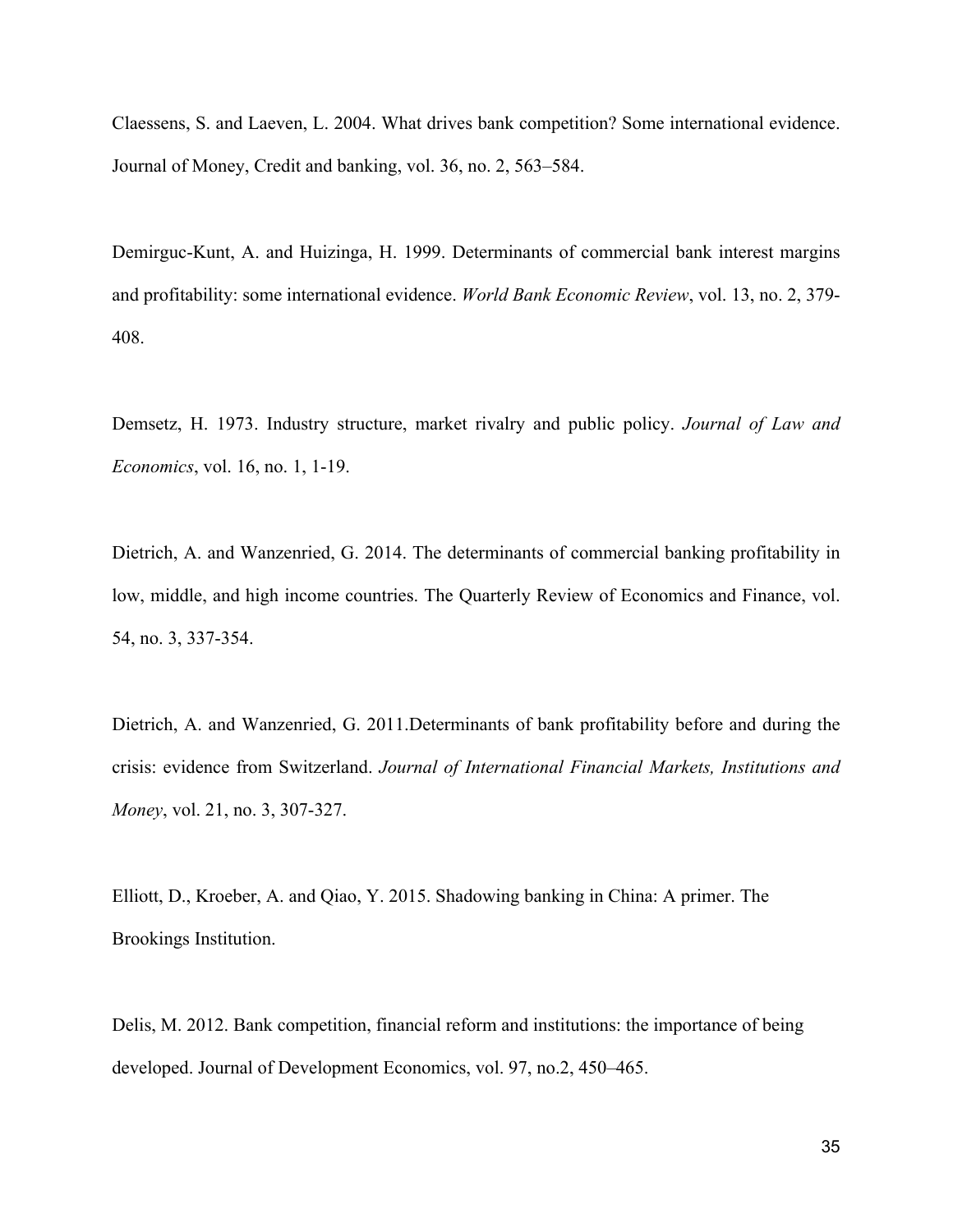Ding, N., Fung H. and Jia, J. 2017. Comparison of bank profitability in China and the USA. China and World Economy, vol. 25, no. 1, 90-108.

Elsas, R., Hackethal, A. and Holzhauser, M. 2010. The anatomy of bank diversification. Journal of Banking and Finance, vol. 34, no. 6, 1274–1287.

Financial Stability Board. Global Shadow Banking Monitoring Report 2013.

Feyzioglu, T., Porter, N. and Takats, E. (2009). Interest Rate Liberalization in China. IMF working paper, August 2009.

Fungacova, Z., Solanko, L. and Weill, L. 2014. Does competition influence the bank lending channel in the Euro area? Journal of Banking and Finance, vol. 49, 356–366.

Gambacorta, L., Scatigna, M. and Yang, J. 2014. Diversification and bank profitability: a nonlinear approach. Applied Economics Letters, vol. 21, no. 6, 438-441.

Garcia-Herrero, A., Gavila, S. and Santabarbara, D. 2009. What explains the low profitability of Chinese banks? *Journal of Banking and Finance*, vol. 33, no. 11, 2080-2092.

Garcia, M.T.M. and Guerreiro, J.P.S.M. 2016. Internal and external determinants of banks' profitability: The Portuguese case. *Journal of Economic Studies*, vol. 43, no. 1, 90-117.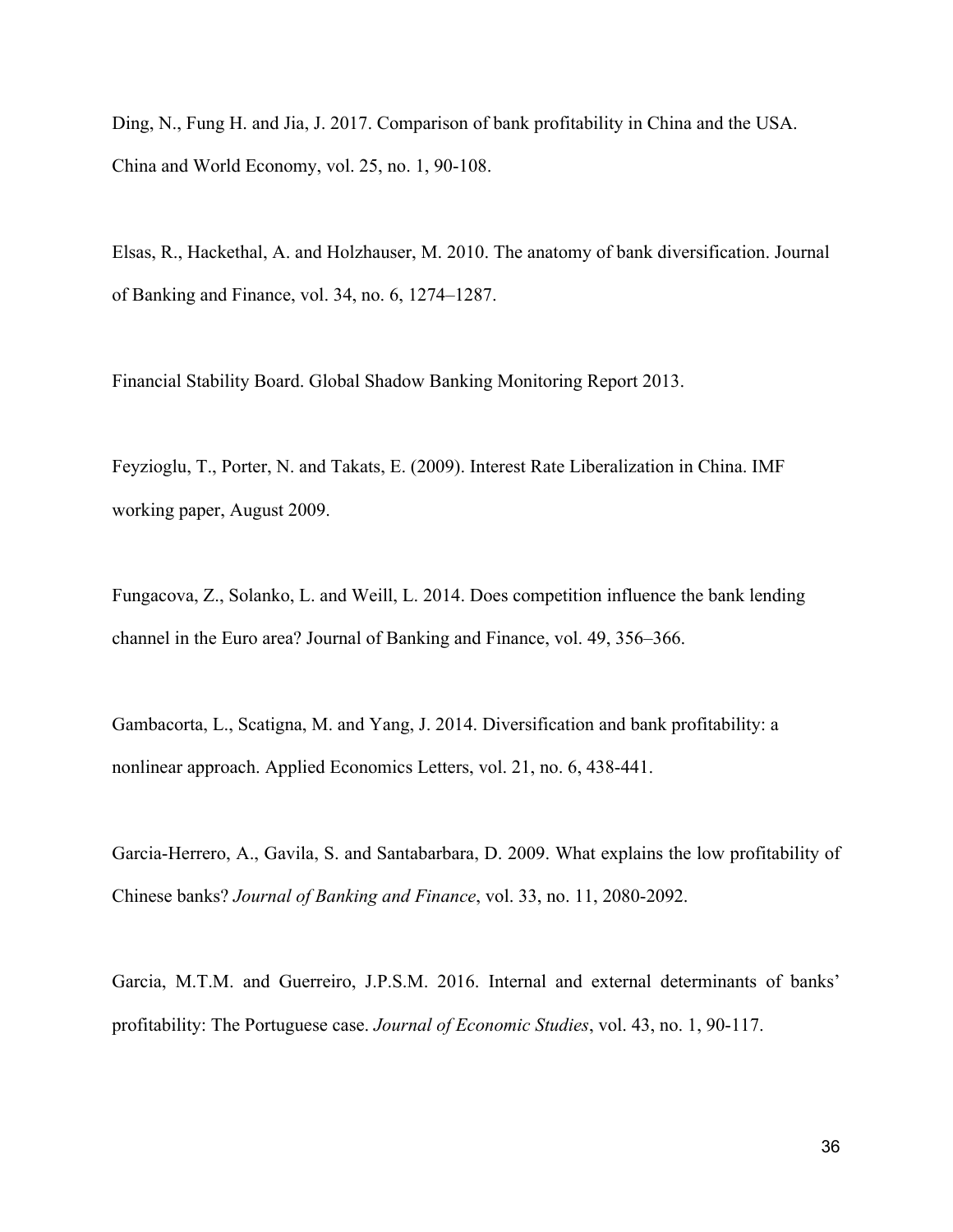Gischer, H., Juttner, D.J., 2001. Profitability and Competition in Banking Markets: An Aggregative Cross Country Approach. Otto-von-Gueriche University, Mimeo.

Goddard, J. A., Molyneux, P. M. and Wilson, J.O.S. 2001. *European banking: efficiency, technology and growth*, Chichester, Wiley.

Goddard, J., Molyneux, P. and Wilson, J. O. S. 2004a. Dynamic of growth and profitability in banking. *Journal of Money, Credit and Banking*, vol. 36, no. 6, 1069-1090.

Goddard, J., Molyneux, P. and Wilson, J. O. S. 2004b. The profitability of European banks: a cross-sectional and dynamic panel analysis. *The Manchester School*, vol. 72, no. 3, 363-381.

Goddard, J., Wilson, J.O.S., 2009. Competition in banking: a disequilibrium approach. Journal of Banking and Finance, vol. 33, no.12, 2282–2292.

Goddard, J., Molyneux, P., Liu, H. and Wilson, J.O.S. 2013. Do bank profits converge? *European Financial Management*, vol. 19, no. 2, 345-365.

Hasan, I. and Morton, K. 2003. Development and efficiency of the banking sector in a transitional economy: Hungarian experience. *Journal of Banking and Finance*, vol. 27, no. 12, 2249-2271.

Hoffmann, P. S. 2011. Determinants of the profitability of the US Banking Industry. *International Journal of Business and Social Science*, vol. 2, no. 22, 255-269.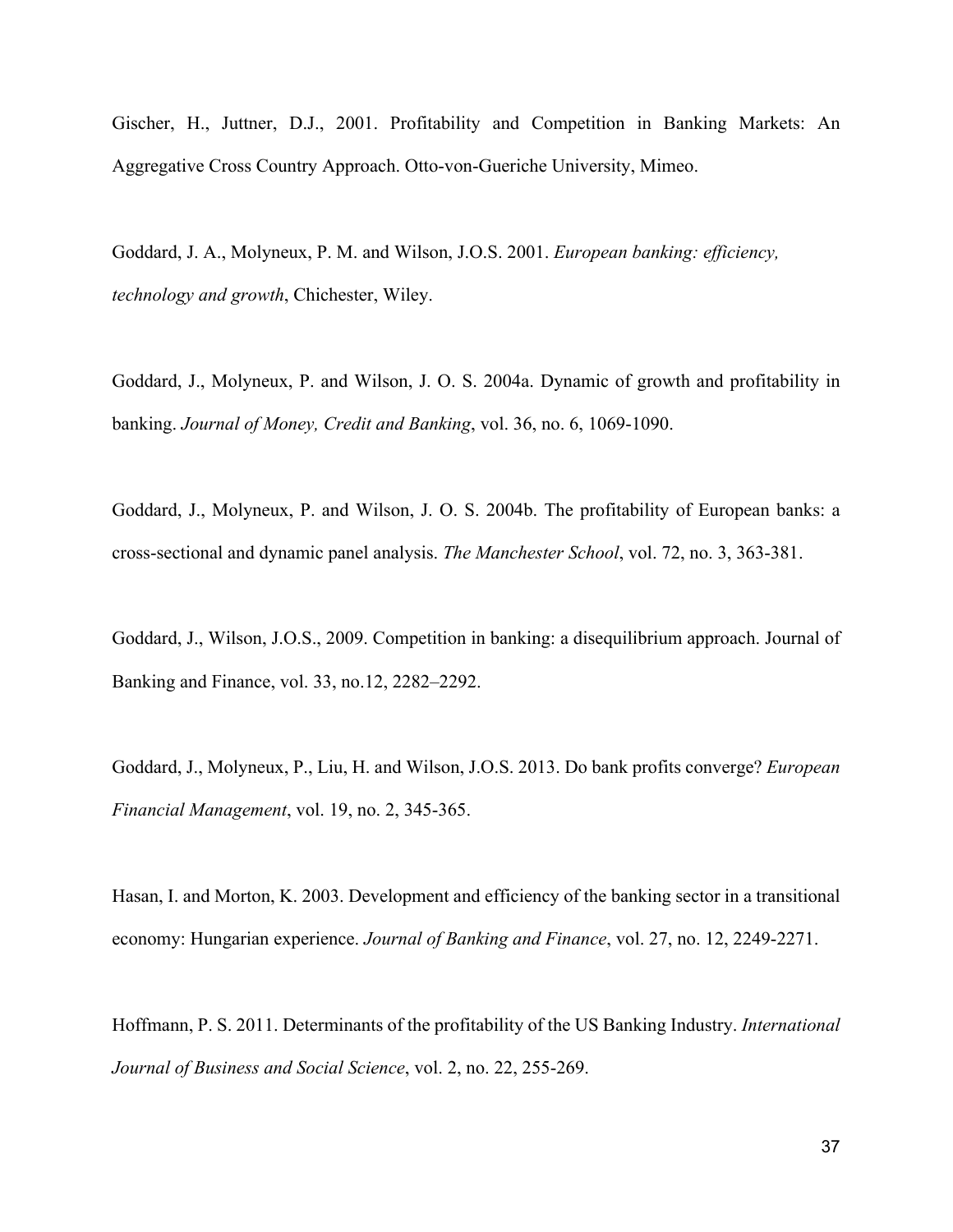Hu, B. (2014). Financial Repression and Interest Rate liberalisation in China. Indiana University.

Iannotta, G., Nocera, G. and Sironi, A. 2007. Ownership structure, risk and performance in the European banking industry. Journal of Banking and Finance, vol. 31, no. 7, 2127–2149

Jiang, G., Tang, N., Law, E., Sze, A. 2003. Determinants of bank profitability in Hong Kong. In: Hong Kong Monetary Authority Research Memorandum.

Karamizadeh, S., Abudullah, S. M., Manaf, A. A., Zamani, M. and Hooman, A. (2013). An overview of principal component analysis. Journal of Signal and Information Processing, vol. 4, 173-175.

Kutan, A. M., Ozsoz, E. and Rengifo, E. W. 2012. Cross-sectional determinants of bank performance under deposit dollarization in Emerging markets. *Emerging Markets Review*, vol. 13, no. 4, 478-492.

Kwoka, J. E. (1977). Large firm dominance and price-cost margins in manufacturing industries. Southern Economic Journal, Vol.44, no.1, 183-189.

Lau, L. 1982. On identifying the degree of competitiveness from industry price and output data. Economics Letters, vol. 10, no. 1-2, 93–99.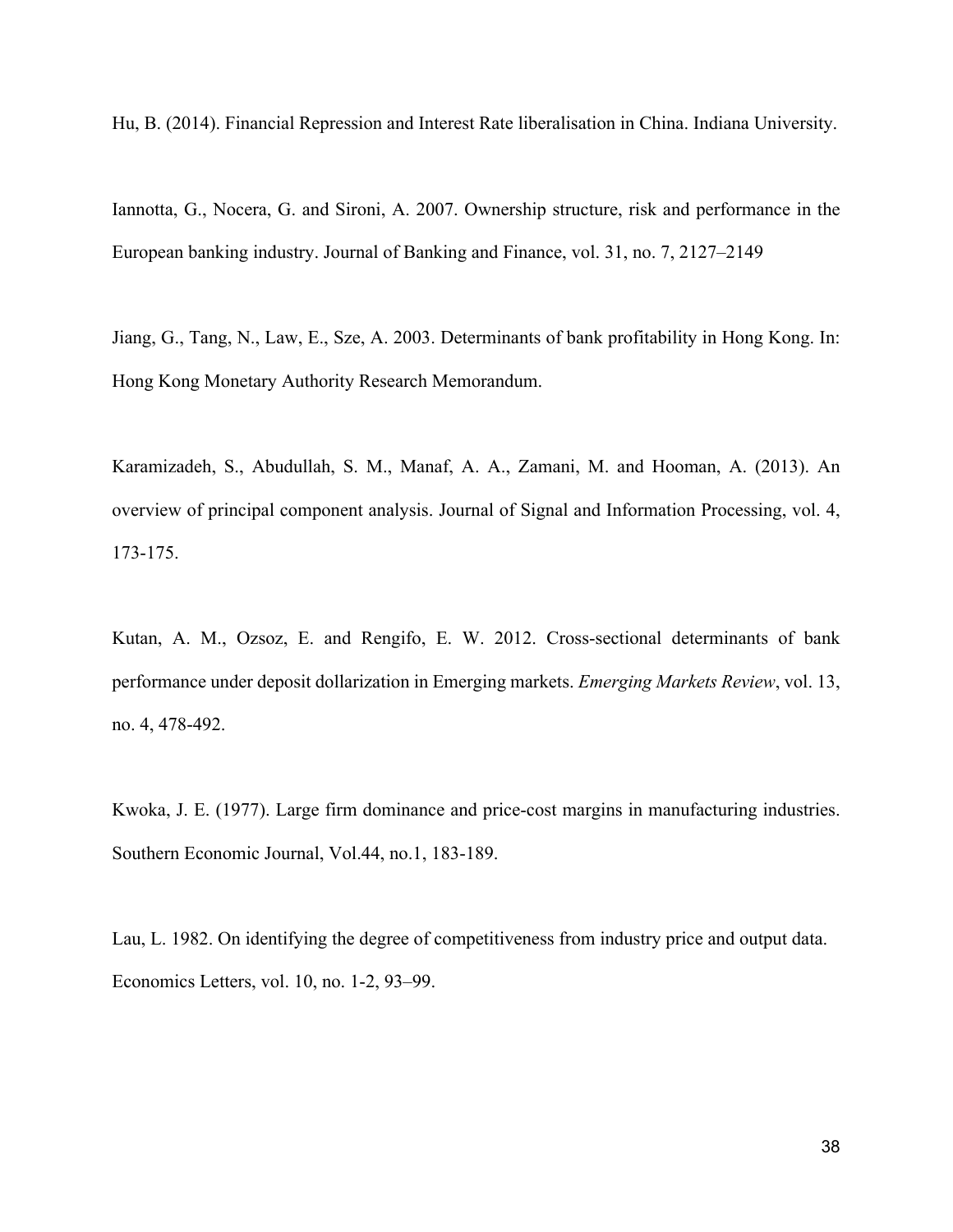Lee, C., Yang, S. and Chang, C. 2014. Non-interest income, profitability and risk in the banking industry: A cross-country analysis. *The North American Journal of Economics and Finance*, vol. 27, 48-67.

Lee, C. and Hsieh, M. 2013. The impact of bank capital on profitability and risk in Asian banking. *Journal of International Money and Finance*, vol. 32, 251-281.

Lerner, A. P. 1934. The concept of monopoly and the measurement of monopoly power. The Review of Economic Studies, vol.1, no. 3, 157-175.

Leuvensteijn, M.V., Bikker, J.C., Rixtel, A.A.R.J.M.V. and Sørensen, C.K. 2011. A new approach to measuring competition in the loan markets of the euro area. Applied Economics, vol. 43, no. 23, 3155–3167.

Leuvensteijn, M.V., Bikker, J.A., Rixtel, A. van and Sørensen, C.K. 2007. A new approach to measure competition in the loan markets of the euro area, ECB Working Paper Series No. 768.

Maksimović, L. and Kostić, M. (2012). Limitations in the application of concentration indicators - example of insurance market in Serbia, Croatia, Slovenia, Romania and Austria. Scientific Discussion and Topic Review, May, 199-205.

Matthews, K., Murinde, V. and Zhao, T., 2007. Competitive conditions among the major British Banks. Journal of Banking and Finance, vol. 31, no. 7, 2025–2042.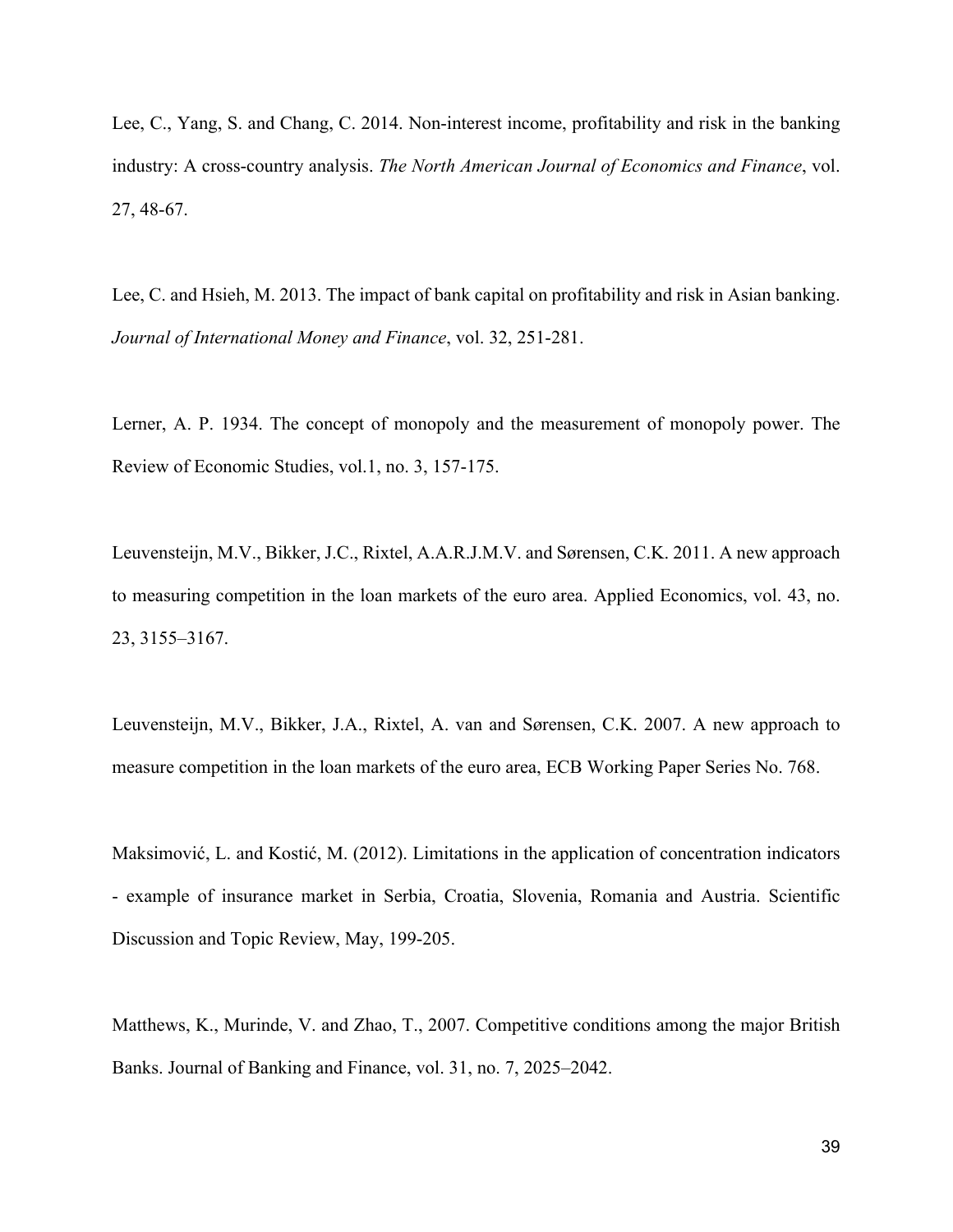Mercieca, S., Schaeck, K. and Wolfe, S. 2007. Small European banks: benefits from diversification? Journal of Banking and Finance, vol. 31, no. 7, 1975–1998.

Mirzaei, A., Moore, T. and Liu, G. 2013. Does market structure matter on banks' profitability and stability? Emerging vs. advanced economies. *Journal of Banking and Finance*, vol. 37, no. 8, 2920-2937.

Molyneux, P. and Thornton, J. 1992. Determinants of European bank profitability: A Note. *Journal of Banking and Finance*, vol. 16, no. 6, 1173-1178.

Molyneux, P., Fu, X. and Lin, Y. 2015. Bank competition, efficiency and liquidity creation in Asia Pacific. London: Palgrave Macmillan.

Panzar, J.C. and Rosse, J.N. (1987). Testing for "monopoly" equilibrium. *The Journal of Industrial Economics*, vol. 35, no. 4, 443–456.

Peltzman, S. 1977. The Gains and Losses from Industrial Concentration, *Journal of Law and Economics*, vol. 20, no. 3, 229-263.

Perry, P. 1992. Do banks gain or lose from inflation? *Journal of Retail Banking,* vol. 14, no. 2, 25- 30.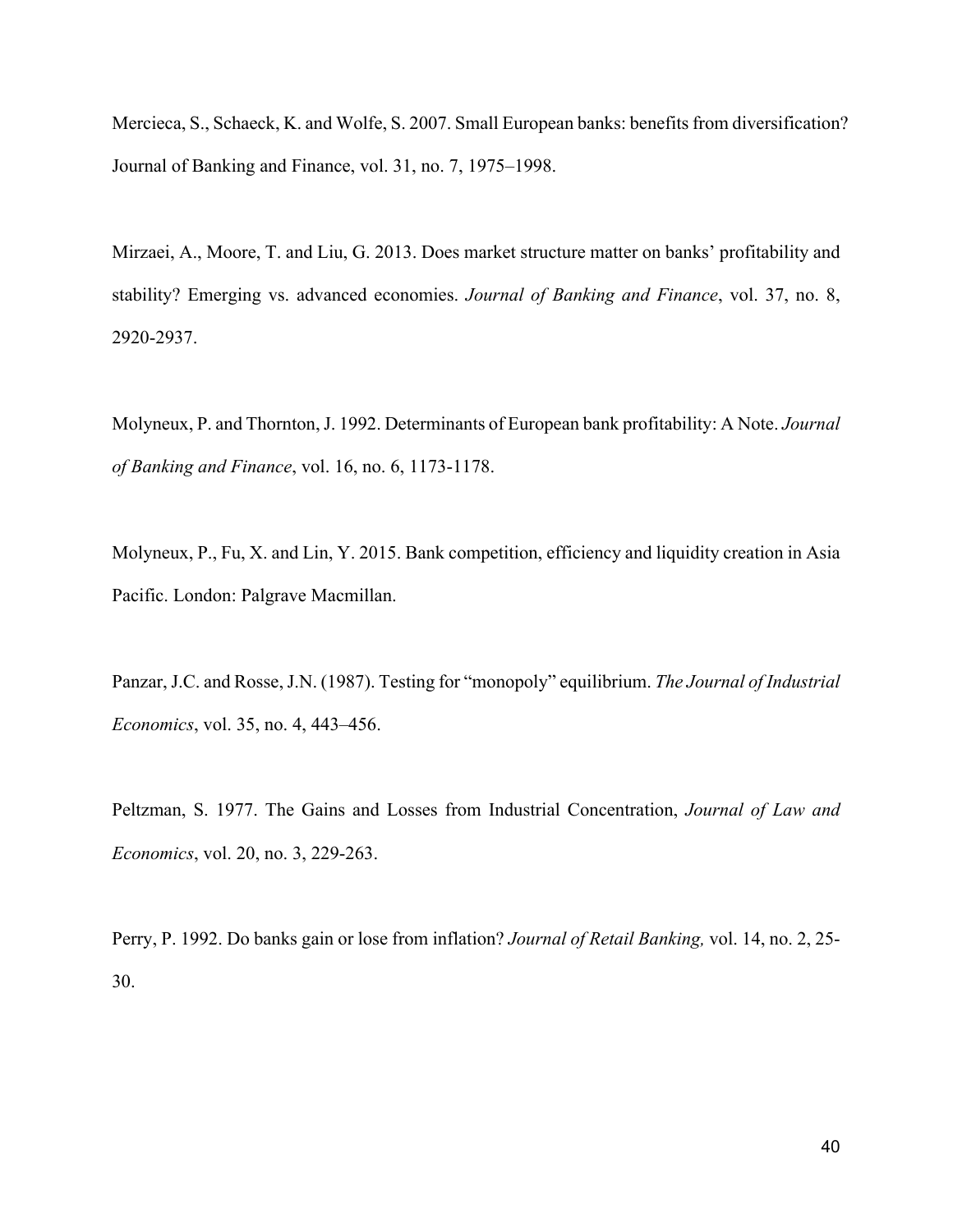Qin, B. and Shaffer, S. 2014. A test of competition in Chinese banking. Applied Economics Letters, vol. 21, no. 9, 602–604.

Rhoades, S. A. 1985. Market share as a source of market power: Implications and some evidence. *Journal of Economics and Business*, vol. 37, no. 4, 343-363.

Roodman, D. 2006. How to do xtabond2: an introduction to "Difference" and "System" GMM in Stata. Center for Global Development Working Paper Number 103.

Shelvin, A., Wu. L. 2015. China: The path to interest rate liberalisation. J.P Morgan Asset Management.

Shih, V., Zhang, Q. and Liu, M. 2007. Comparing the performance of Chinese banks: a principle component approach. China Economic Review, vol. 18, no. 1, 15–34.

Smirlock, M. 1985. Evidence on the (non) relationship between concentration and profitability in banking. *Journal of Money, Credit, and Banking*, vol. 17, no. 1, 69–83.

Staikouras, C. and Wood, G. 2004. The determinants of bank profitability in Europe. *International Business and Economic Research Journal*, vol. 3, no. 6, 57-68.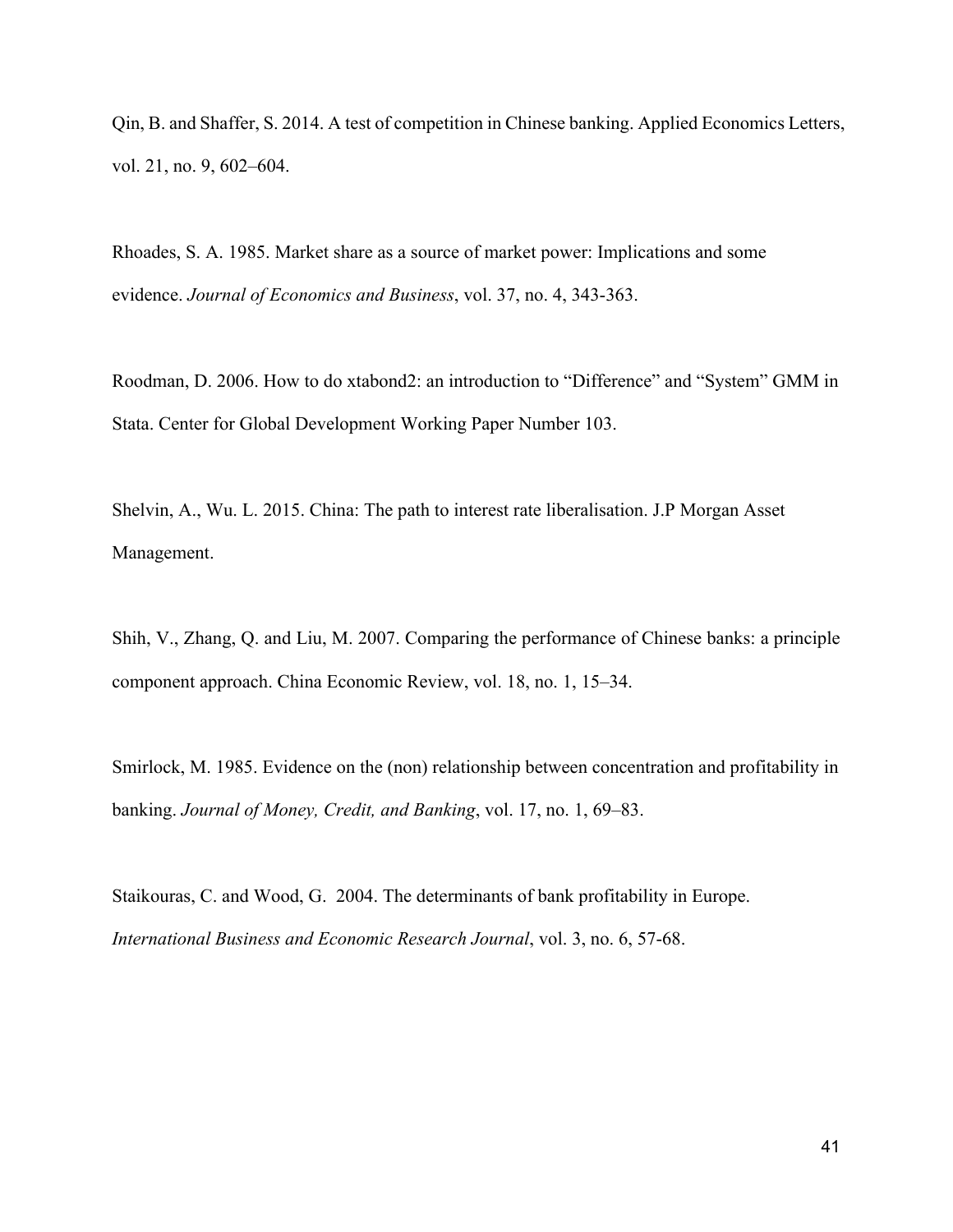Sufian, S. and Chong, R. R. 2008. Determinants of Bank Profitability in a Developing Economy: empirical evidence from the Philippines. *Asian Academy of management Journal of Accounting and Finance*, vol. 4, no. 2, 91-112.

Sufian, F. 2009. Determinants of Bank profitability in a Developing Economy: Empirical evidence from the China Banking Sector. *Journal of Asia-Pacific Business*, vol. 10, no. 4, 201- 307.

Sufian, F. and Habibullah, M. S. 2009. Bank specific and macroeconomic determinants of bank profitability: Empirical evidence from the China Banking Sector. *Frontier of Economics in China*, vol. 4, no. 2, 274-291.

Tabak, B. M., Fazio, D. M. and Cajueiro, D. O. 2012. The relationship between banking market competition and risk-taking: Do bank size and capitalisation matter? *Journal of Banking and Finance*, vol. 36, no. 12, 3366-3381.

Tan, Y. and Floros, C. 2012a. Bank profitability and inflation: the case of China. *Journal of Economic Studies*, vol. 39, no. 6, 675-696.

Tan, Y. and Floros, C. 2012b. Bank profitability and GPD growth in China: a note. *Journal of Chinese Economics and Business Studies*, vol. 10, no. 3, 267-273.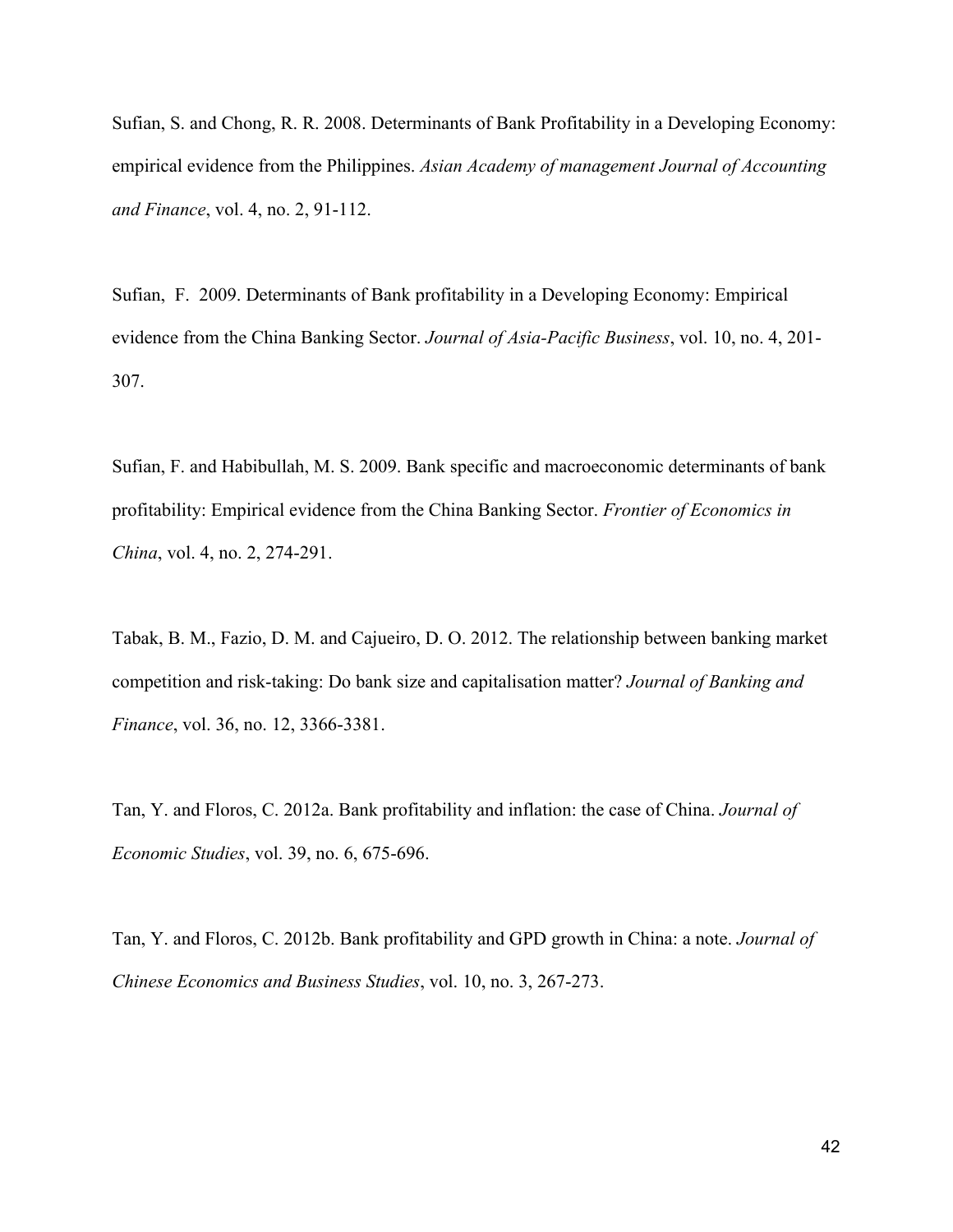Tan, Y. and Floros, C. 2012c. Stock market volatility and bank performance in China. *Studies in Economics and Finance*, vol. 29, no. 3, 211-228.

Tan, Y. 2014. Performance, Risk and Competition in the Chinese Banking Industry. Oxford: Chandos Publishing.

Tan, Y. 2016a. The impacts of risk and competition on bank profitability in China. *Journal of International Financial Markets, Institutions and Money*, vol. 40, 85-110.

Tan, Y. 2016b. Investigating the Performance of Chinese Banks: Efficiency and Risk Features. London, UK: Palgrave Macmillan.

Tan, Y. 2016c. Efficiency and Competition in Chinese Banking. Oxford: Chandos Publishing.

Tan, Y. and Floros, C. 2014. Risk, profitability and competition: evidence from the Chinese banking. *Journal of Developing Areas*, vol. 48, no. 3, 303-319.

Tan, Y., Floros, C. and Anchor, J. (2017). The profitability of Chinese banks: impacts of risk, competition and efficiency. *Review of Accounting and Finance*, vol. 16, no.1, 86-105.

Tan, Y. and Anchor, J. 2016. Stability and profitability in the Chinese Banking Industry: evidence from an auto-regressive-distributed linear specification. Investment Management and Financial Innovations, vol. 13, no. 4, 155-163.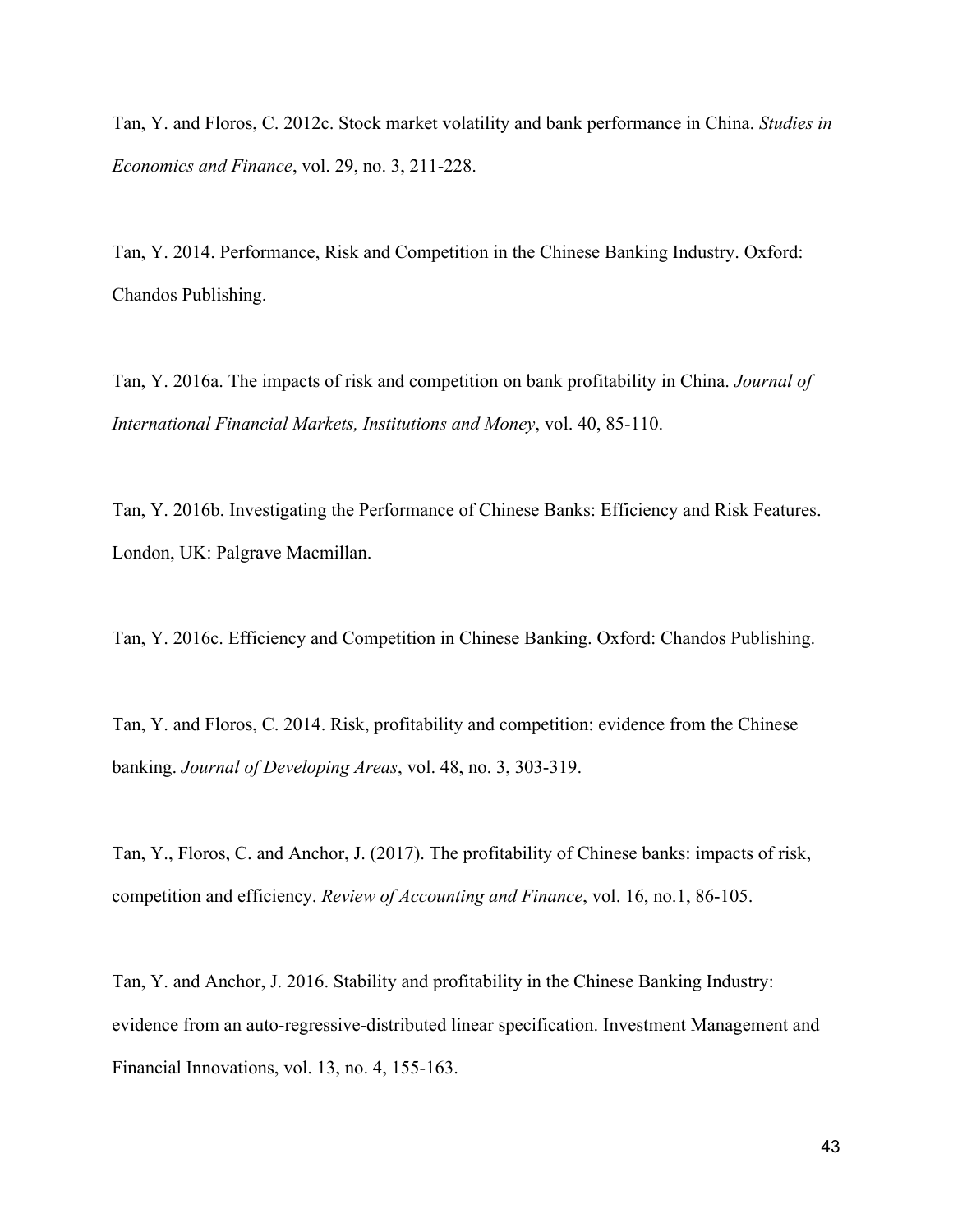Tregenna, F. 2009. The fat years: the structure and profitability of the US banking sector in the pre-crisis period. *Cambridge Journal of Economics*, vol. 33, no. 4, 609-632.

Trujillo-Ponce, A. 2012. What determines the profitability of banks? Evidence from Spain. *Accounting and Finance*, vol. 53, no. 2, 561-586.

Uchida, H., and Tsutsui, Y. 2005. Has competition in the Japanese banking sector improved? Journal of Banking and Finance, vol. 29, no.2, 419–429.

Wang, H., Wang, H., Wang, L., and Zhou, H. (2016). Shadow Banking: China's Dual-Track Interest Rate Liberalization. Available at

SSRN:<https://ssrn.com/abstract=2606081> or<http://dx.doi.org/10.2139/ssrn.2606081>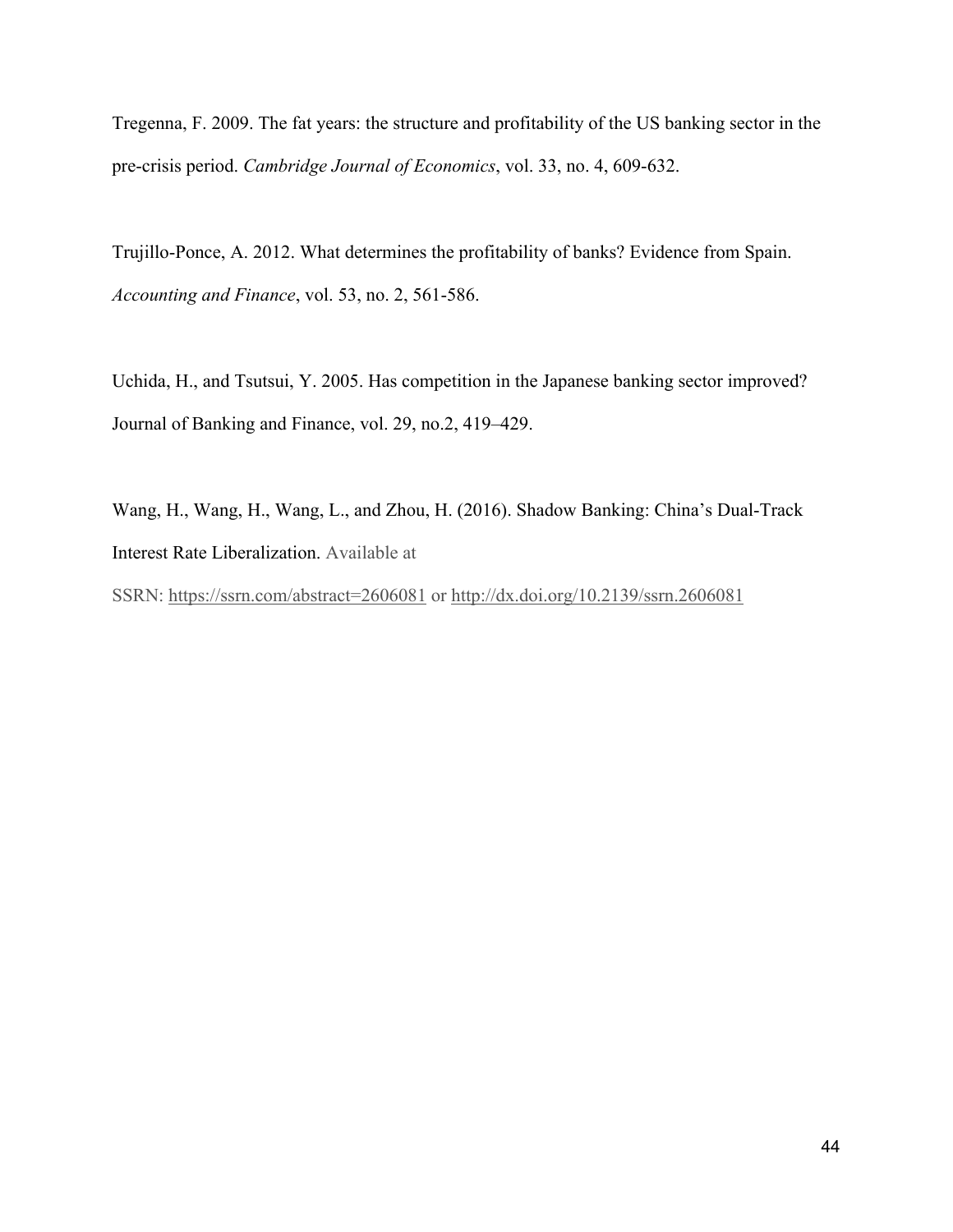# **Figure 1 Summary of the assets of SOCBs, JSCBs, CCBs and total banking institutions in**



# **China over the period 2003-2013**

• The data above is collected from CBRC (China Banking Regulatory Commission) annual reports,

and the figures are in RMB 100 million.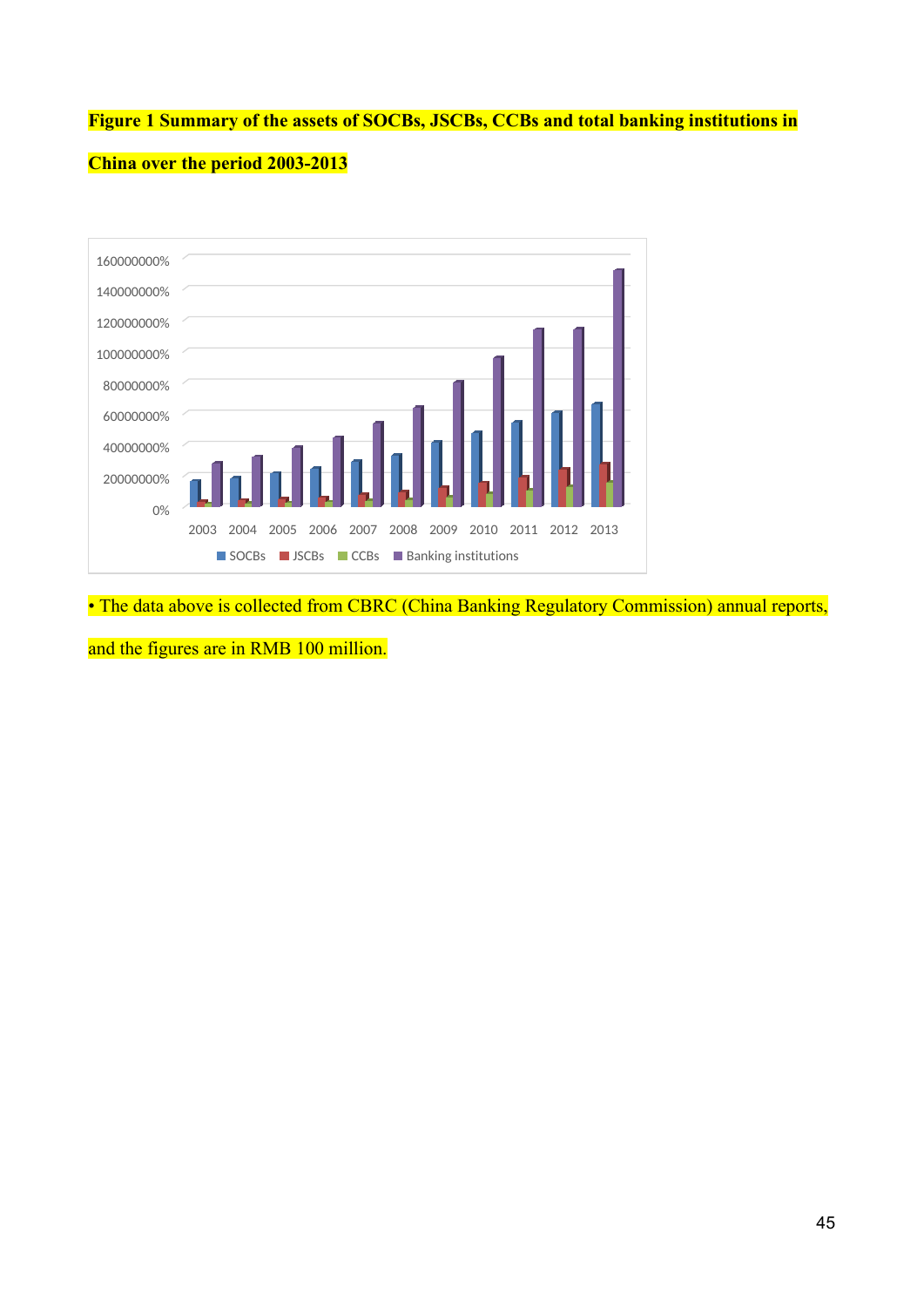# **Figure 2 The profitability of three different ownership types of Chinese commercial banks**



**over the period 2003-2013**

• The data is collected from Bankscope database



•The data is collected from Bankscope database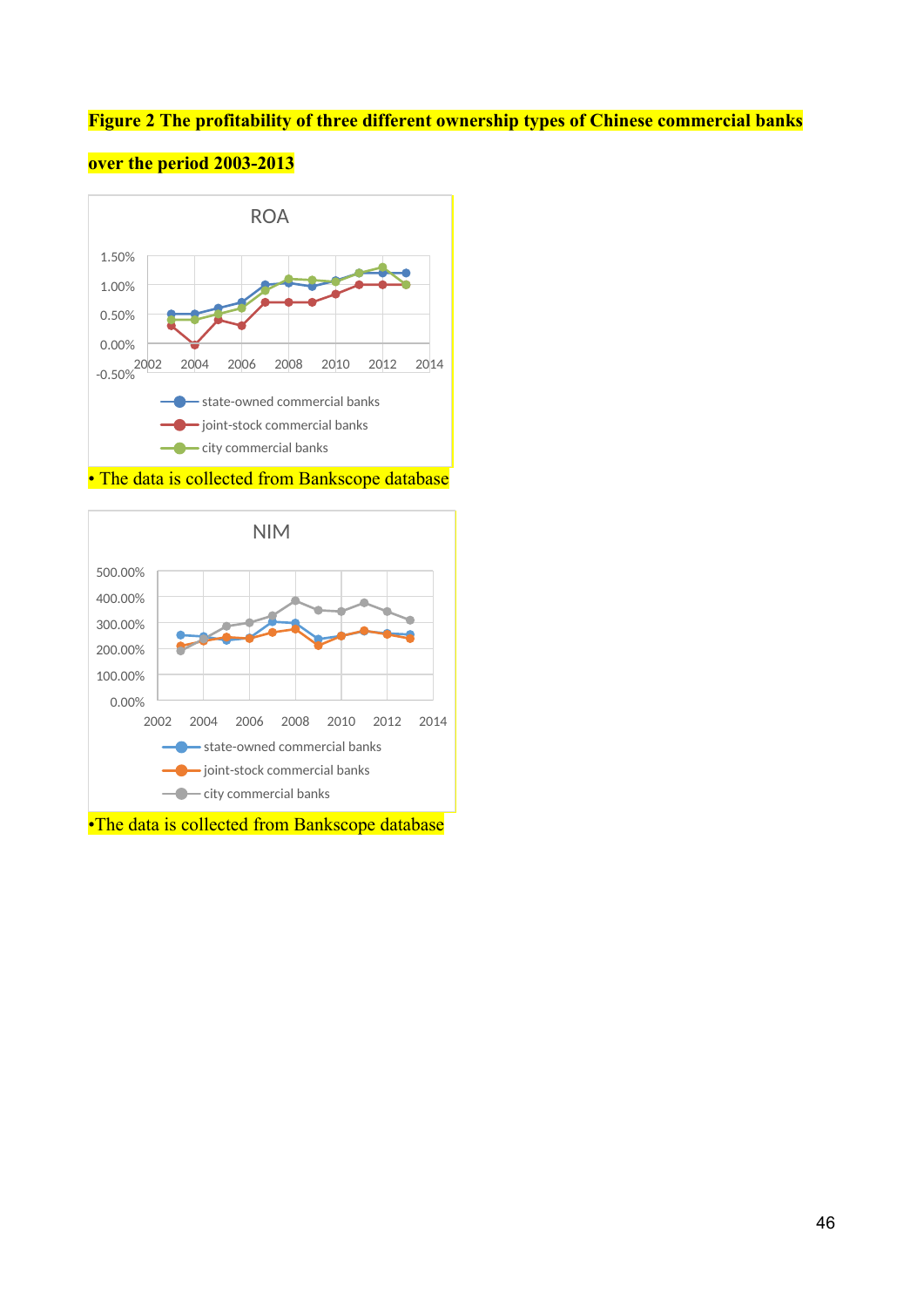**Figure 3 Competitive condition in different banking markets in China over 2003-2013**

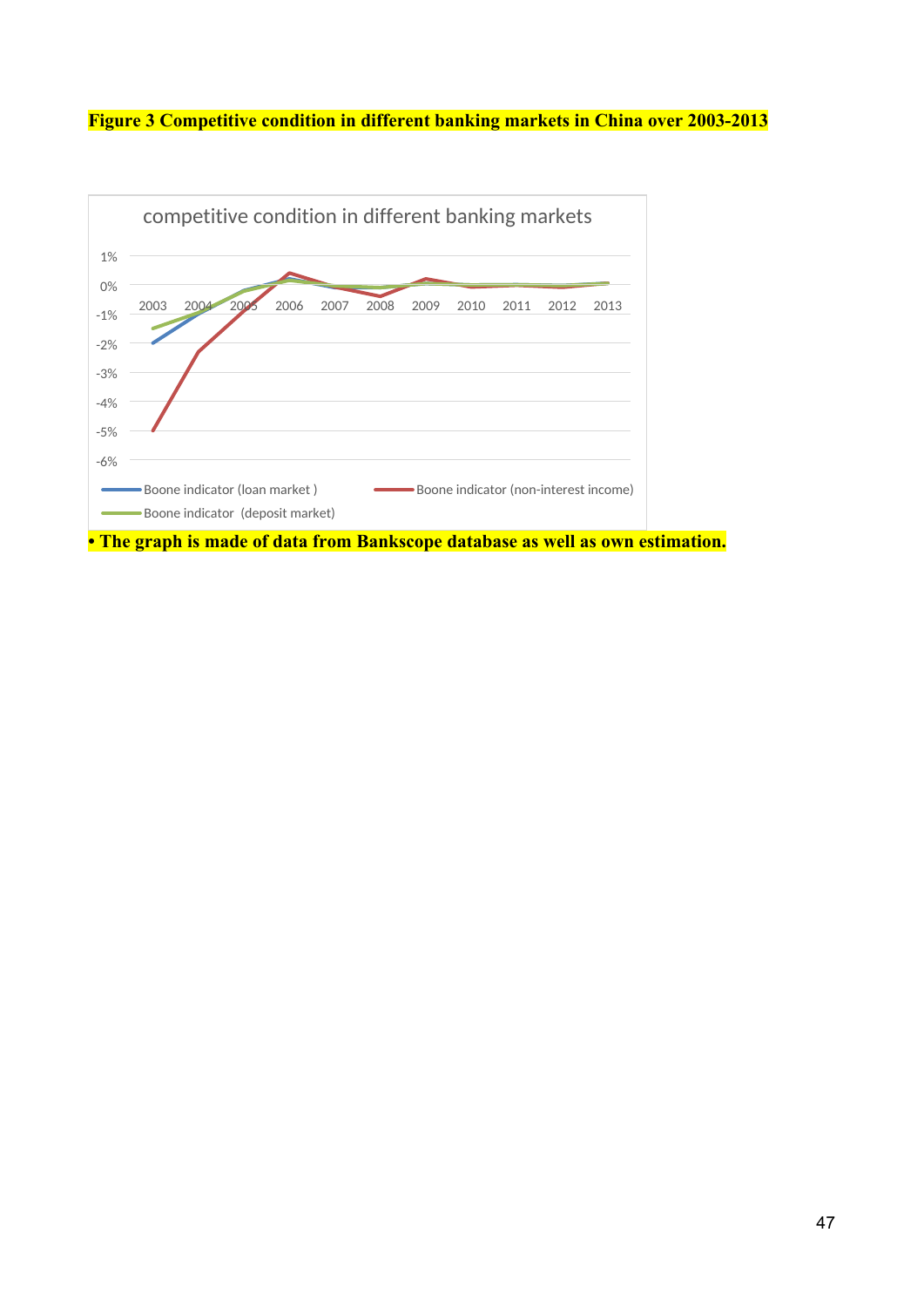# **Table 1 Size and composition of China's shadow banking during 2003-2013 (RMB 1 billion)**

|      | Entrusted | <b>Trusted loans</b> | Bankers'    | Interbank      | Financial | Small<br>loan | Total | %GDP            | Domestic     |
|------|-----------|----------------------|-------------|----------------|-----------|---------------|-------|-----------------|--------------|
|      | loans     |                      | acceptances | entrusted loan | leasing   | companies     |       |                 | credit<br>to |
|      |           |                      |             | payment        |           |               |       |                 | private      |
|      |           |                      |             |                |           |               |       |                 | by<br>sector |
|      |           |                      |             |                |           |               |       |                 | banks over   |
|      |           |                      |             |                |           |               |       |                 | GDP $(\% )$  |
| 2003 | 328       | $\mathbf{0}$         | 457         |                |           |               | 784   | 6               | 125.52       |
| 2004 | 639       | $\mathbf{0}$         | 428         |                |           |               | 1067  | $\tau$          | 118.55       |
| 2005 | 836       | $\mathbf{0}$         | 430         |                |           |               | 1266  | $7\overline{ }$ | 111.81       |
| 2006 | 1105      | 172                  | 580         | 444            |           |               | 2212  | 11              | 109.13       |
| 2007 | 1442      | 342                  | 1250        | 558            |           |               | 3503  | 13              | 105.71       |
| 2008 | 1868      | 657                  | 1357        | 738            |           |               | 4530  | 14              | 101.9        |
| 2009 | 2546      | 1093                 | 1818        | 628            |           |               | 5995  | 17              | 124.2        |
| 2010 | 3421      | 1480                 | 4152        | 1680           | 270       | 198           | 11111 | 27              | 126.29       |
| 2011 | 4717      | 1683                 | 5179        | 1872           | 426       | 391           | 14180 | 29              | 122.75       |
| 2012 | 6001      | 2972                 | 6229        | 2894           | 608       | 592           | 19207 | 36              | 128.49       |
| 2013 | 8551      | 4812                 | 7004        | 3000           | 766       | 819           | 24952 | 42              | 133.8        |

• The data is collected from Elliott et al. (2015).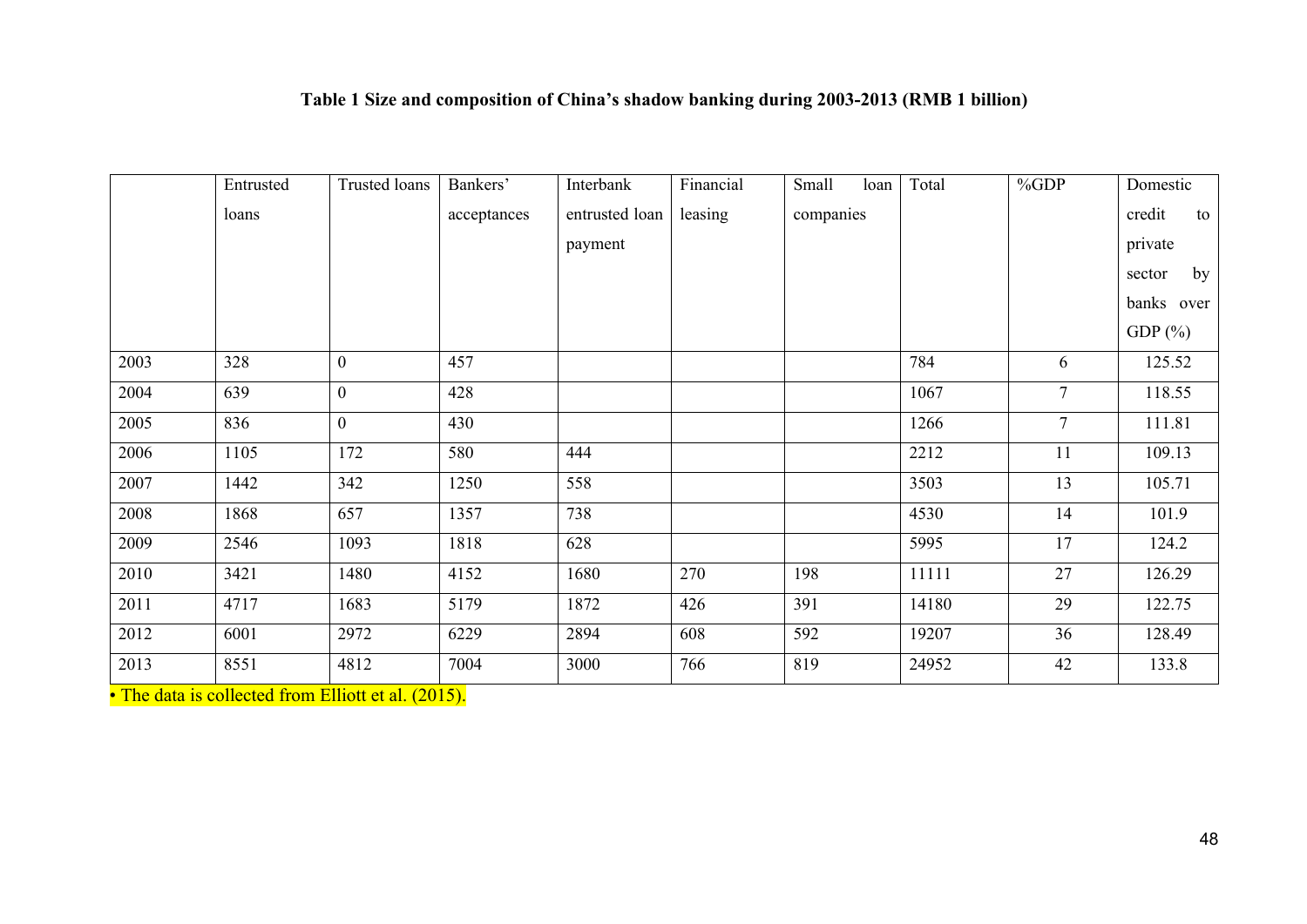# *Table 2*

| References                        | <b>Banking</b><br>sector<br>investigated | Data period     | Methodology                           | <i>Empirical results</i>                                                                                                                             |
|-----------------------------------|------------------------------------------|-----------------|---------------------------------------|------------------------------------------------------------------------------------------------------------------------------------------------------|
| Smirlock (1985)                   | banking<br>US<br>industry                | 1973-1978       | Ordinary<br>square estimator          | least Size is significantly and negatively related to bank profitability                                                                             |
| Rhoades (1985)                    | US <sub>.</sub><br>banking<br>industry   | 1969-1978       | Ordinary<br>square estimator          | least There is a significant and negative impact of risk on bank<br>profitability                                                                    |
| Molyneux and<br>Thornton $(1992)$ | European<br>banking<br>industry          | 1986-1989       | Ordinary<br>square estimator          | least Liquidity is significantly and negatively related to bank<br>profitability                                                                     |
| Berger (1995a)                    | US.<br>banking<br>industry               | Decade of 1980s | Ordinary<br>least<br>square estimator | Banks with larger market share and differentiated products have<br>higher profitability                                                              |
| Berger (1995b)                    | banking<br>US<br>industry                | 1983-1989       | test                                  | Grainger Causality There is a significant and positive relationship between<br>capitalisation and bank profitability                                 |
| Goddard et al.<br>(2001)          | European<br>banking<br>industry          | 1989-1996       | Ordinary<br>square estimator          | least Scale economies and productive efficiency are positively<br>related to profitability, while bank size has negative impact on<br>profitability. |
| Staikouras<br>and<br>Wood (2004)  | European<br>banking<br>industry          | 1994-1998       | Fixed<br>estimator                    | effect There is a negative impact of risk on bank profitability                                                                                      |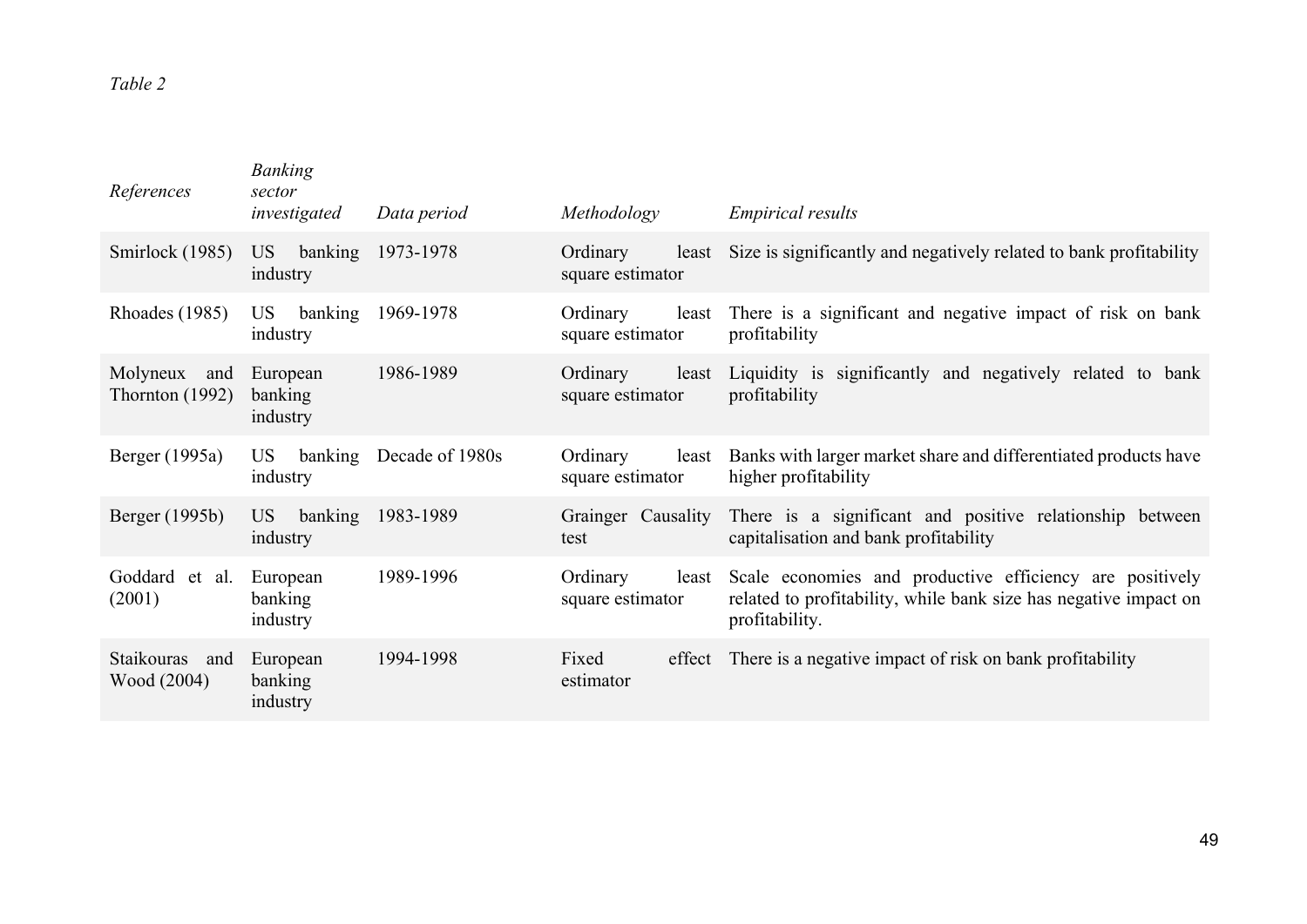| Goddard et al.<br>(2004a)            | European<br>banking<br>industry                                 | 1992-1998 | <b>GMM</b>                           | There is a positive impact of diversification on bank<br>profitability                                                   |
|--------------------------------------|-----------------------------------------------------------------|-----------|--------------------------------------|--------------------------------------------------------------------------------------------------------------------------|
| Goddard et al.<br>(2004b)            | European<br>banking<br>industry                                 | 1992-1998 | OLS and GMM                          | Capital-asset ratio has a significant and positive impact on bank<br>profitability                                       |
| Sufian<br>and<br>Chong (2008)        | Philippine<br>banking<br>industry                               | 1990-2005 | Fixed<br>effect<br>estimator         | Risk is significantly and negatively related to bank profitability                                                       |
| Athanasoglou et<br>al. $(2008)$      | Greek<br>banking<br>industry                                    | 1985-2001 | <b>GMM</b>                           | There is no evidence in support of structure-conduct-<br>performance paradigm in Greek banking industry                  |
| Tregenna (2009)                      | banking<br><b>US</b><br>industry                                | 1994-2005 | OLS and GMM                          | Bank concentration increases bank profitability                                                                          |
| Dietrich and<br>Wanzenried<br>(2011) | Switzerland<br>banking<br>industry                              | 1999-2009 | <b>GMM</b>                           | Banks with more diversified activities have higher profitability                                                         |
| Hoffmann<br>(2011)                   | banking<br><b>US</b><br>industry                                | 1995-2007 | <b>GMM</b>                           | There is a significant impact of capital ratio on bank profitability                                                     |
| Kutan et al.<br>(2012)               | A sample of<br>banks from 36<br>dollarized<br>banking<br>system | 1991-2006 | effect<br>Fixed<br>and<br><b>GMM</b> | Credit risk has a significant and negative impact on bank<br>profitability                                               |
| Goddard et al.<br>(2013)             | European<br>banking<br>industry                                 | 1992-2007 | <b>GMM</b>                           | Profitability is higher for banks that are efficient and diversified,<br>while low for those that are higher capitalized |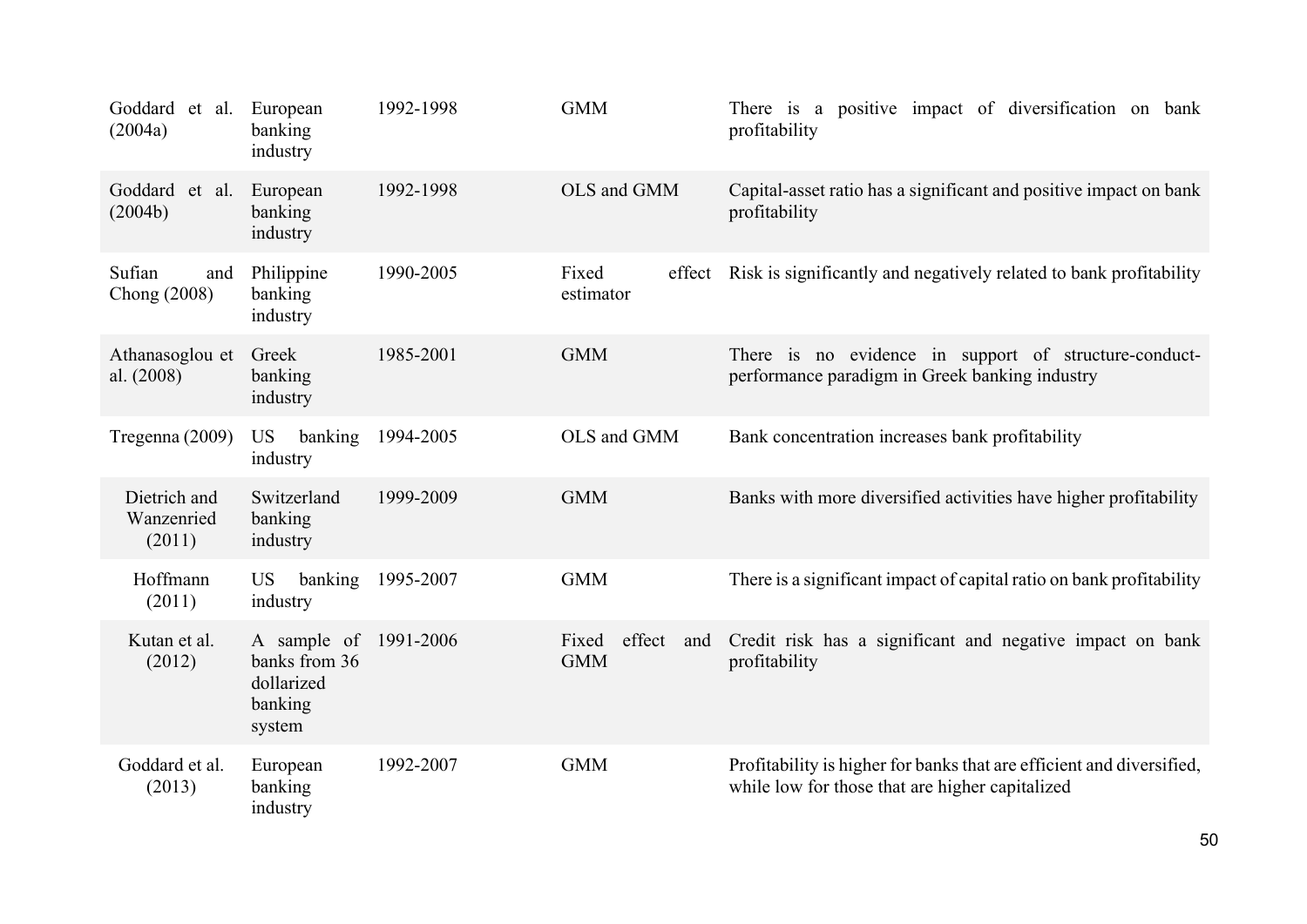| Mirzaei et al.<br>(2013)             | A sample of 1999-2008<br>banks<br>from<br>advanced and<br>emerging<br>economies |           | Fixed<br>estimation |        | effect Lower competitive condition leads to higher bank profitability<br>for advanced economies; however, this is not the case for<br>emerging economies. |
|--------------------------------------|---------------------------------------------------------------------------------|-----------|---------------------|--------|-----------------------------------------------------------------------------------------------------------------------------------------------------------|
| Trujillo-Ponce<br>(2013)             | Spain banking<br>industry                                                       | 1999-2009 | <b>GMM</b>          |        | Liquidity, capital and credit risk are significantly related to bank<br>profitability                                                                     |
| Lee and Hsieh<br>(2013)              | A sample of 1994-2008<br>commercial<br>banks<br>from<br>Asian<br>Economies      |           | <b>GMM</b>          |        | Capital has a significant impact on bank profitability.                                                                                                   |
| Lee et al. $(2014)$                  | Bank<br>accounting<br>data for<br>22<br>countries<br>in<br>Asia                 | 1995-2009 | <b>GMM</b>          |        | Non-interest activities do not have a significant impact on bank<br>profitability.                                                                        |
| Dietrich and<br>Wanzenried<br>(2014) | A sample of 1998-2012<br>commercial<br>from<br>banks<br>118 countries           |           | <b>GMM</b>          |        | The level of income of a specific country has a significant<br>impact on bank profitability                                                               |
| Garcia and<br>Guerreiro<br>(2016)    | Portuguese<br>banking<br>system                                                 | 2002-2011 | Fixed<br>estimator  | effect | Capital and credit risk has a significant and negative impact on<br>bank profitability                                                                    |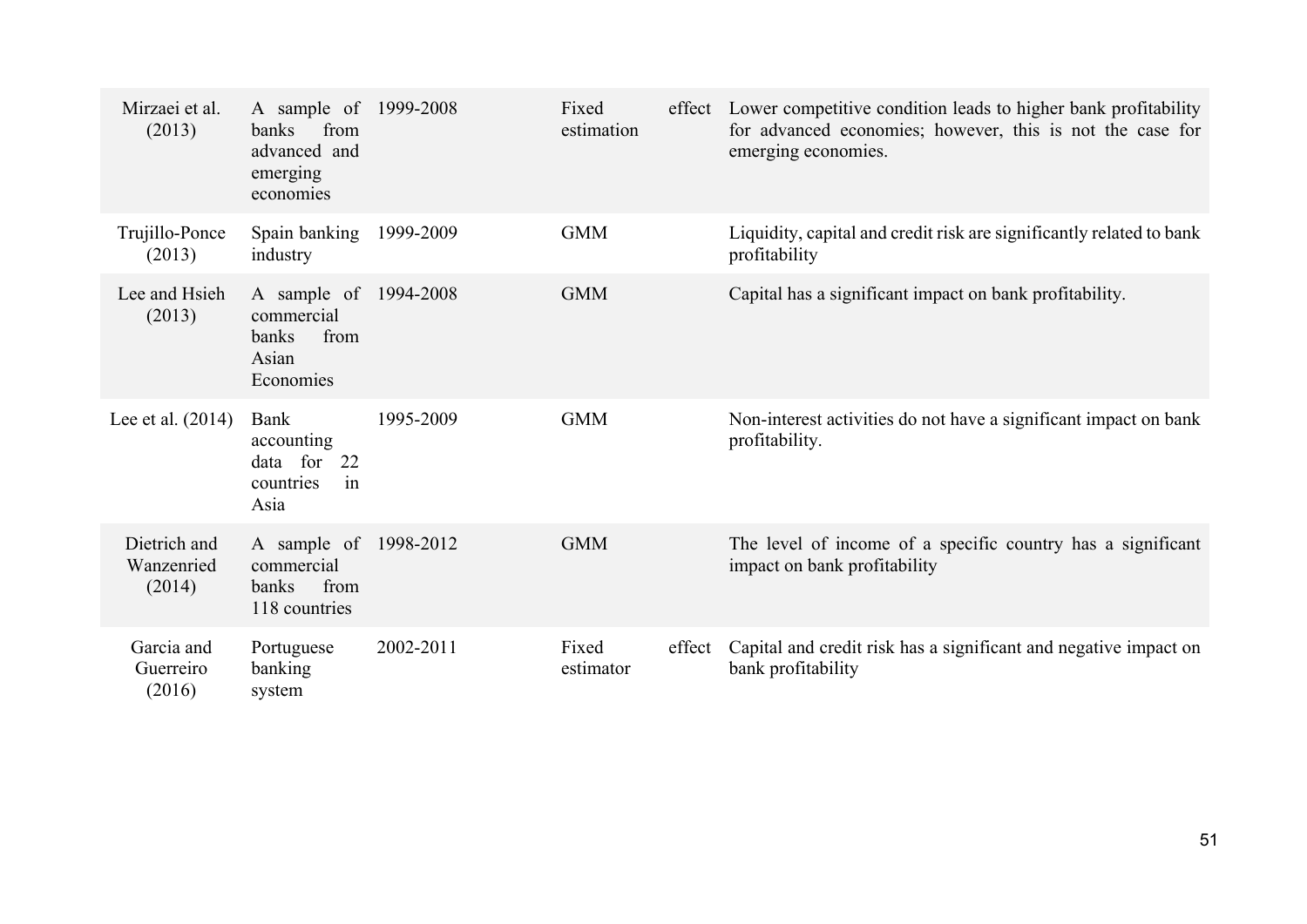# **Table 3 Summary statistics**

| Variables          | <b>Observations</b> | Mean | S.D  | Min     | <b>Max</b>        |
|--------------------|---------------------|------|------|---------|-------------------|
| Total<br>cost      | 777                 | 3.35 | 0.97 | $-0.79$ | 6.86              |
| <i>(interest)</i>  |                     |      |      |         |                   |
| expenses<br>and    |                     |      |      |         |                   |
| non-interest       |                     |      |      |         |                   |
| expenses)          |                     |      |      |         |                   |
| Price of funds     | 777                 | 1.27 | 0.18 | 0.74    | 1.96              |
| (the ratio of      |                     |      |      |         |                   |
| interest           |                     |      |      |         |                   |
| expenses<br>to     |                     |      |      |         |                   |
| total deposits)    |                     |      |      |         |                   |
| Price of capital   | 776                 | 1.92 | 0.26 | 0.68    | 2.83              |
| (the ratio of      |                     |      |      |         |                   |
| non-interest       |                     |      |      |         |                   |
| expenses<br>to     |                     |      |      |         |                   |
| fixed assets)      |                     |      |      |         |                   |
| <b>Total loans</b> | 784                 | 4.59 | 0.99 | 0.34    | 7.95              |
| Securities         | 782                 | 4.21 | 1.04 | $-0.41$ | 7.87              |
| Non-interest       | 767                 | 2.34 | 1.1  | $-2.4$  | $\overline{5.81}$ |
| income             |                     |      |      |         |                   |
| Total deposits     | 784                 | 4.85 | 0.98 | 0.66    | 8.26              |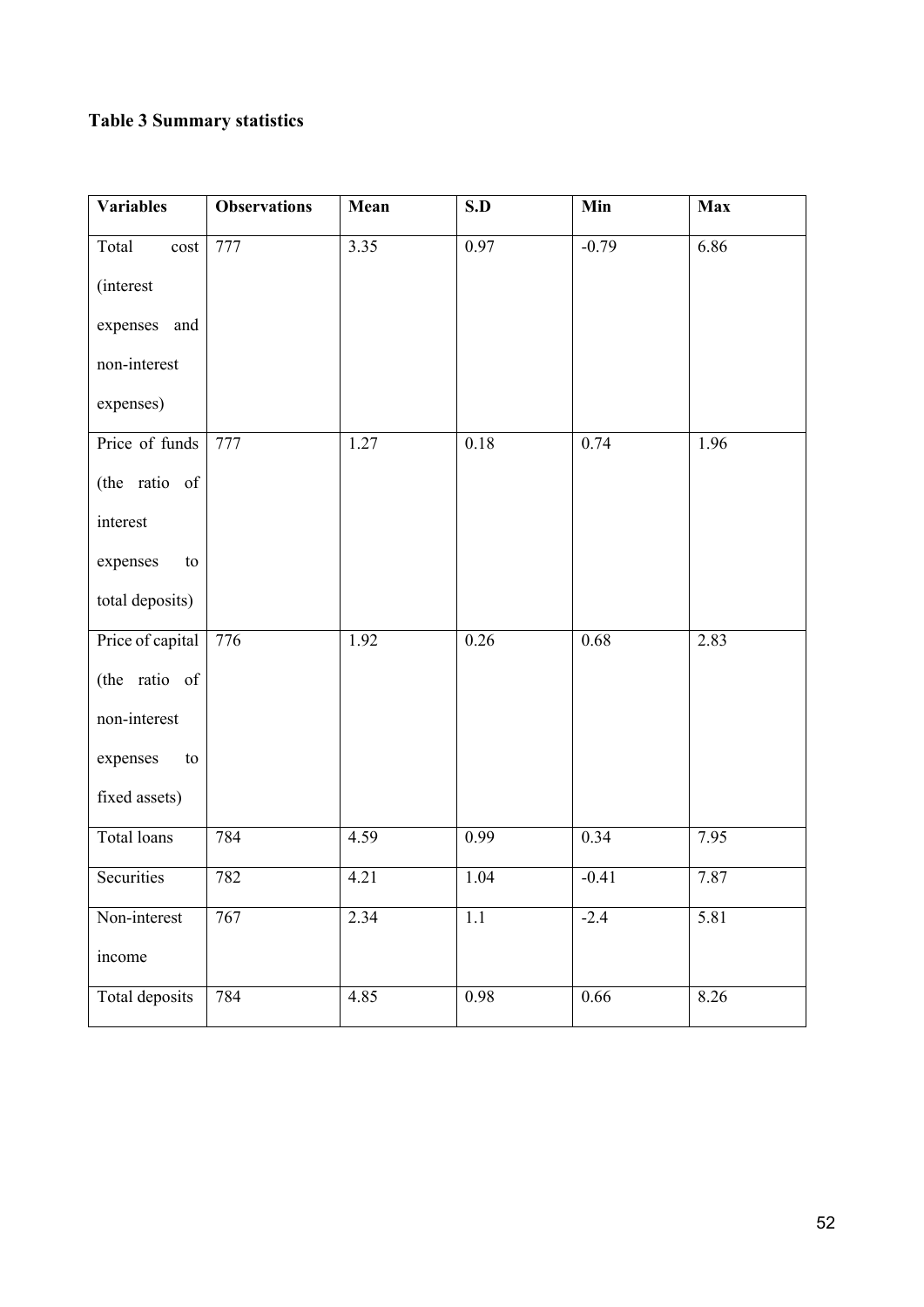# **Table 4 Description of the variables and their impact on bank profitability**

| <b>Variables</b>                      | <b>Measurement</b>                                                      | <b>Expected</b><br>effect    | <b>Source</b>                                                  |
|---------------------------------------|-------------------------------------------------------------------------|------------------------------|----------------------------------------------------------------|
| Profitability<br>indicators           |                                                                         |                              |                                                                |
| <b>ROA</b>                            | Net income/total assets                                                 |                              | <b>Bankscope</b>                                               |
| <b>NIM</b>                            | Net interest<br>income/earning assets                                   |                              | <b>Bankscope</b>                                               |
| <b>Bank-specific</b><br>variables     |                                                                         |                              |                                                                |
| Credit risk                           | impaired loans/gross<br>loans                                           | $\qquad \qquad \blacksquare$ | <b>Bankscope</b>                                               |
| Liquidity                             | liquid assets/total assets                                              | $\ddot{\cdot}$               | <b>Bankscope</b>                                               |
| Capital                               | Total regulatory capital<br>ratio                                       | $\ddot{\cdot}$               | <b>Bankscope</b>                                               |
| Insolvency risk                       | Z-score(<br>$ROA + Equity/Assets$<br><b>Standard Deviation of ROA</b> ) | $^{+}$                       | <b>Bankscope</b>                                               |
| <b>Bank</b> size                      | natural logarithm of<br>total assets                                    | $\ddot{\mathbf{c}}$          | <b>Bankscope</b>                                               |
| <b>Bank</b> diversification           | Non-interest<br>income/gross revenue                                    | $\overline{?}$               | <b>Bankscope</b>                                               |
| Overhead cost                         | Overhead expenses/total<br>assets                                       | $\ddot{\cdot}$               | <b>Banksocpe</b>                                               |
| <b>Industry-specific</b><br>variables |                                                                         |                              |                                                                |
| <b>Bank</b> competition               | Boone indicator                                                         | $\ddot{\cdot}$               |                                                                |
| Banking sector<br>development         | Banking sector<br>assets/GDP                                            | $^{+}$                       | <b>China Banking</b><br><b>Regulatory</b><br><b>Commission</b> |
| Stock market<br>development           | Market capitalisation of<br>listed companies/GDP                        |                              | <b>World Bank</b>                                              |
| Shadowing banking                     | Size/volume of shadow<br>banking                                        | $\ddot{\cdot}$               | Elliot et al. $(2015)$                                         |
| Macroeconomic<br>variables            |                                                                         |                              |                                                                |
| Inflation                             | Annual inflation rate                                                   | $\ddot{\cdot}$               | <b>World Bank</b>                                              |
| GDP growth                            | Annual GDP growth<br>rate                                               | $\ddot{\mathbf{c}}$          | <b>World Bank</b>                                              |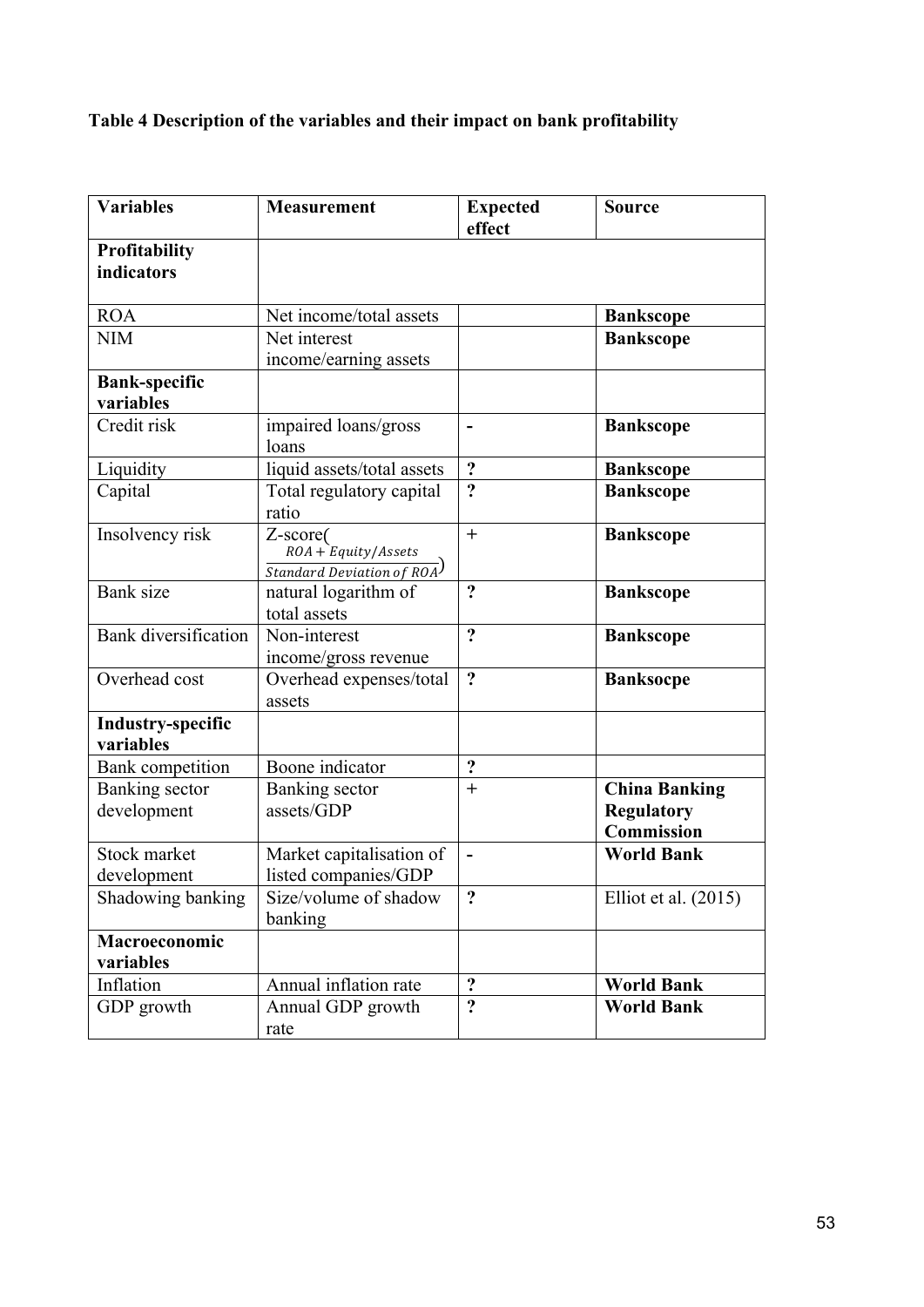# **Table 5 Descriptive statistics of all variables considered in this study**

| Variables            | Observations | Mean    | S.D     | Min              | Max   |
|----------------------|--------------|---------|---------|------------------|-------|
| Credit risk          | 632          | 2.78    | 4.48    | $\boldsymbol{0}$ | 41.86 |
| Liquidity            | 777          | 0.27    | 0.11    | $0.02\,$         | 0.67  |
| Capital              | 637          | 11.91   | 4.7     | 0.62             | 62.62 |
| Insolvency           | 808          | 0.33    | 0.21    | 0.025            | 0.789 |
| risk                 |              |         |         |                  |       |
| Bank size            | 843          | 4.9     | 0.992   | 0.71             | 8.51  |
| <b>Bank</b>          | 828          | 13.98   | 13.31   | $-12.94$         | 79.4  |
| diversification      |              |         |         |                  |       |
| Overhead cost        | 788          | 0.01    | 0.004   | 0.002            | 0.04  |
| <b>Banking</b>       | 1100         | 2.22    | 0.24    | 1.98             | 2.66  |
| sector               |              |         |         |                  |       |
| development          |              |         |         |                  |       |
| Stock market         | 1027         | 71.2    | 43.49   | 31.9             | 184.1 |
| development          |              |         |         |                  |       |
| Shadow               | 1100         | 8073.36 | 7843.14 | 784              | 24952 |
| banking              |              |         |         |                  |       |
| Inflation            | 1227         | 2.86    | 1.92    | $-0.77$          | 5.86  |
| <b>GDP</b><br>growth | 1199         | 10.19   | 1.87    | 7.7              | 14.2  |
| rate                 |              |         |         |                  |       |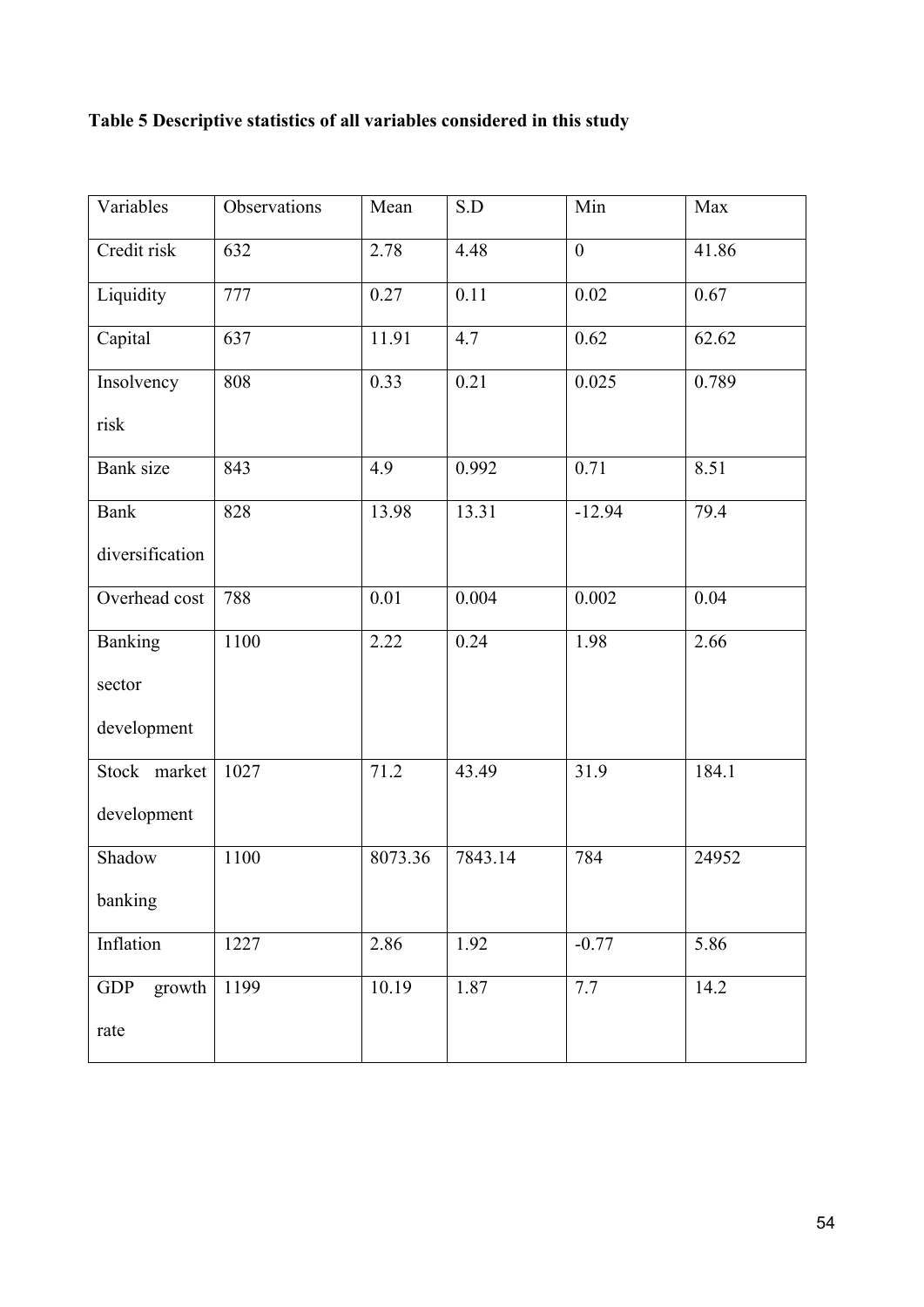|                                 | <b>ROA</b>  |             | <b>NIM</b>   |             |
|---------------------------------|-------------|-------------|--------------|-------------|
|                                 | coefficient | t-statistic | Coefficient  | t-statistic |
| Lag of dependent variable       | $0.37**$    | 2.44        | $0.52***$    | 5.57        |
| <b>Bank characteristics</b>     |             |             |              |             |
| <b>Bank</b> size                | 0.0001      | 0.22        | $-0.09**$    | $-2.57$     |
| Overhead cost                   | $0.27***$   | 3.73        | 130.31***    | 8.13        |
| Bank diversification            | $0.00004*$  | 1.85        | $-0.03***$   | $-9.42$     |
| Credit risk                     | $-0.001**$  | $-2.44$     | $-0.05*$     | $-1.68$     |
| Liquidity                       | $-0.003$    | $-0.88$     | 0.03         | 0.09        |
| Capital                         | $0.0002*$   | 1.87        | $0.03***$    | 2.87        |
| Insolvency risk                 | $-0.005$    | $-1.18$     | $-0.61$      | $-1.02$     |
| <b>Industry characteristics</b> |             |             |              |             |
| Banking sector                  | $-0.0002$   | $-0.12$     | 0.13         | $-0.54$     |
| development                     |             |             |              |             |
| Stock market                    | $-0.00001$  | $-0.67$     | $-0.001$     | $-0.43$     |
| development                     |             |             |              |             |
| Shadow banking                  | 3.05e-      | 3.10        | $0.00003**$  | 2.10        |
|                                 | $07***$     |             |              |             |
| Boone indicator (loan)          | $-3.94*$    | $-1.91$     | 158.61       | 0.52        |
| Boone indicator (deposit)       | $6.21**$    | 2.55        | 51.97        | 0.42        |
| Boone indicator (non-           | $-0.58$     | $-0.79$     | $-71.55$     | $-0.66$     |
| interest income)                |             |             |              |             |
| <b>Macroeconomics</b>           |             |             |              |             |
| Inflation                       | 0.0001      | 0.86        | $0.06***$    | 2.66        |
| GDP growth rate                 | $-0.0001$   | $-0.33$     | $0.06**$     | 2.58        |
| F test                          | 199.09***   |             | $1341.64***$ |             |
| Sargan test                     | 0.113       |             | 0.137        |             |
| AR(1)                           | $-3.61$     | 0.000       | $-4.24$      | 0.000       |
| AR(2)                           | $-1.52$     | 0.129       | $-1.56$      | 0.119       |
| No. of observations             | 417         |             | 395          |             |

**Table 6 Empirical results: shadow banking, competition and bank profitability**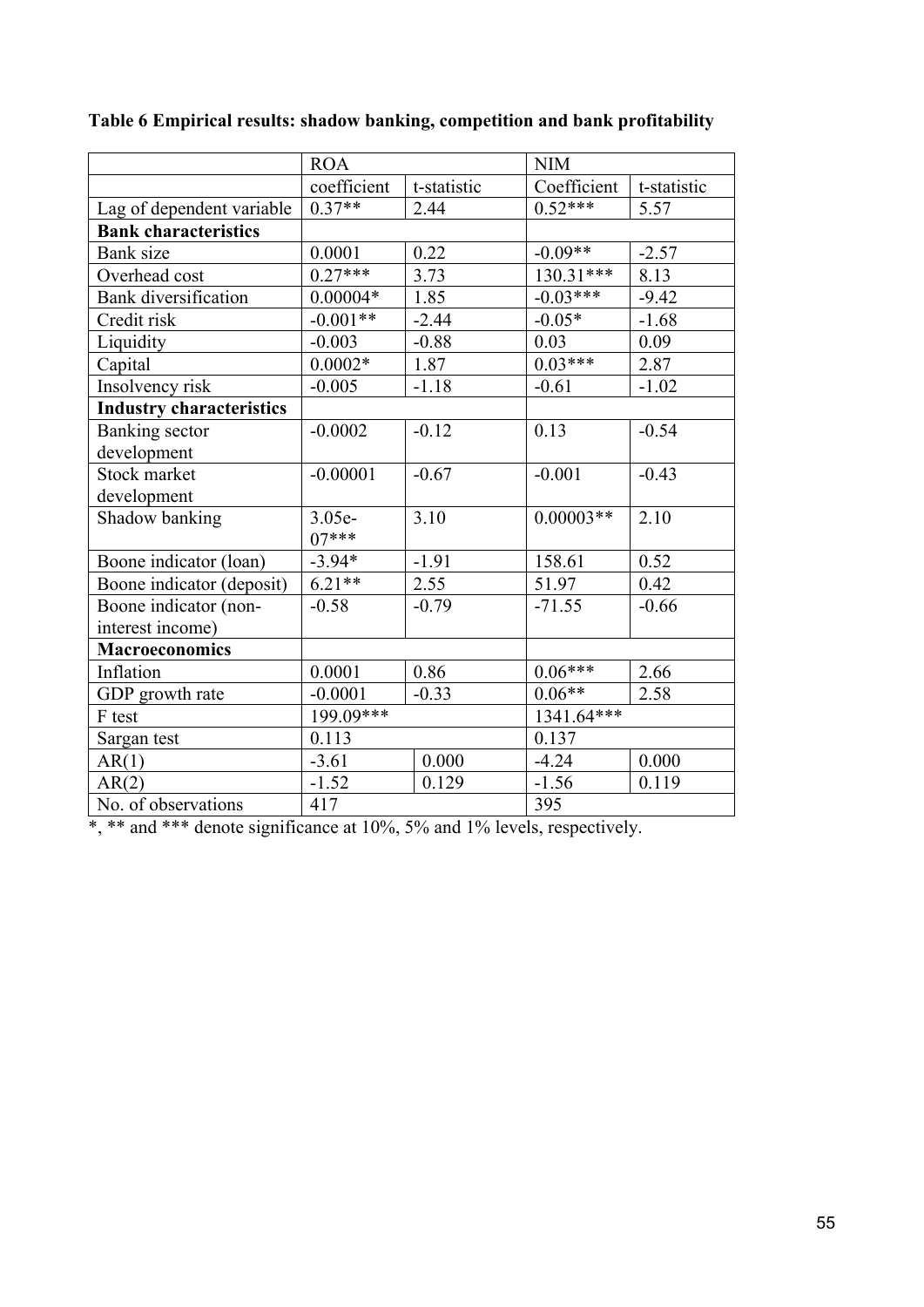|                                 | <b>ROA</b>  |             | <b>NIM</b>  |             |
|---------------------------------|-------------|-------------|-------------|-------------|
|                                 | coefficient | t-statistic | Coefficient | t-statistic |
| Lag of dependent variable       | $0.45***$   | 2.97        | $0.56***$   | 5.91        |
| <b>Bank characteristics</b>     |             |             |             |             |
| Bank size                       | $-0.00004$  | $-0.15$     | $-0.08**$   | $-2.27$     |
| Overhead cost                   | $0.26***$   | 3.48        | 124.52***   | 7.68        |
| <b>Bank</b> diversification     | $0.00004**$ | 1.98        | $-0.03***$  | $-9.17$     |
| Credit risk                     | $-0.001**$  | $-1.96$     | $-0.05$     | $-1.58$     |
| Liquidity                       | $-0.004$    | $-1.10$     | 0.08        | 0.21        |
| Capital                         | $0.0002*$   | 1.70        | $0.03***$   | 2.81        |
| Insolvency risk                 | $-0.001$    | $-0.90$     | $-0.17$     | $-0.95$     |
| <b>Industry characteristics</b> |             |             |             |             |
| Banking sector                  | $-0.002$    | $-1.42$     | $-0.25$     | $-1.08$     |
| development                     |             |             |             |             |
| Stock market                    | 0.00001     | 1.54        | $-0.002**$  | $-2.43$     |
| development                     |             |             |             |             |
| Shadow banking                  | 4.47e-      | 5.20        | $0.00003**$ | 2.90        |
|                                 | $07***$     |             | $\ast$      |             |
| Boone indicator (loan)          | 0.26        | 1.56        | $32.53**$   | 2.14        |
| <b>Macroeconomics</b>           |             |             |             |             |
| Inflation                       | $0.0002**$  | 1.98        | $0.06***$   | 4.96        |
| GDP growth rate                 | 0.0001      | 0.29        | $0.107***$  | 3.35        |
| F test                          | 213.72***   |             | 1469.18***  |             |
| Sargan test                     | 0.1         |             | 0.166       |             |
| AR(1)                           | $-3.78$     | 0.000       | $-4.25$     | 0.000       |
| AR(2)                           | $-1.45$     | 0.148       | $-1.51$     | 0.132       |
| No. of observations             | 417         |             | 395         |             |

**Table 7 Empirical results: shadow banking, competition and bank profitability (loan market)**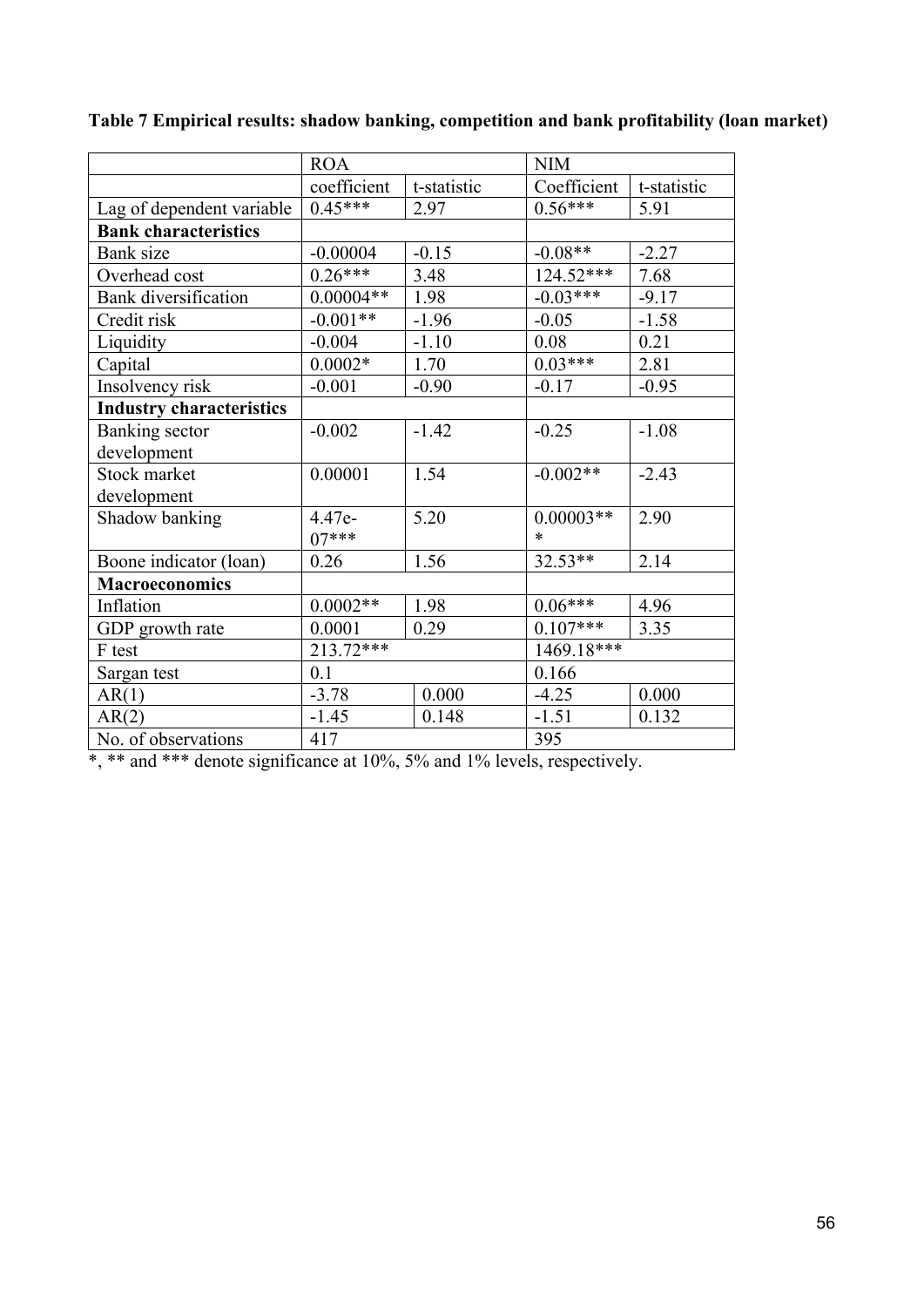|                                 | <b>ROA</b>  |             | <b>NIM</b>  |             |
|---------------------------------|-------------|-------------|-------------|-------------|
|                                 | coefficient | t-statistic | Coefficient | t-statistic |
| Lag of dependent variable       | $0.44***$   | 2.91        | $0.55***$   | 5.78        |
| <b>Bank characteristics</b>     |             |             |             |             |
| Bank size                       | $-0.00002$  | $-0.09$     | $-0.08**$   | $-2.25$     |
| Overhead cost                   | $0.26***$   | 3.52        | $126.21***$ | 7.74        |
| <b>Bank</b> diversification     | $0.00004**$ | 1.97        | $-0.03***$  | $-9.20$     |
| Credit risk                     | $-0.0007**$ | $-2.03$     | $-0.06*$    | $-1.74$     |
| Liquidity                       | $-0.003$    | $-1.06$     | 0.095       | 0.25        |
| Capital                         | $0.0002*$   | 1.73        | $0.03***$   | 2.84        |
| Insolvency risk                 | $-0.002$    | $-0.97$     | $-0.21$     | $-1.13$     |
| <b>Industry characteristics</b> |             |             |             |             |
| Banking sector                  | $-0.002$    | $-1.38$     | $-0.22$     | $-0.96$     |
| development                     |             |             |             |             |
| Stock market                    | 9.54E-06    | 1.28        | $-0.003***$ | $-2.72$     |
| development                     |             |             |             |             |
| Shadow banking                  | $4.36E -$   | 5.13        | $0.00003**$ | 2.73        |
|                                 | $07***$     |             | $\ast$      |             |
| Boone indicator (deposit)       | $0.32*$     | 1.73        | $44.3**$    | 2.28        |
| <b>Macroeconomics</b>           |             |             |             |             |
| Inflation                       | $0.0002**$  | 2.06        | $0.07***$   | 5.07        |
| GDP growth rate                 | 0.00004     | 0.23        | $0.07***$   | 3.23        |
| F test                          | 214.79***   |             | 1463.57***  |             |
| Sargan test                     | 0.102       |             | 0.195       |             |
| AR(1)                           | $-3.78$     | 0.000       | $-4.28$     | 0.000       |
| AR(2)                           | $-1.47$     | 0.142       | $-1.43$     | 0.153       |
| No. of observations             | 417         |             | 395         |             |

**Table 8 Empirical results: shadow banking, competition and bank profitability (deposit market)**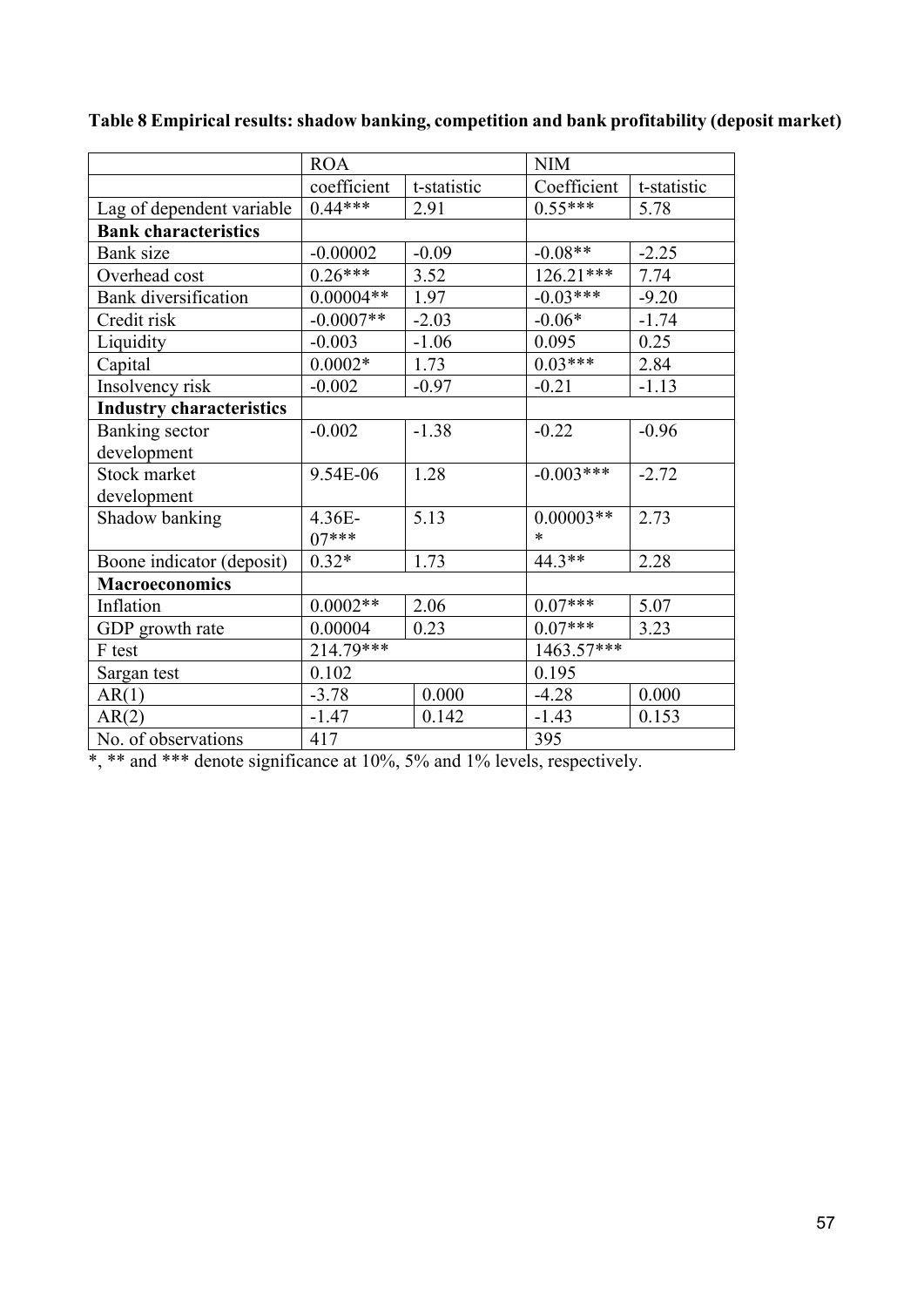|                                 | <b>ROA</b>  |             | <b>NIM</b>  |             |
|---------------------------------|-------------|-------------|-------------|-------------|
|                                 | coefficient | t-statistic | Coefficient | t-statistic |
| Lag of dependent variable       | $0.45***$   | 2.96        | $0.56***$   | 5.93        |
| <b>Bank characteristics</b>     |             |             |             |             |
| Bank size                       | $-0.00005$  | $-0.19$     | $-0.08**$   | $-2.29$     |
| Overhead cost                   | $0.26***$   | 3.50        | 124.08***   | 7.67        |
| Bank diversification            | $0.00004**$ | 1.98        | $-0.03***$  | $-9.38$     |
| Credit risk                     | $-0.0006*$  | $-1.93$     | $-0.05$     | $-1.53$     |
| Liquidity                       | $-0.004$    | $-1.14$     | 0.07        | 0.20        |
| Capital                         | $0.0002*$   | 1.68        | $0.03***$   | 2.80        |
| Insolvency risk                 | $-0.0008$   | $-0.55$     | $-0.09$     | $-0.52$     |
| <b>Industry characteristics</b> |             |             |             |             |
| Banking sector                  | $-0.002$    | $-1.40$     | $-0.02$     | $-1.09$     |
| development                     |             |             |             |             |
| Stock market                    | 9.04E-06    | 1.20        | $-0.003***$ | $-2.73$     |
| development                     |             |             |             |             |
| Shadow banking                  | 4.36E-      | 5.13        | $0.00003**$ | 2.83        |
|                                 | $07***$     |             | $\ast$      |             |
| Boone indicator (non-           | 0.11        | 1.57        | $13.55**$   | 2.06        |
| interest income)                |             |             |             |             |
| <b>Macroeconomics</b>           |             |             |             |             |
| Inflation                       | $0.0002**$  | 2.10        | $0.07***$   | 5.07        |
| GDP growth rate                 | 0.0001      | 0.37        | $0.07***$   | 3.50        |
| F test                          | 216.52***   |             | 1474.08***  |             |
| Sargan test                     | 0.1         |             | 0.154       |             |
| AR(1)                           | $-3.81$     | 0.000       | $-4.25$     | 0.000       |
| AR(2)                           | $-1.43$     | 0.152       | $-1.52$     | 0.128       |
| No. of observations             | 417         |             | 395         |             |

# **Table 9 Empirical results: shadow banking, competition and bank profitability (non-interest income market)**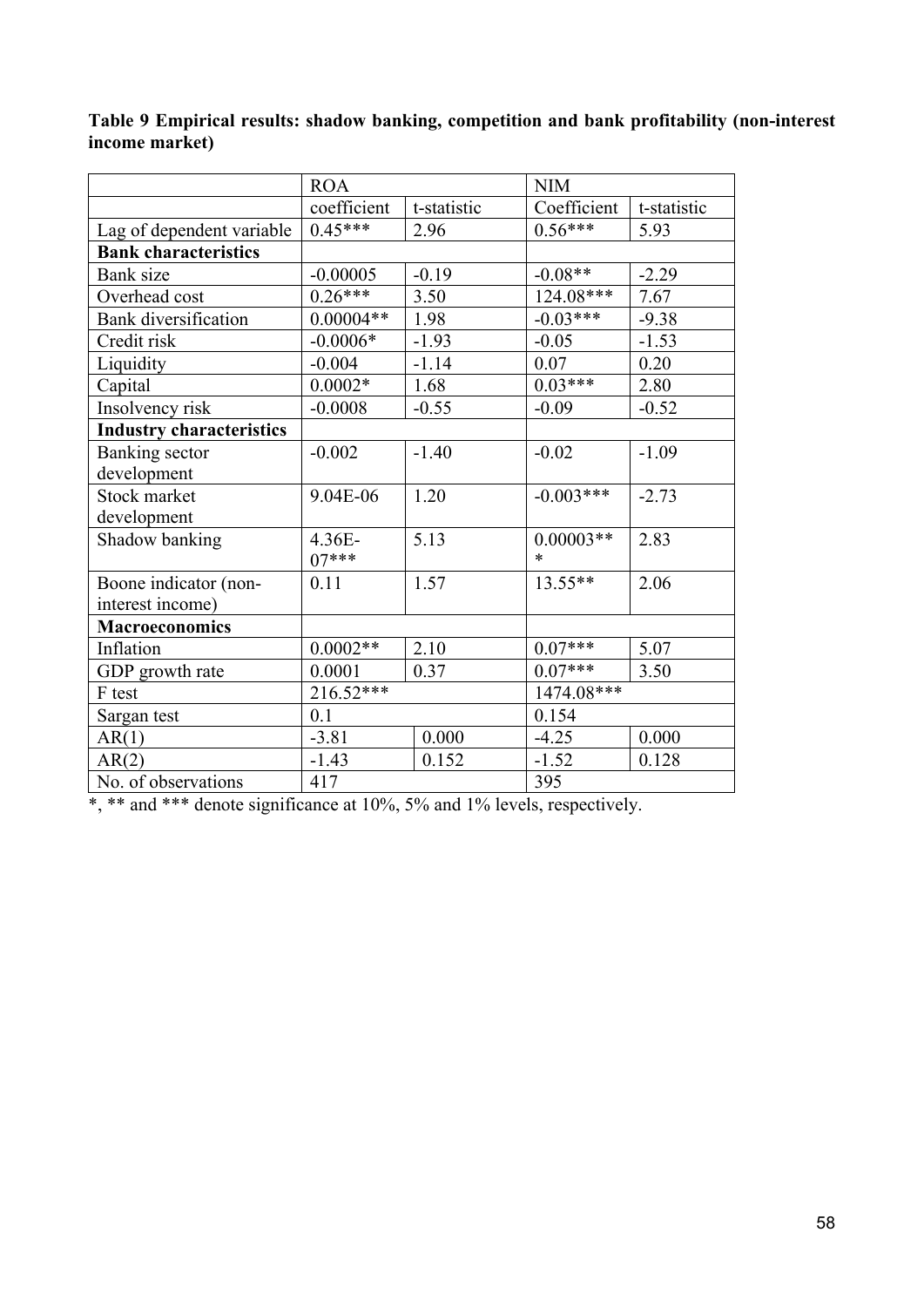**Table 10 Empirical results: shadow banking, competition and bank profitability (Lerner index as competition indicator)**

|                                 | <b>ROA</b>  |             | $\overline{\text{NIM}}$ |             |  |
|---------------------------------|-------------|-------------|-------------------------|-------------|--|
|                                 | coefficient | t-statistic | Coefficient             | t-statistic |  |
| Lag of dependent variable       | $0.48***$   | 2.99        | $0.44***$               | 5.97        |  |
| <b>Bank characteristics</b>     |             |             |                         |             |  |
| <b>Bank size</b>                | $-0.00001$  | $-0.11$     | $-0.03**$               | $-2.38$     |  |
| <b>Overhead cost</b>            | $0.36***$   | <b>3.90</b> | $124.55***$             | 7.73        |  |
| <b>Bank diversification</b>     | $0.00008**$ | 1.95        | $-0.09***$              | $-10.38$    |  |
| <b>Credit risk</b>              | $-0.0003*$  | $-1.96$     | $-0.05$                 | $-1.18$     |  |
| <b>Liquidity</b>                | $-0.009$    | $-1.11$     | 0.05                    | 0.22        |  |
| Capital                         | $0.0009*$   | 1.66        | $0.03***$               | 2.88        |  |
| <b>Insolvency risk</b>          | $-0.001$    | $-0.5$      | $-0.1$                  | $-0.58$     |  |
| <b>Industry characteristics</b> |             |             |                         |             |  |
| <b>Banking sector</b>           | $-0.01$     | $-1.48$     | $-0.05$                 | $-1.01$     |  |
| development                     |             |             |                         |             |  |
| <b>Stock market</b>             | 0.06        | 1.13        | $-0.007***$             | $-2.88$     |  |
| development                     |             |             |                         |             |  |
| <b>Shadow banking</b>           | $0.07***$   | 9.13        | $0.0001***$             | 2.83        |  |
| Lerner index                    | 0.19        | 1.13        | 13.6                    | 1.11        |  |
| <b>Macroeconomics</b>           |             |             |                         |             |  |
| <b>Inflation</b>                | $0.001**$   | 2.12        | $0.09***$               | 5.18        |  |
| <b>GDP</b> growth rate          | 0.001       | 0.38        | $0.05***$               | 3.99        |  |
| <b>F</b> test                   | $218.38***$ |             | $474.1***$              |             |  |
| Sargan test                     | 0.13        |             | 0.15                    |             |  |
| AR(1)                           | $-3.22$     | 0.000       | $-4.43$                 | 0.000       |  |
| AR(2)                           | $-1.34$     | 0.125       | $-1.25$                 | 0.182       |  |
| No. of observations             | 417         |             | <b>395</b>              |             |  |